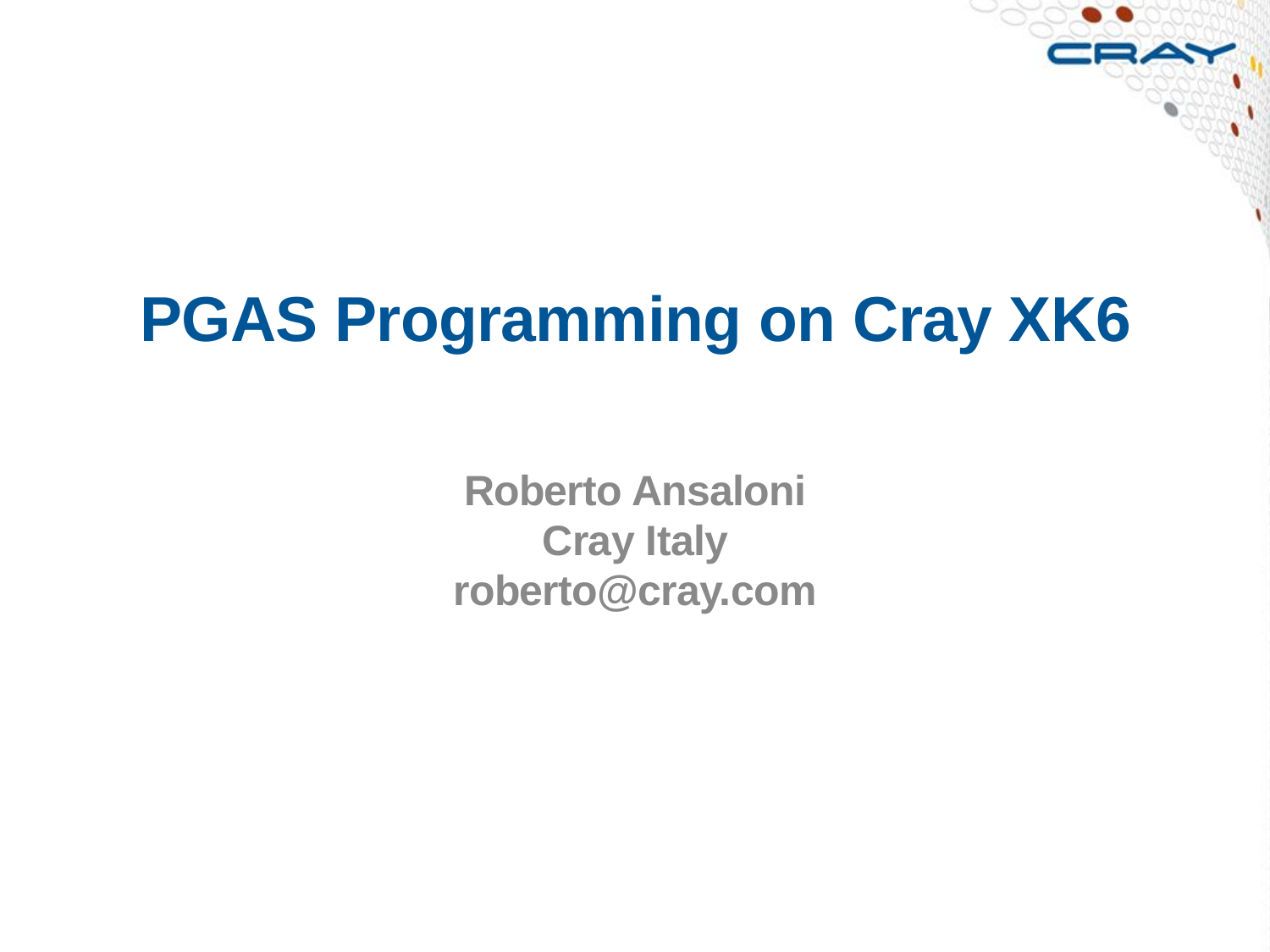# **Agenda: Day3 - May 25th**

09:00-10:00 CAF and UPC introduction

- 10:00-10:30 Cray Programming Environment and PGAS compilers
- 10:30-11:00 Coffee break
- 11:00-11:30 Cray performance tools for MPI and PGAS code development and tuning
- 11:30-12:30 Users talks & discussion (Romain Teyssier, Will Sawyer)
- 12:30-13:30 Lunch break
- 13:30-15:00 PGAS lab and wrap up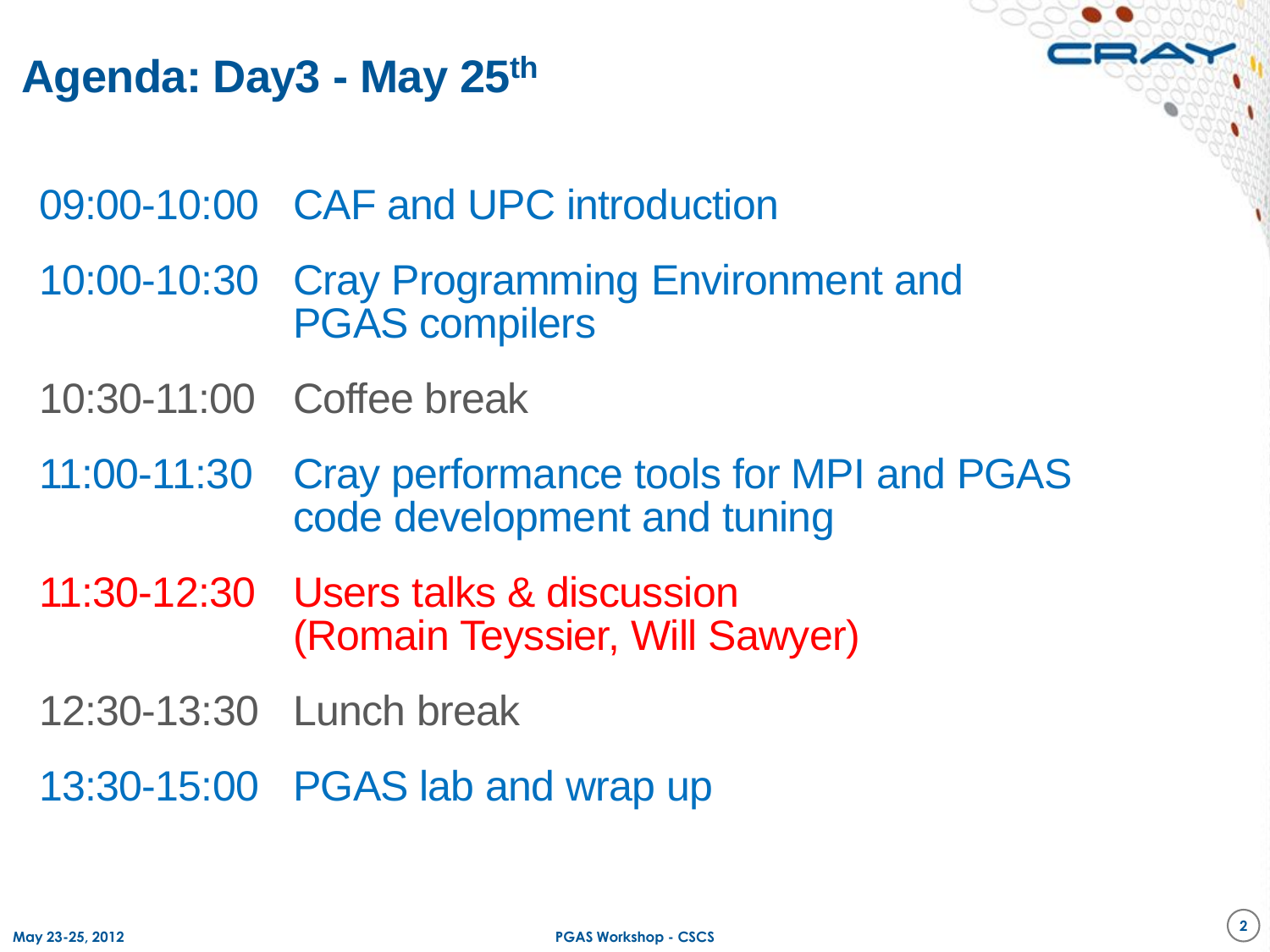## **Acknowledgments**

- **This work relies on material developed by some colleagues at Cray, in particular by**
	- **Luiz DeRose**
	- **Alistair Hart**
	- **Bill Long**
	- **Heidi Poxon**
	- **Harvey Richardson**
	- **Rick Slick**
	- **Nathan Wichmann**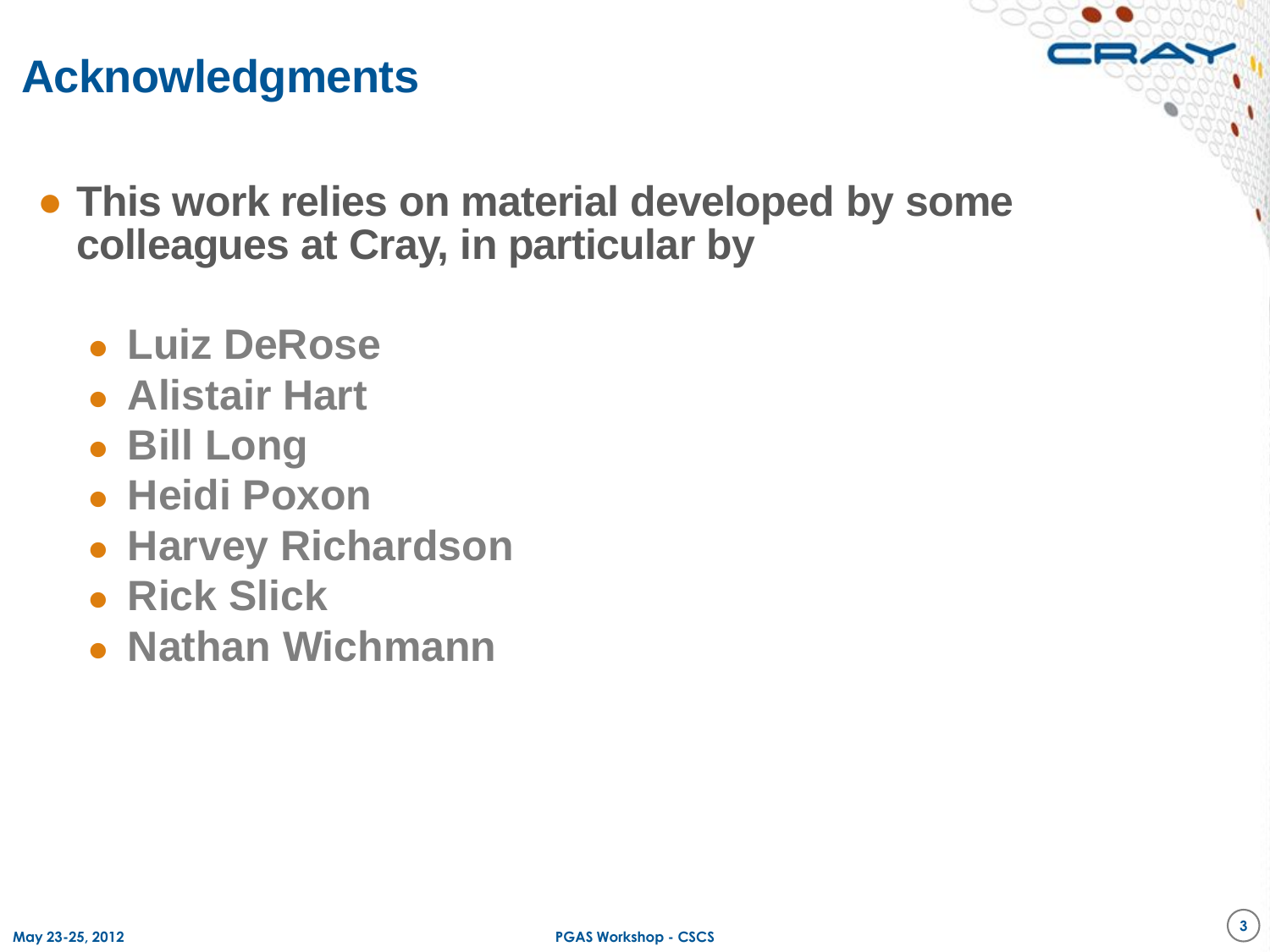# **Fortran Coarray and UPC Introduction**

**Roberto Ansaloni**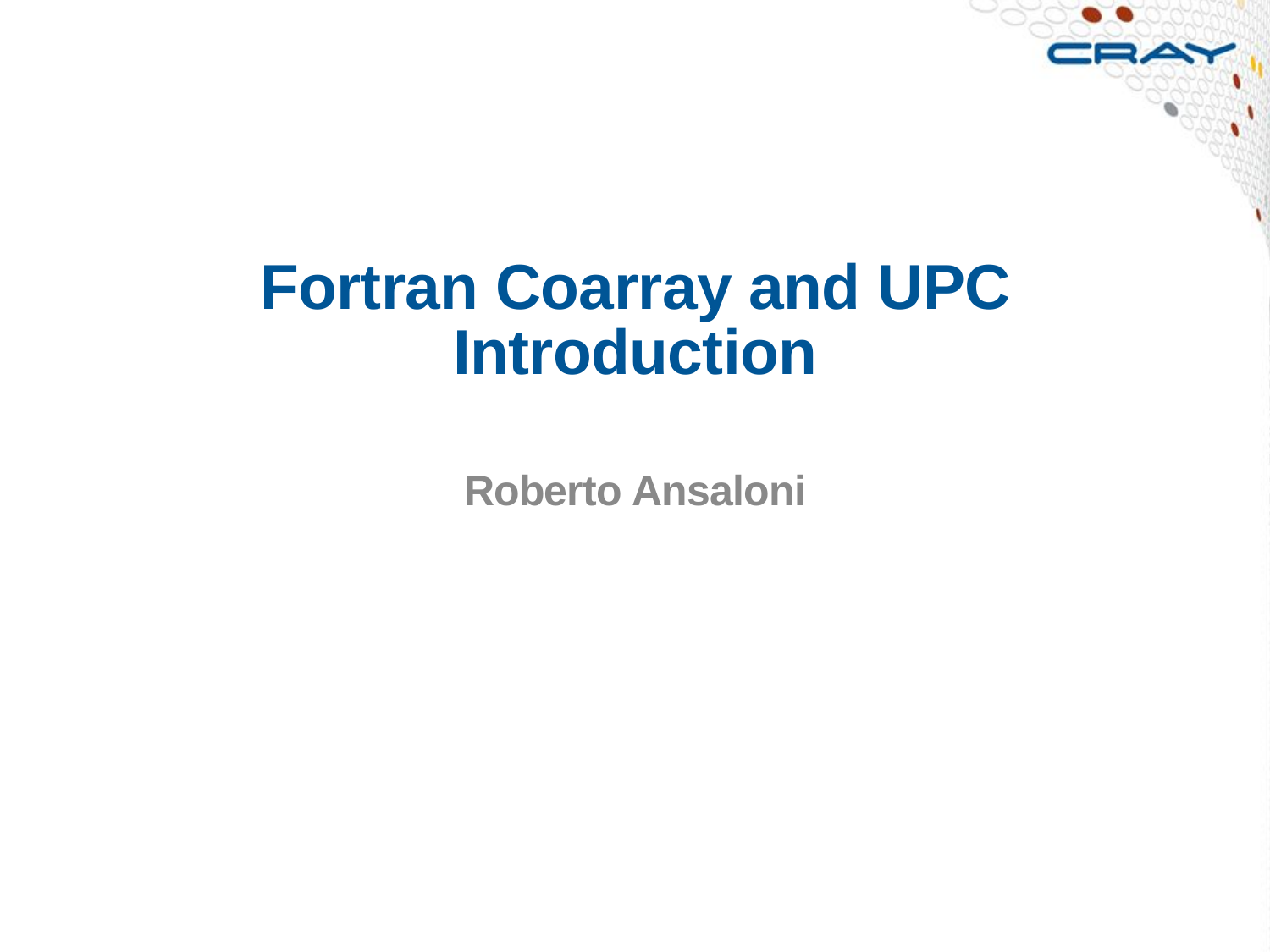# **Partitioned Global Address Space Languages**

- **Explicitly-parallel programming model with SPMD parallelism**
	- Fixed at program start-up, typically 1 thread per processor
- **Global address space model of memory**
	- Allows programmer to directly represent distributed data structures
- **Address space is logically partitioned**
	- Local vs. remote memory (two-level hierarchy)

#### ● **Programmer control over performance critical decisions**

• Performance transparency and tunability are goals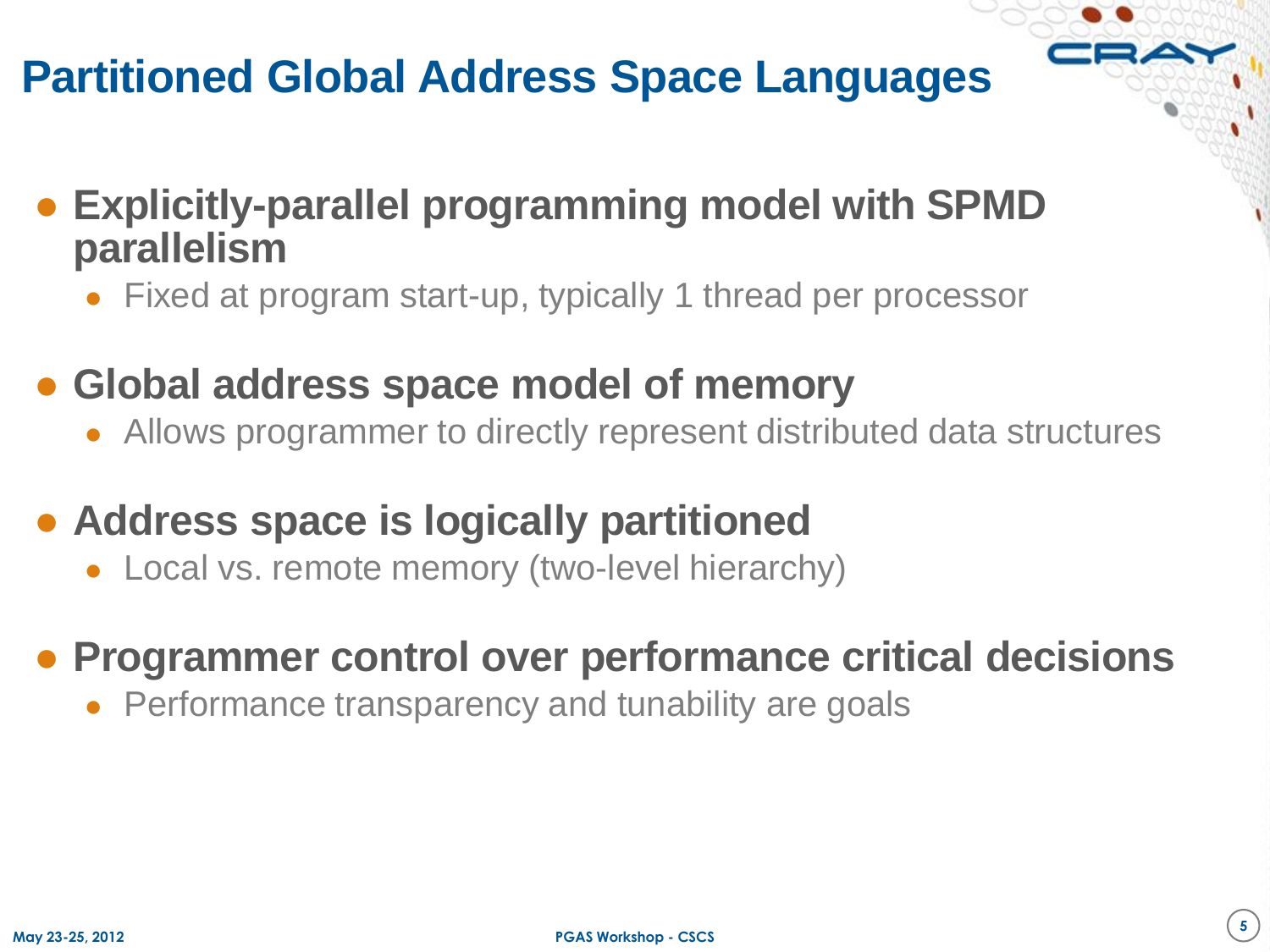# **Partitioned Global Address Space Model**

- **Access to remote memory is a full feature of the PGAS language**
	- Type checking
	- Opportunity to optimize communication
- **Participating processes/threads have access to local memory via standard program mechanisms**
	- No performance penalty for local memory access
- **Single-sided programming model more natural for some algorithms**
	- and a good match for modern networks with RDMA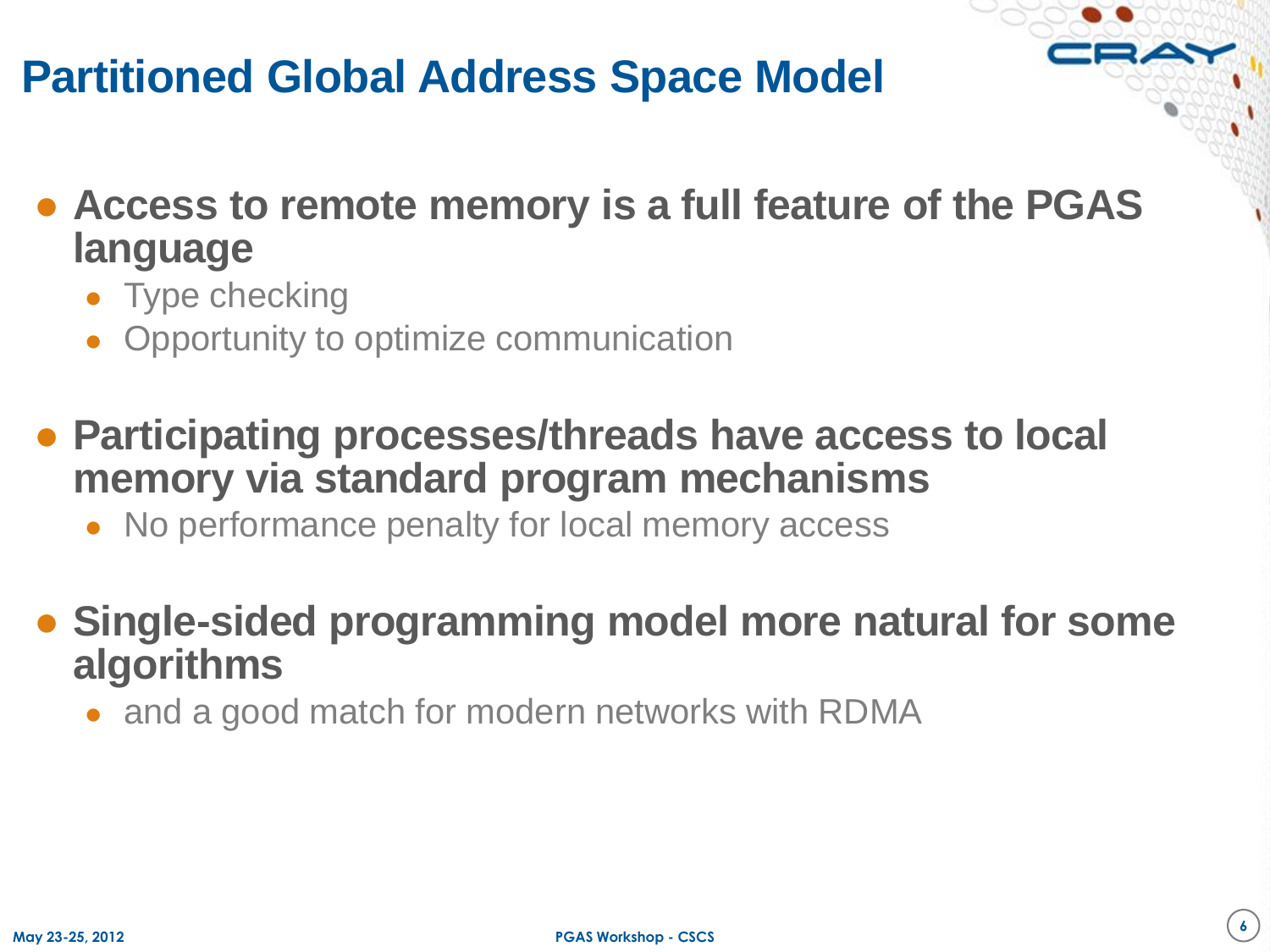**PGAS**



**A[2] = A**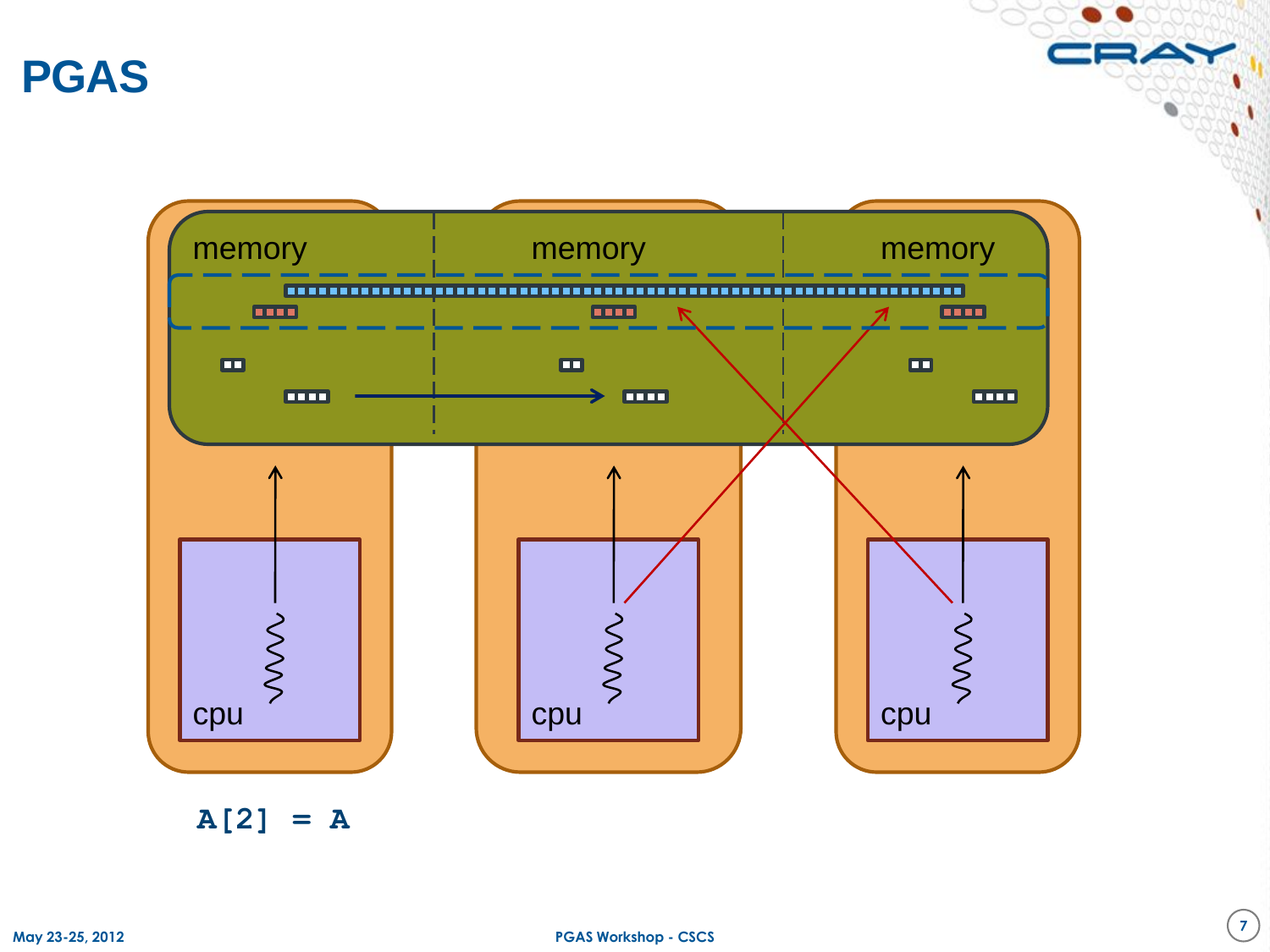# **PGAS Languages**

#### ● **Fortran 2008**

- Now incorporates coarrays
- New codimension attribute for objects
- New mechanism for remote access:

#### **a(:)=b(:)[image] ! Get b from remote image**

Replication of arrays on every image with "easy and obvious" ways to access those remote locations.

## ● **UPC**

- Specification that extends the ISO/IEC 9899 standard for C
- Participating "*threads*"
- New *shared* data structures
- Language constructs to divide up work on shared data
- **Philosophically different from Fortran coarrays** 
	- Compiler intimately involved in detecting and executing remote references
- Flexible, but filled with challenges like pointers, a lack of true multidimensional arrays, and many options for distributing data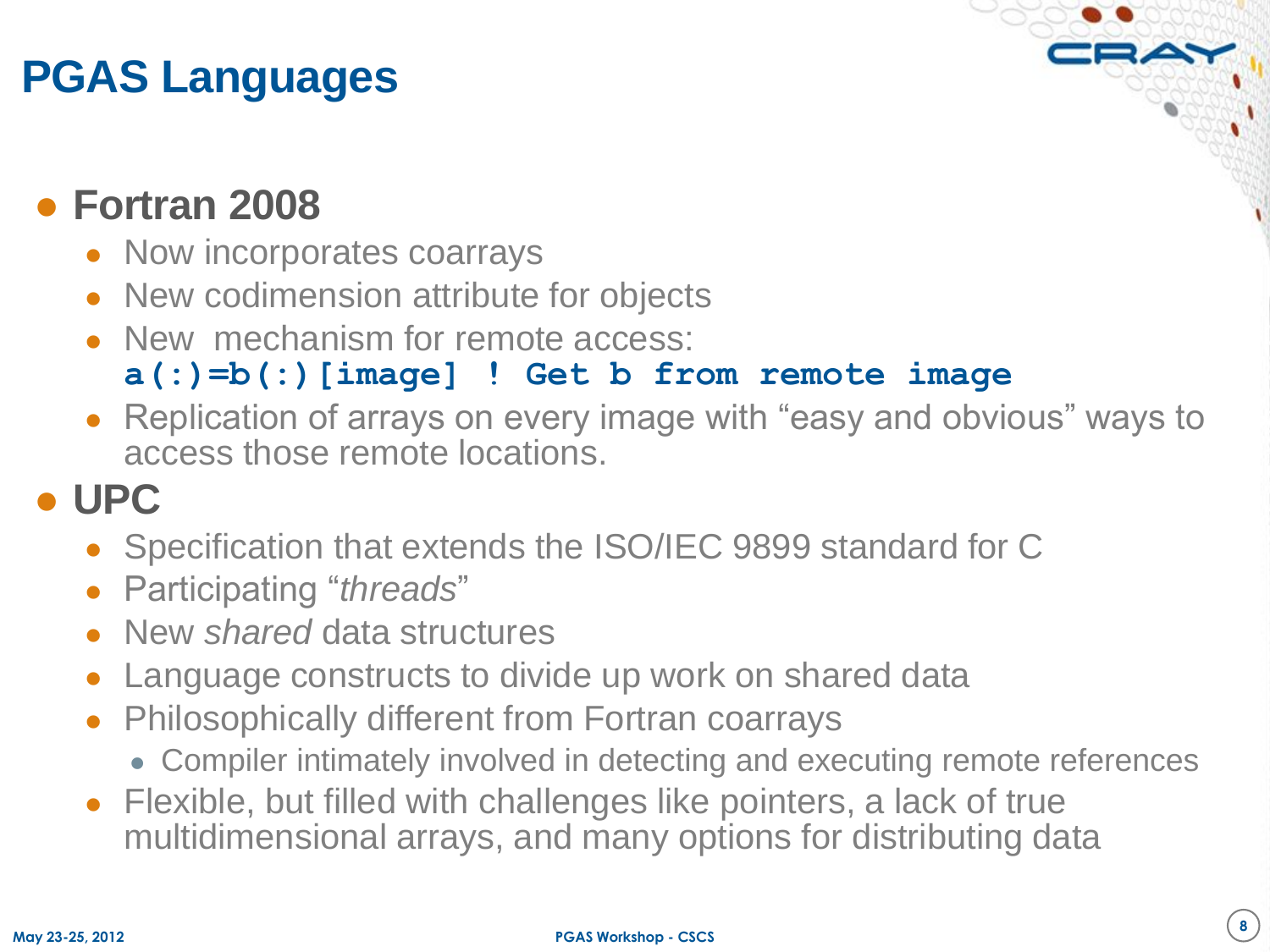# **Fortran coarrays**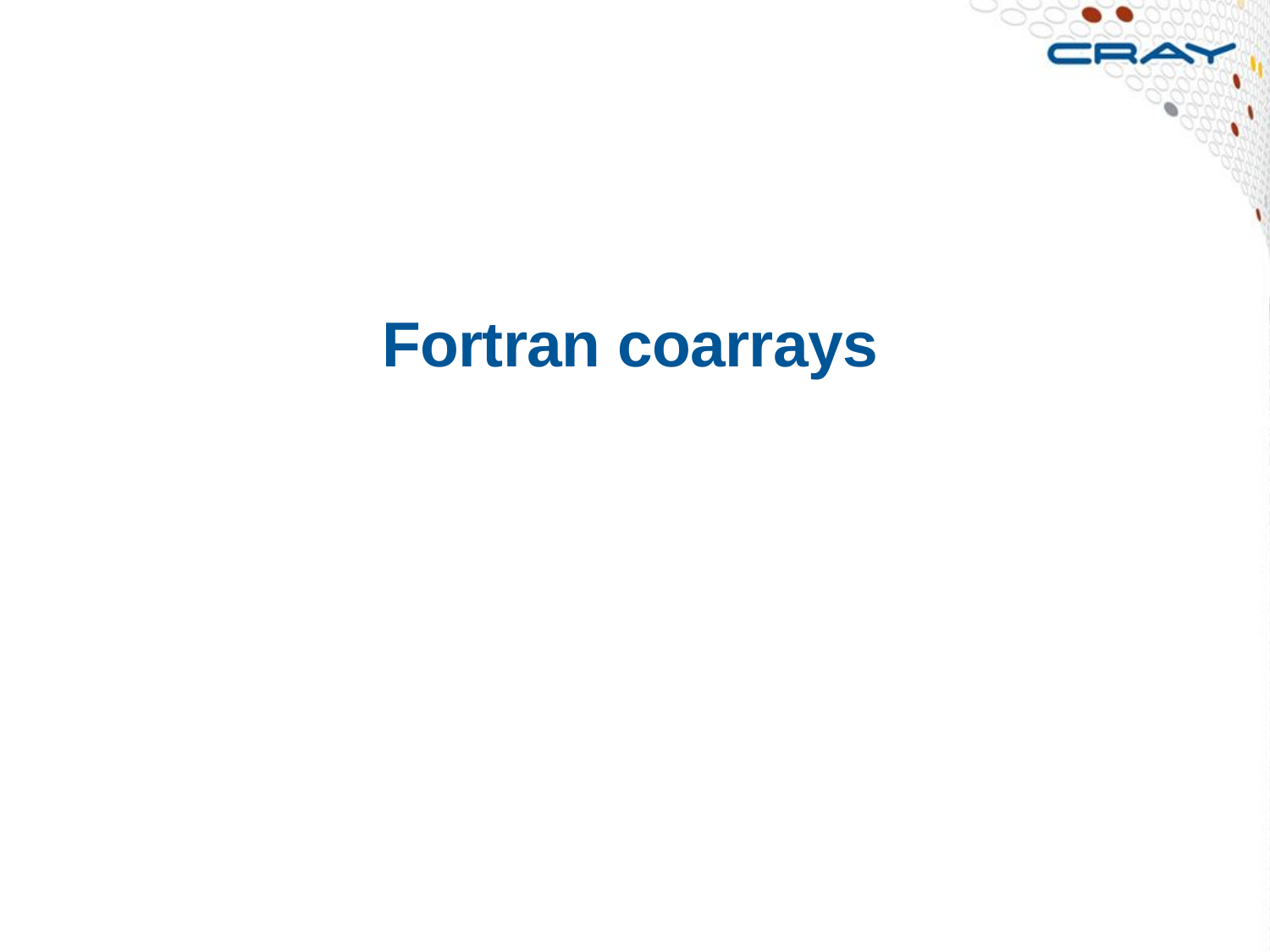### **Coarrays in Fortran**

● **Coarrays were designed to answer the question:**

*What is the smallest change required to convert Fortran into a robust and efficient parallel language?*

● **The answer:** 

*A simple syntactic extension: [ ]*

● **It looks and feels like Fortran and requires Fortran programmers to learn only a few new rules**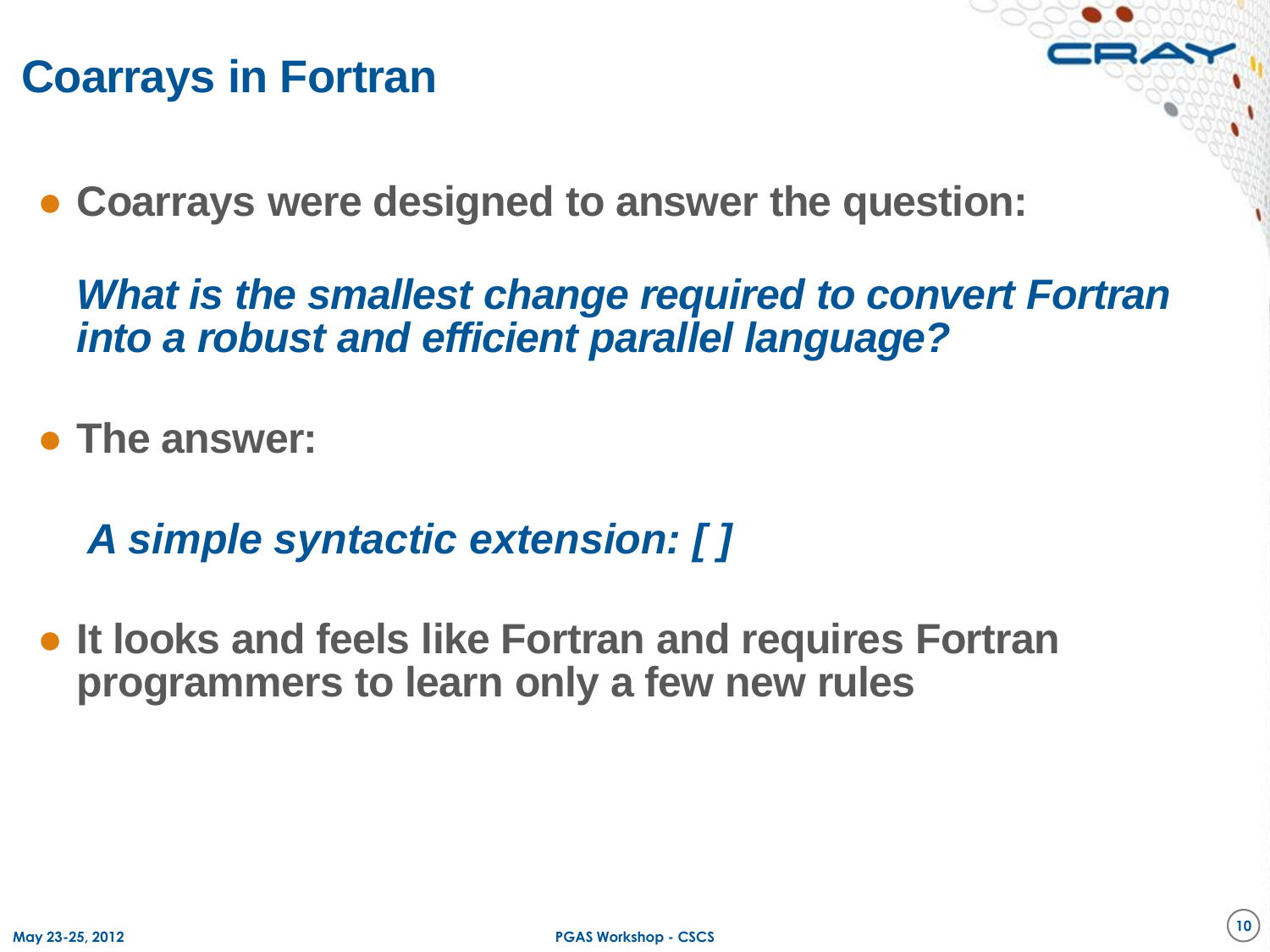# **Coarrays background**

### ● **Based on early work by Bob Numrich on the Cray T3D**

- The Cray T3D address space and how to use it (1994)
- **Originally there were get/put functions within a library**
	- Evolved into what is known today as **SHMEM** library
- **Initial proposal of a Fortran extension: F--**
	- F− − : A parallel extension to Cray Fortran. Scientific Programming 6, 275-284. (1997)
- **Introduced in current form by Numrich and Reid in 1998 as a simple extension to Fortran 95 for parallel processing**

#### ● **Now part of the Fortran standard: ISO/IEC 1539-1:2010**

- Additional features are expected to be published in a Technical Specification in due course. (collectives)
- Various vendor implementations (Intel) and Open Source projects (g95, gfortran) underway
- Available on Cray compilers since its introduction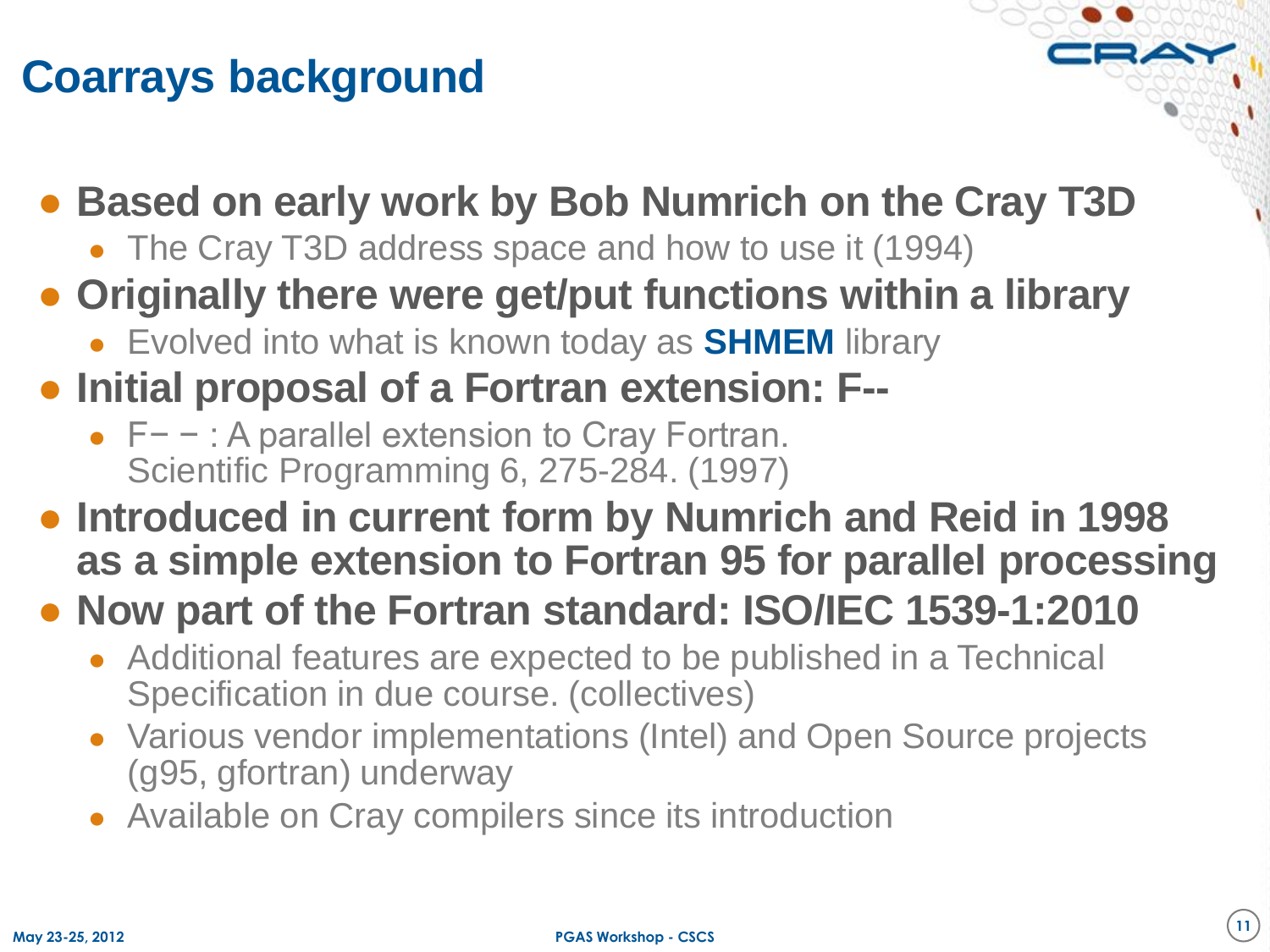## **Basic execution model and features**

- **Program executes as if replicated to multiple copies with each copy executing asynchronously (SPMD)**
- **Each copy (called an image) executes as a normal Fortran application**
- **New object indexing with [ ] can be used to access objects on other images.**
- **New features to inquire about image index, number of images and to synchronize**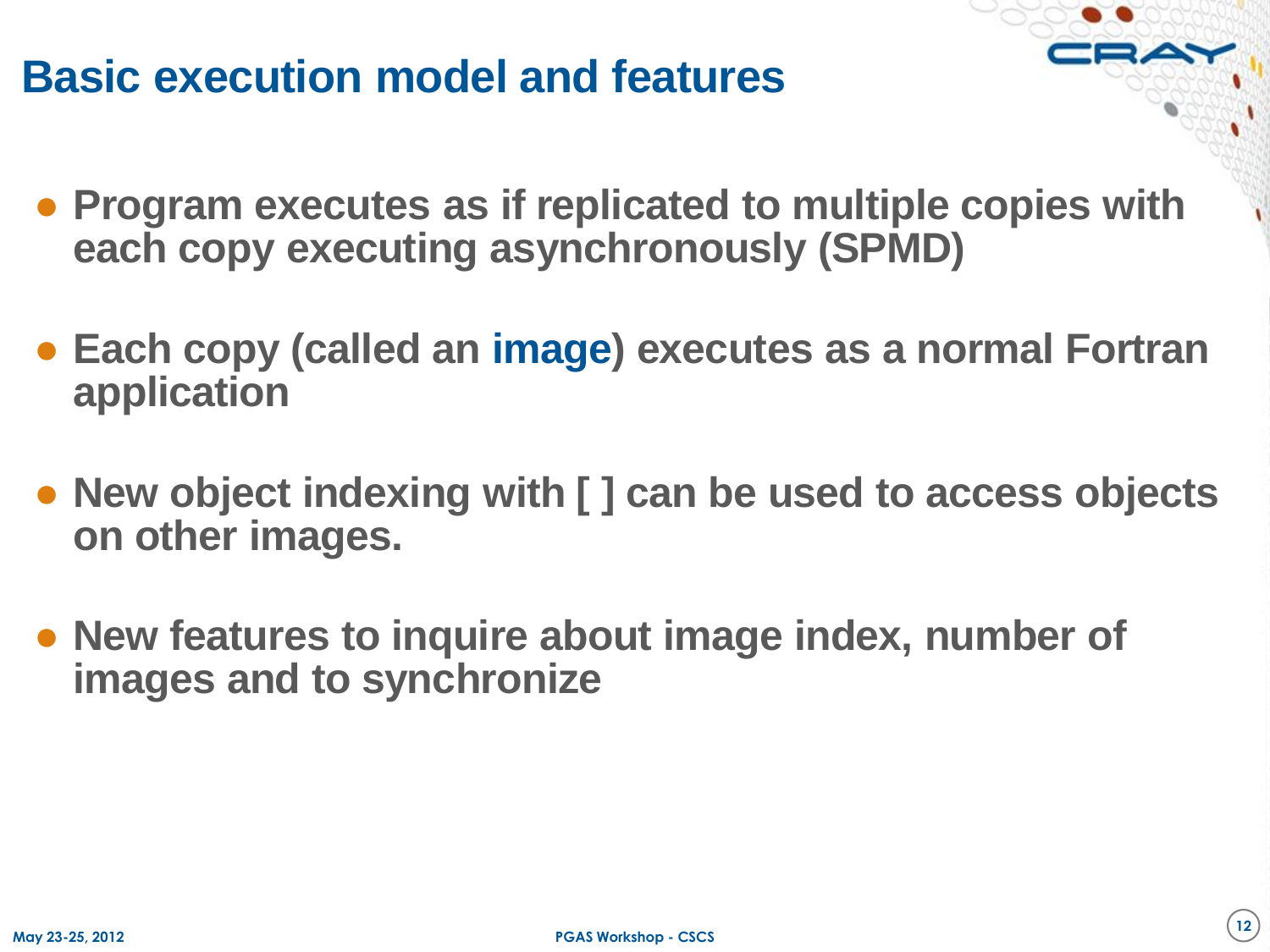## **Coarray execution model**



**Remote access with square bracket indexing: a(:)[2]**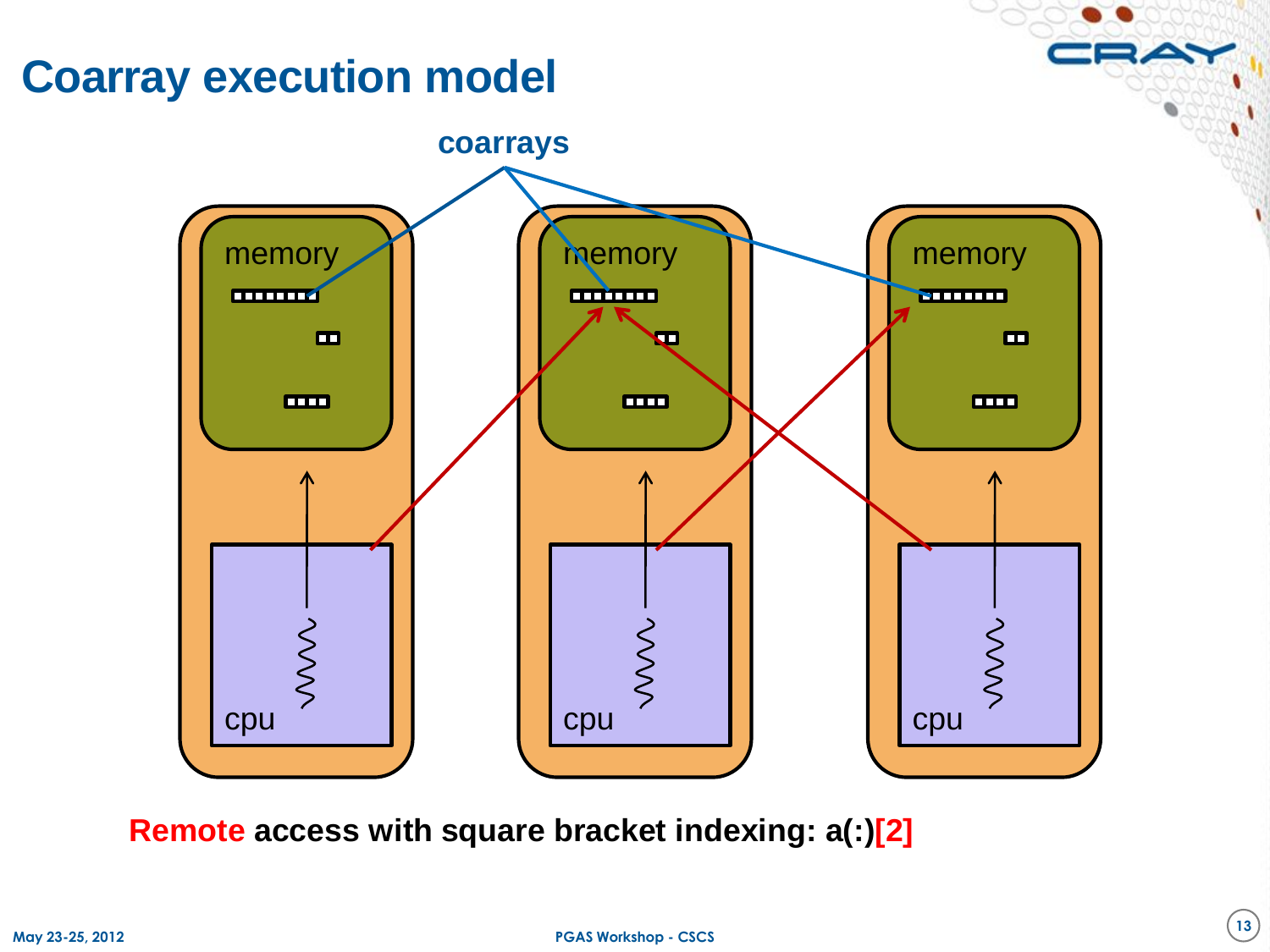## **Basic coarrays declaration and usage**

● **Codimensions are used to indicate data allocated on specific processors (images)**

```
integer :: b
integer :: a(4)[*] !coarray
```


● **Coarrays need to have the same dimension on all images**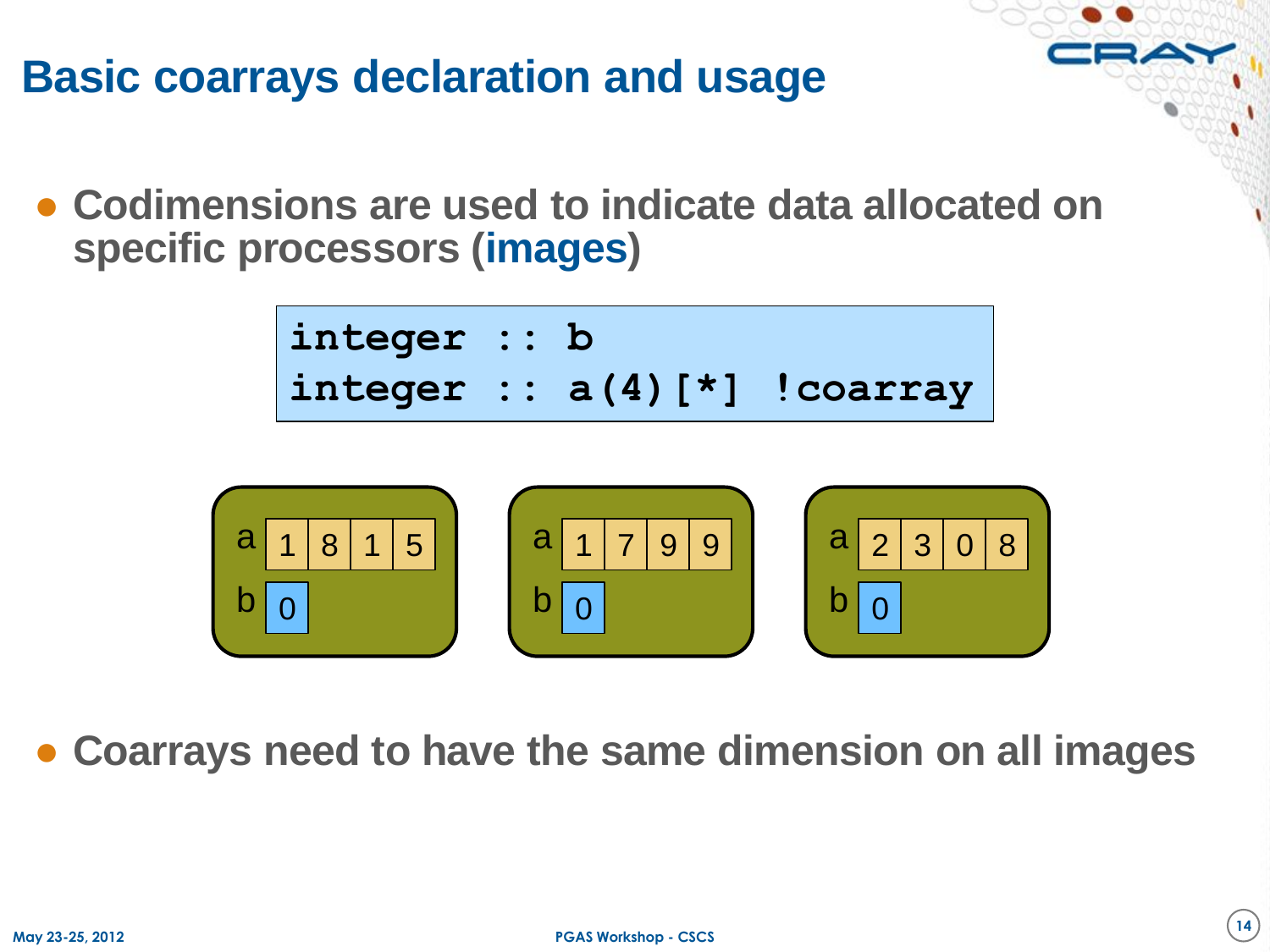**Basic coarrays declaration and usage**

● **Local reference**

$$
b = a(2)
$$



● **References without codimensions [ ] are local**

● **b is set to second element of a on each image**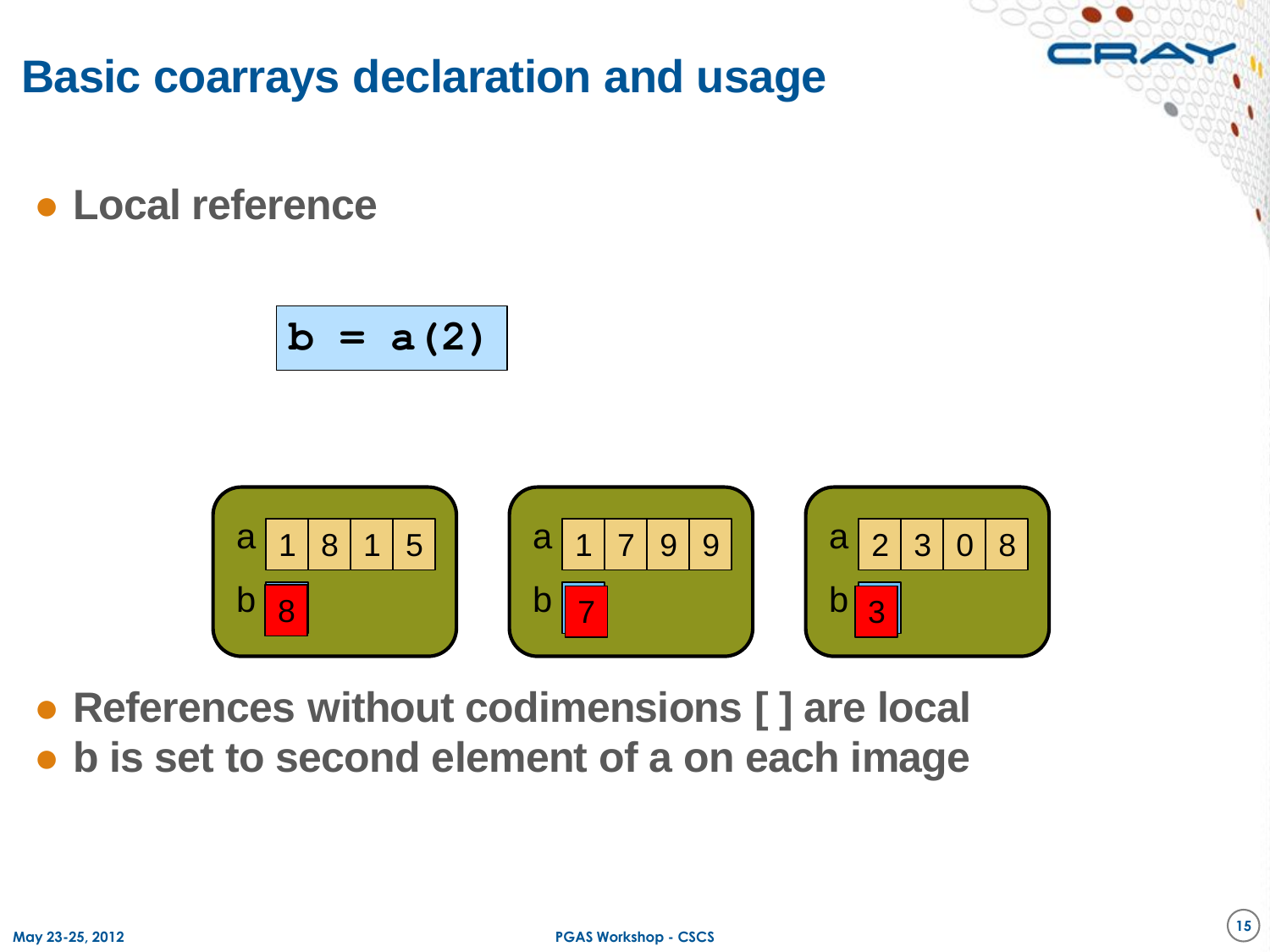**Basic coarrays declaration and usage**

● **Some data movements**

$$
b = a(4) [3]
$$



● **[ ] indicates access to remote coarray data** ● **Each b is set to fourth element of array a on image 3**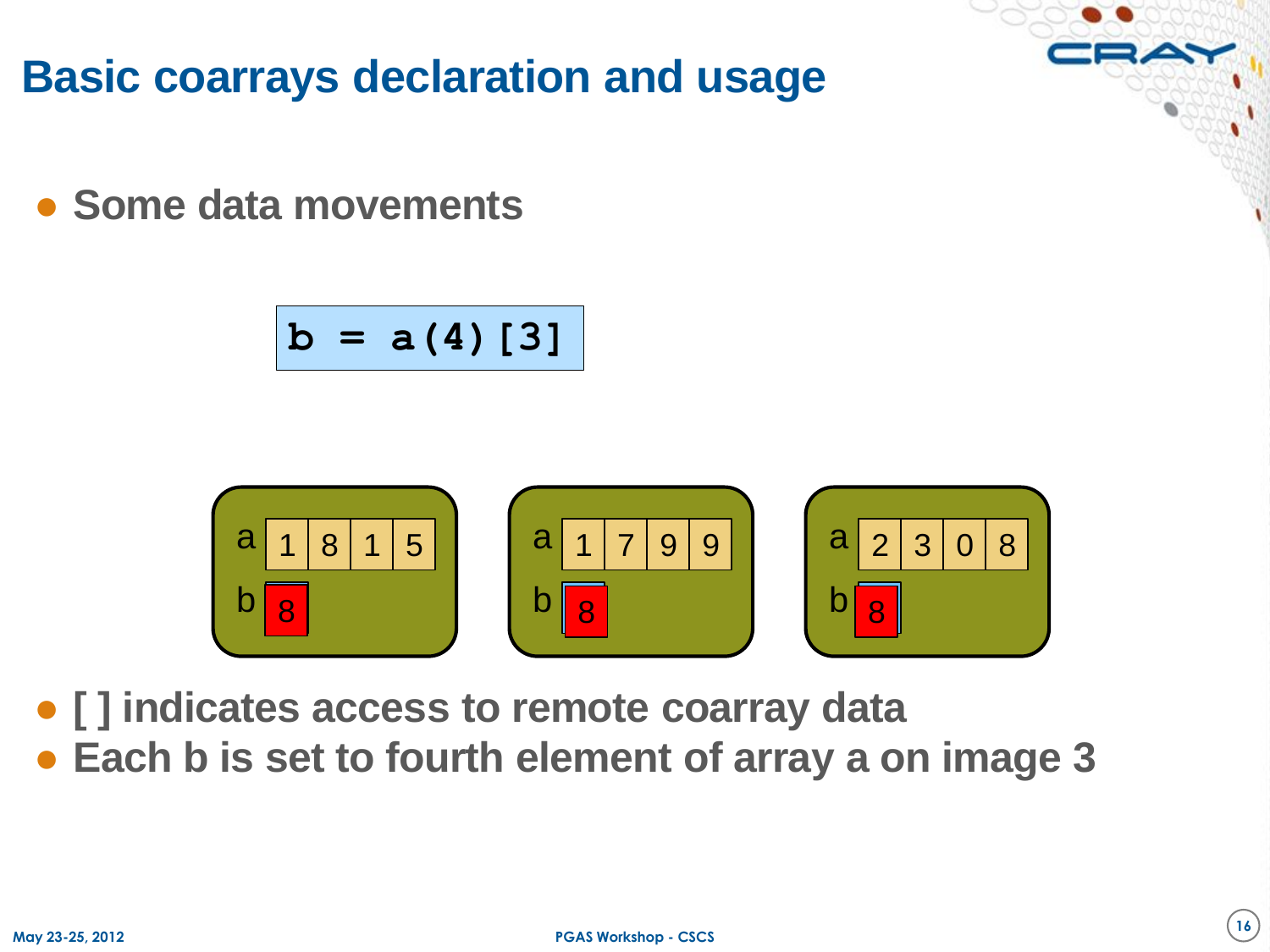# **Coarray declarations**

● **Codimensions can be added to any type of valid Fortran variables**

```
real :: residual[*] ! Scalar coarray
real, dimension(100), codimension[*] :: x,y
type (color) map(512,512)[*]
character(len=80), allocatable ::search_space(:)[:]
allocate( search_space(2000)[*] )
real, allocatable :: a(:,:)[:,:]
allocate( a(1000,2000)[px,*] )
```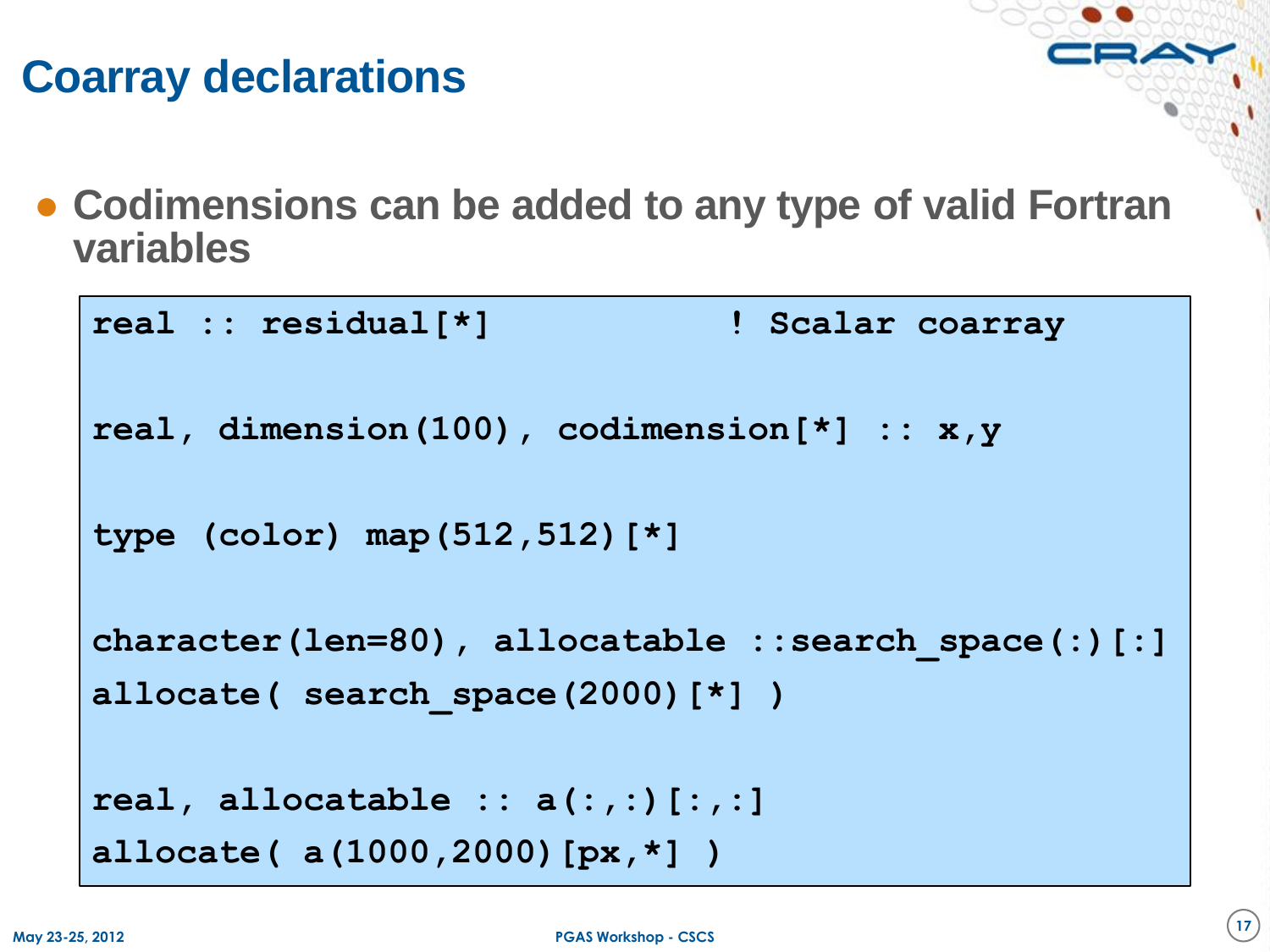## **Image execution**

● **Functions are provided to return number of images and index of executing image**

#### ● **num\_images()**

- Returns the number of images (processing elements)
- $\bullet$  num\_images() = number of MPI ranks

# ● **this\_image()**

- Returns the number of the current image
- $\bullet$  1  $\le$  this\_image()  $\le$  num\_images()
- this\_image = MPI rank  $+ 1$

#### ● **Allow images to organize problem distribution and to operate independently**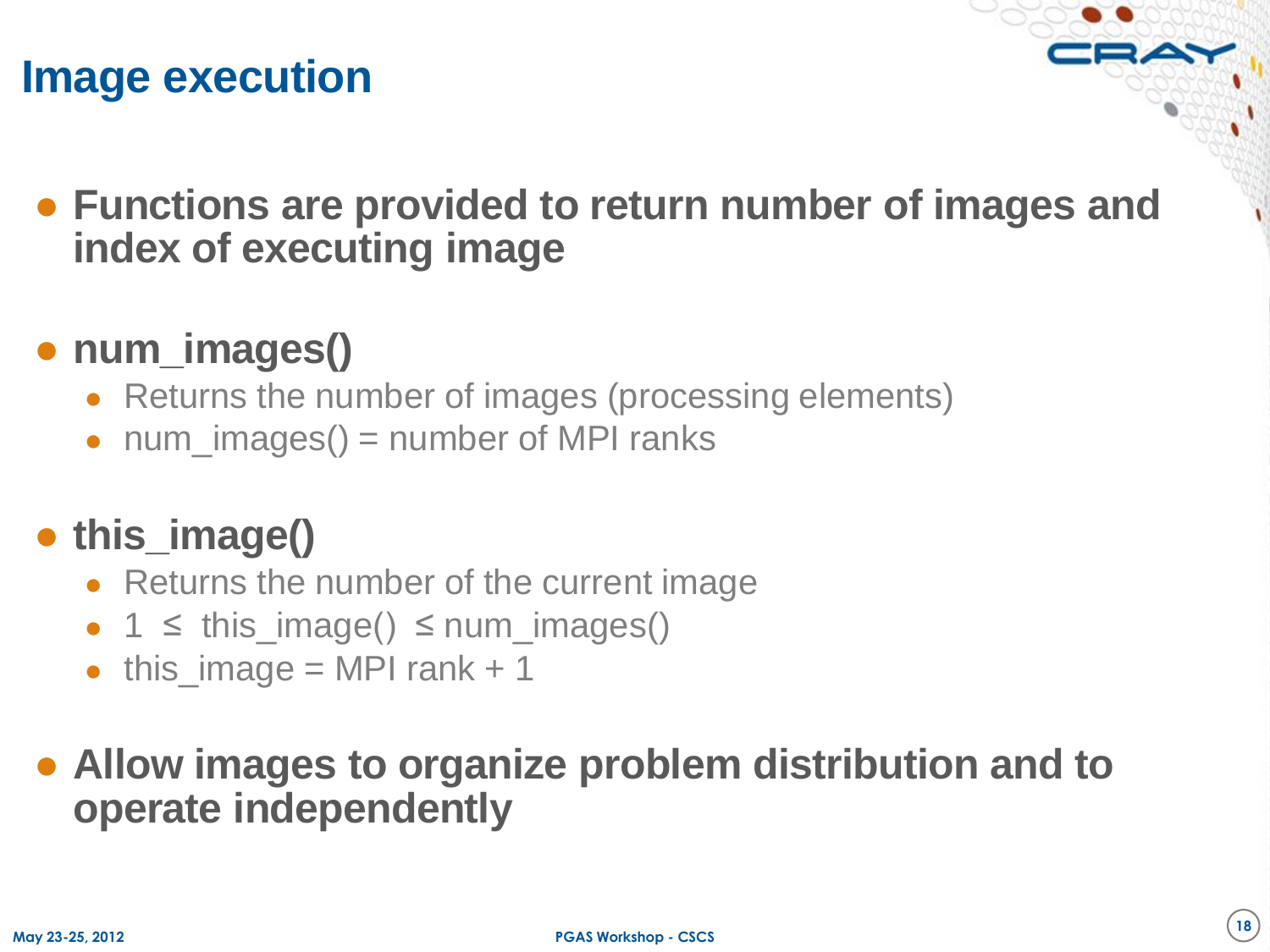**Example: read and distribute and array from file**

● **Read n elements at a time and distribute**

```
double precision, dimension(n) :: a
double precision, dimension(n) :: temp[*]
if (this_image() == 1) then
   do i=1, num_images()
     read *,a
     temp(:)[i] = a
   end do
end if
temp = temp + this_image()
!! Is this safe ???
```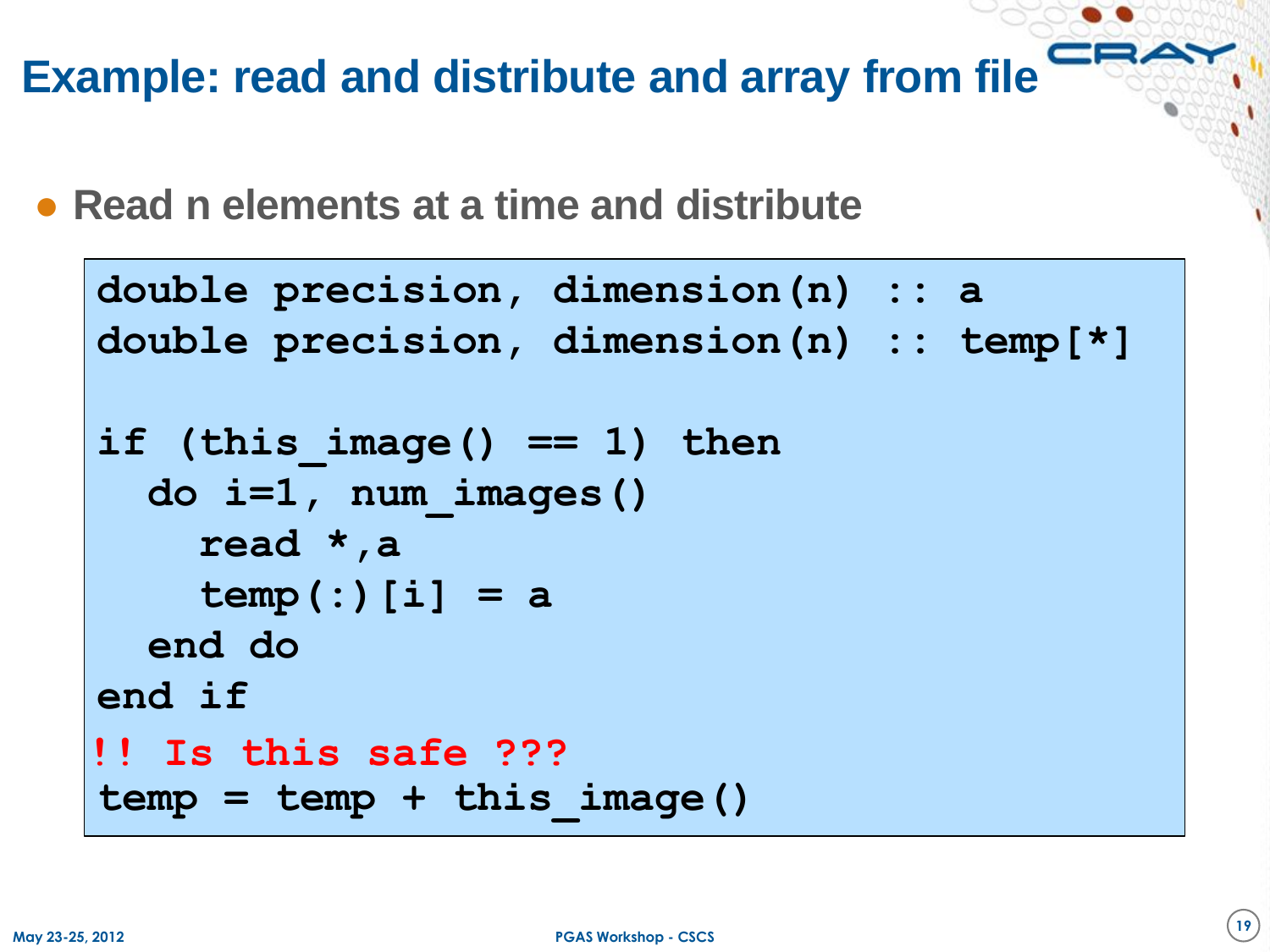### **Example: read and distribute and array from file**

• Need to sync between images before using temp

```
double precision, dimension(n) :: a
double precision, dimension(n) :: temp[*]
if (this_image() == 1) then
   do i=1, num_images()
     read *,a
     temp(:)[i] = a
   end do
end if
sync all
temp = temp + this_image()
```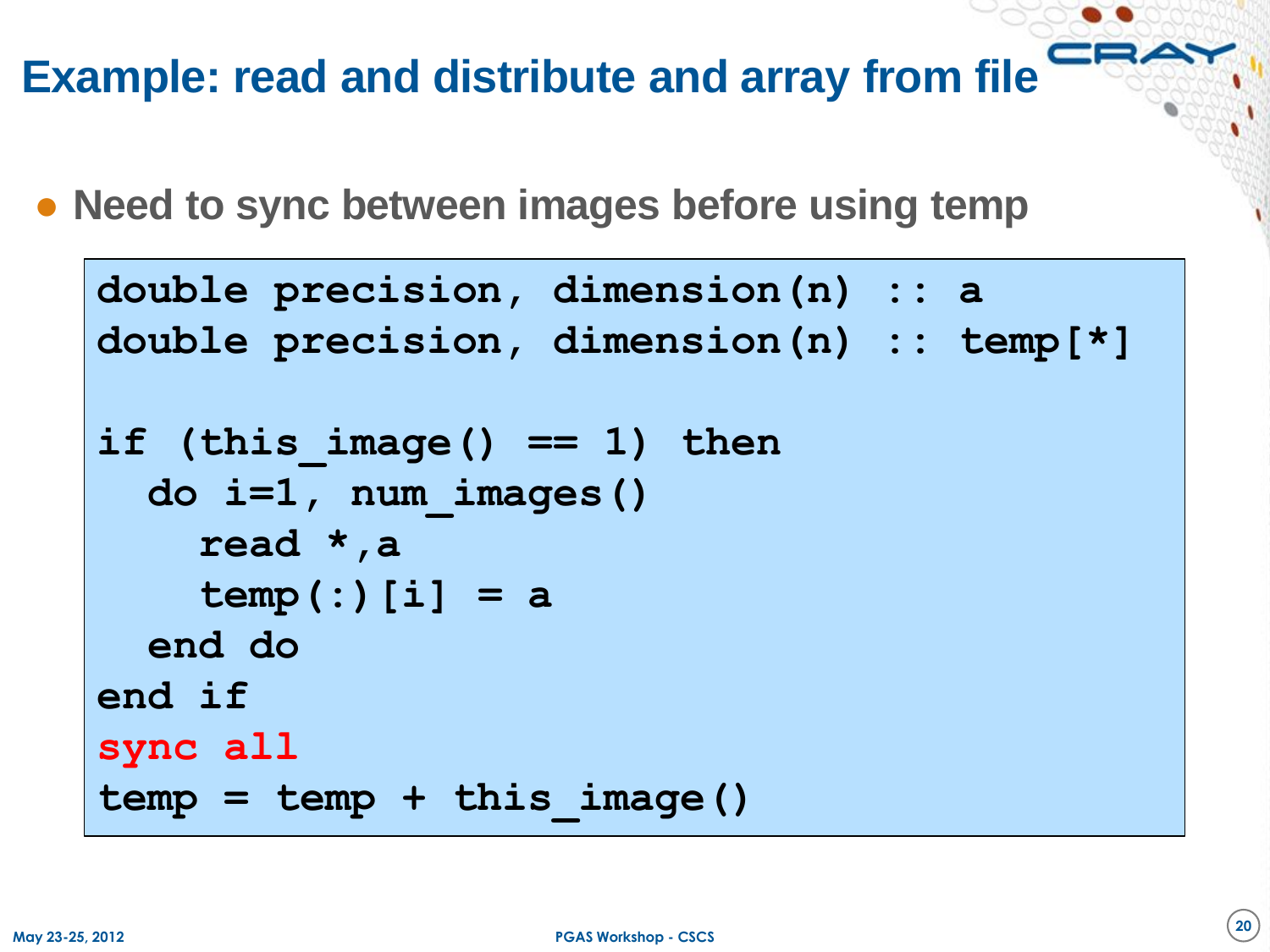# **Synchronization**

#### ● **We have to be careful with one-sided updates**

- If we get remote data was it valid?
- Could another process send us data and overwrite something we have not yet used?
- How do we know when remote data has arrived?
- **The standard introduces execution segments to deal with this, segments are bounded by image control**
- **If a non-atomic variable is defined in a segment, it must not be referenced, defined, or become undefined in a another segment unless the segments are ordered**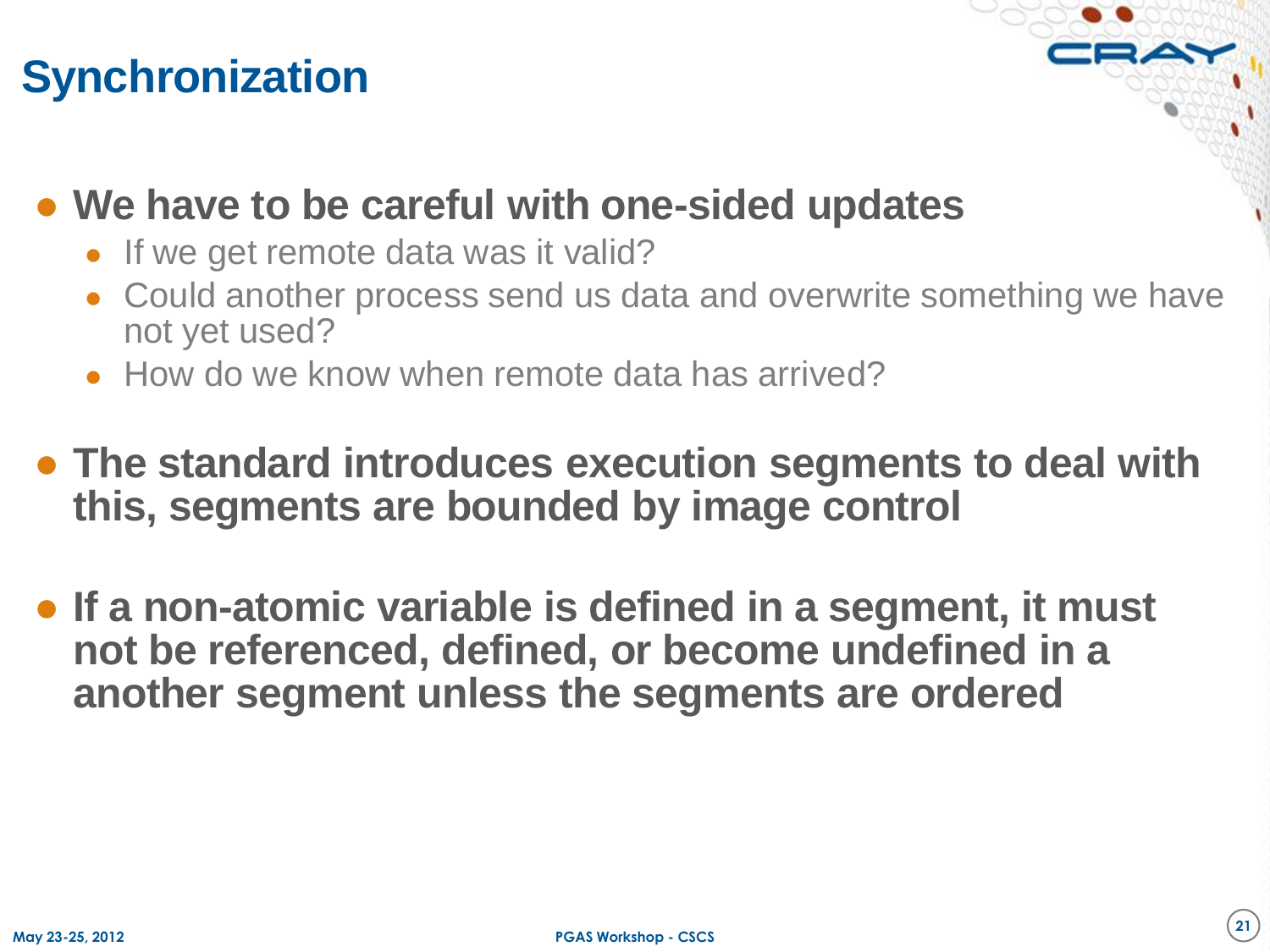# **Execution segments**

```
double precision :: a(n)
 double precision :: temp(n)[*]
 !...
 if (this image() == 1) then
    do i=1, num_images()
      read *,a
      temp(:)[i] = a
     end do
  end if
 sync all
 temp = temp + this img(qe()1
                                     2
```

```
double precision :: a(n)
double precision :: temp(n)[*]
!...
if (this image() == 1) then
   do i=1, num_images()
     read *,a
     temp(:)[i] = a
    end do
 end if
```

```
sync all
temp = temp + this_image()
```
**image synchronization points**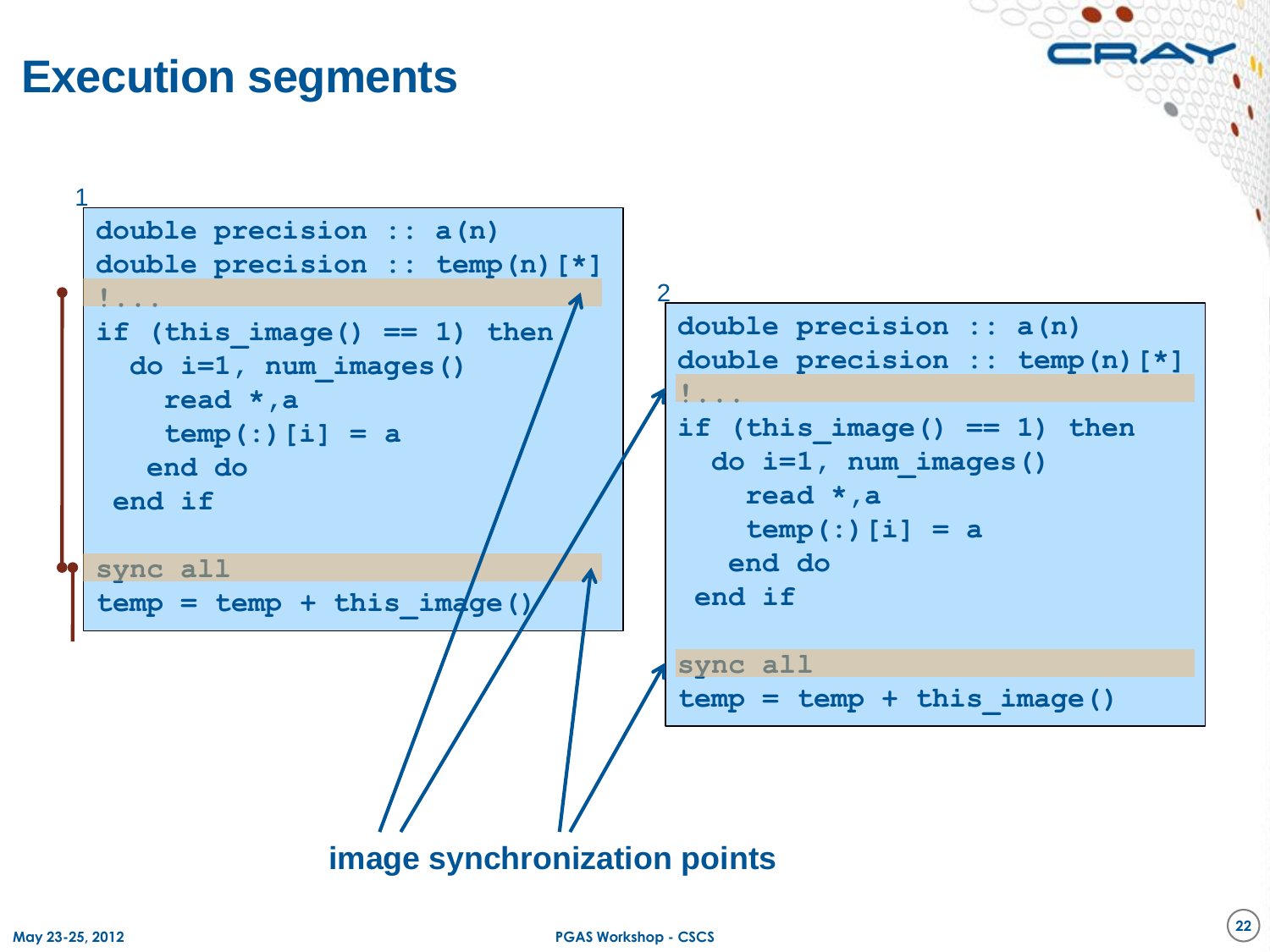# **Recap of coarray basics**

- **Multiple images execute asynchronously**
- **We can declare a coarray which is accessible from remote images**
- **Indexing with [ ] is used to access remote data**
- **We can find out which image we are**
	- num\_images()
	- this\_image()
- **We can synchronize to make sure variables are up to date**
	- sync all
- **Now consider a program example…**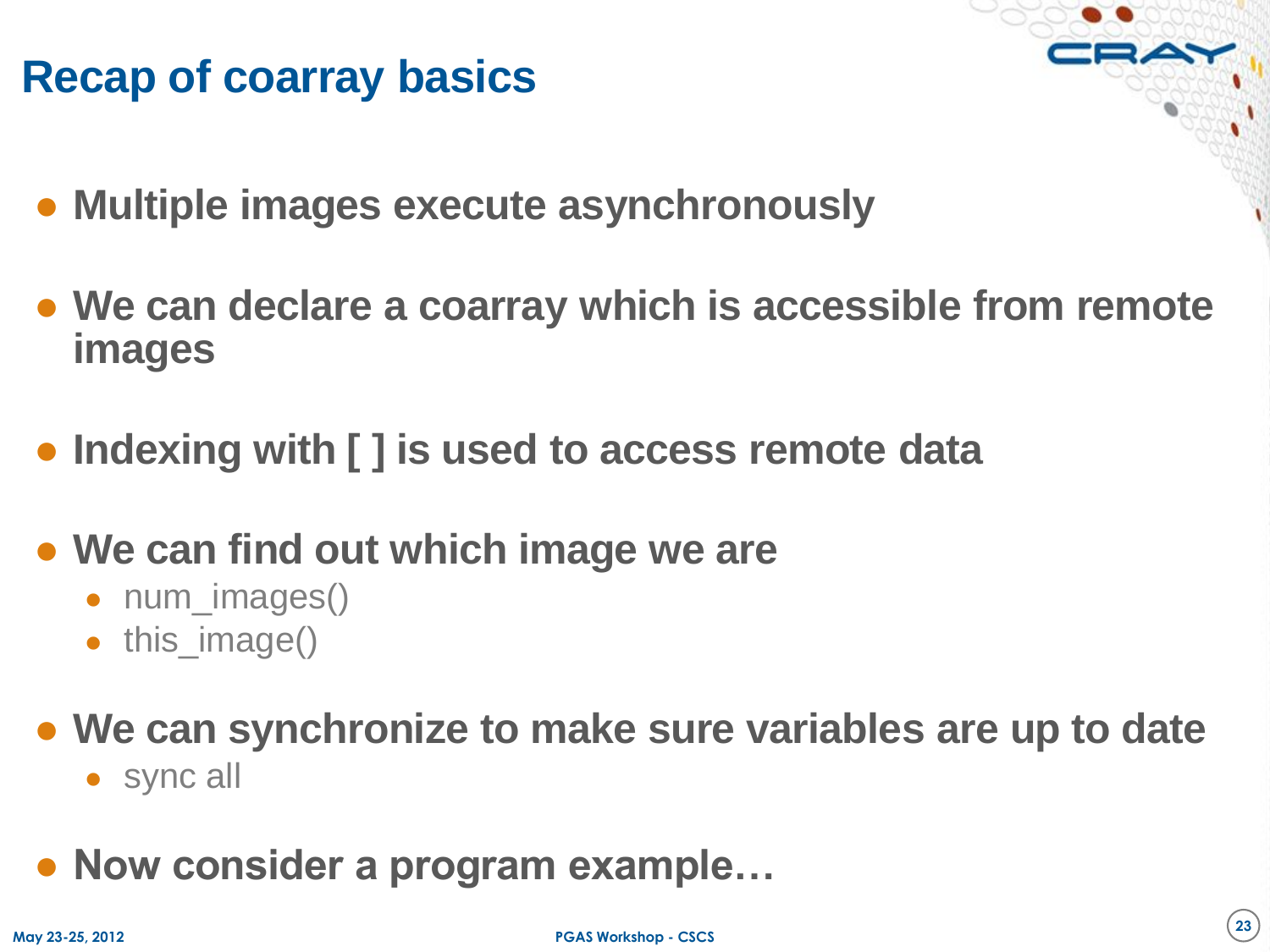# **Example: Calculate density of primes**

● **Use function num\_primes on each image**

```
program pdensity
 implicit none
 integer, parameter :: n=10000000
 integer start,end,i
 integer, dimension(:)[:], allocatable :: nprimes
 real density
 allocate( nprimes(num_images())[*] )
 start = (this image() -1) * n/num images() + 1end = start + n/num images() - 1nprimes(this_image())[1] = num_primes(start,end)
 sync all
```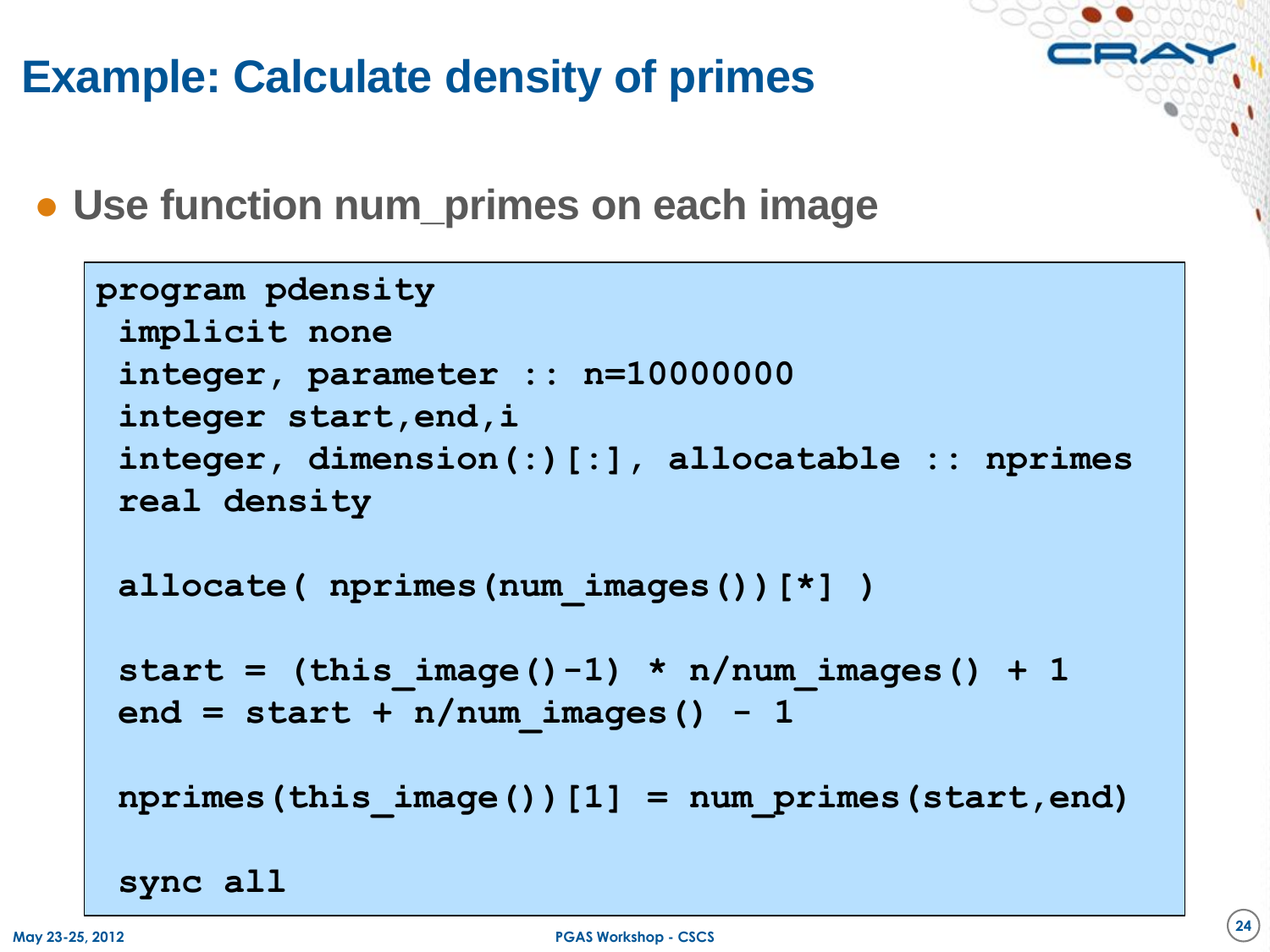# **Example: Calculate density of primes, cont.**

● **Image #1 gets values from other images, then computes and prints prime density**

```
if (this_image()==1) then
  nprimes(1)=sum(nprimes)
  density=real(nprimes(1))/n
  print *,"Calculating prime density on", &
& num_images(),"images"
  print *,nprimes(1),'primes in',n,'numbers'
  write(*,'(" density is ",2Pf0.2,"%")')density
  write(*,'(" asymptotic theory gives ", &
& 2Pf0.2,"%")')1.0/(log(real(n))-1.0)
```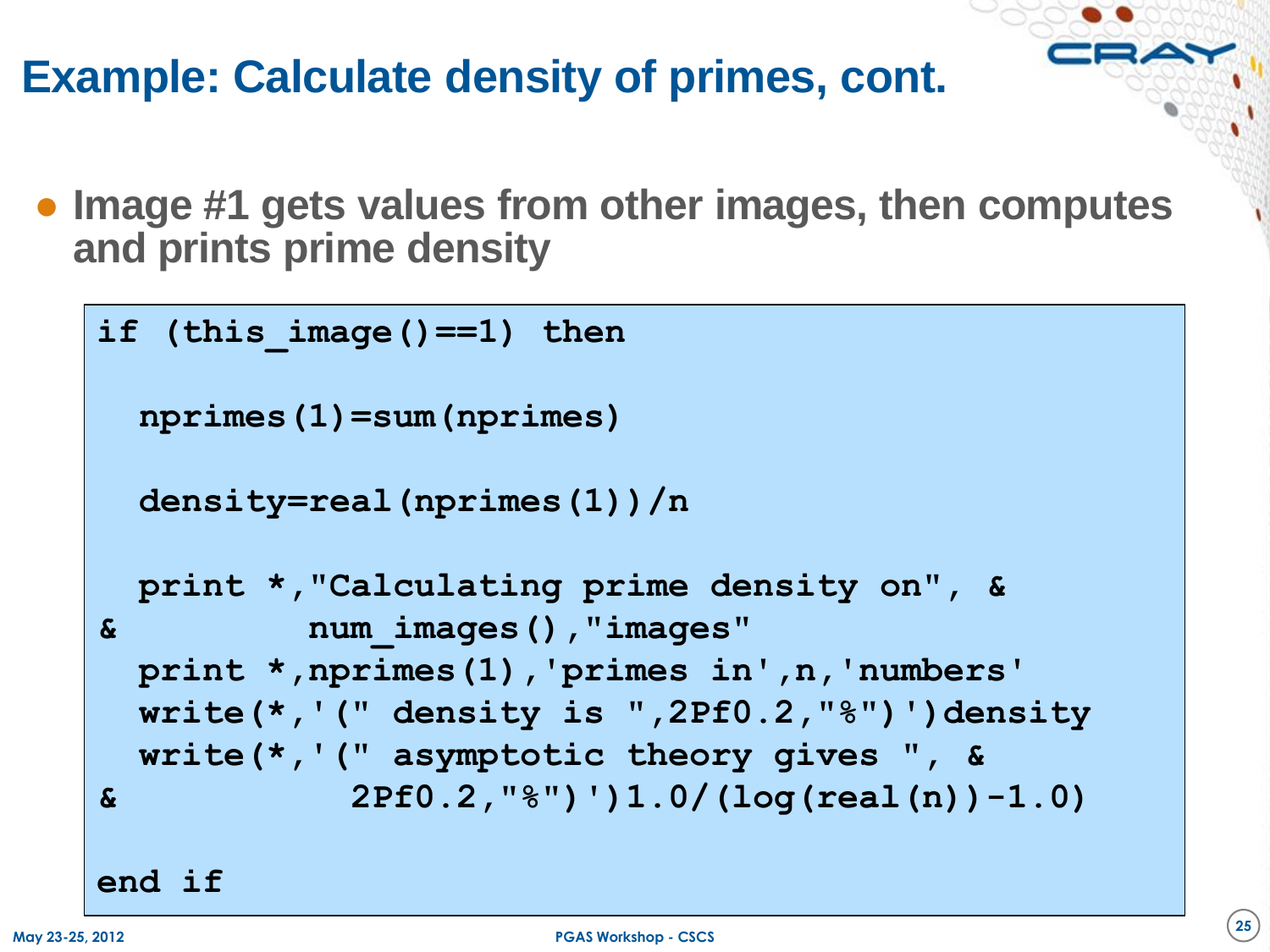### **Example: Calculate density of primes, cont.**

**Calculated prime density on 16 images 664580 primes in 10000000 numbers density is 6.65% asymptotic theory gives 6.61% Done in 2.86 seconds**

● **Did anyone spot an error in the first program slide ?** ● **Try it in the lab session**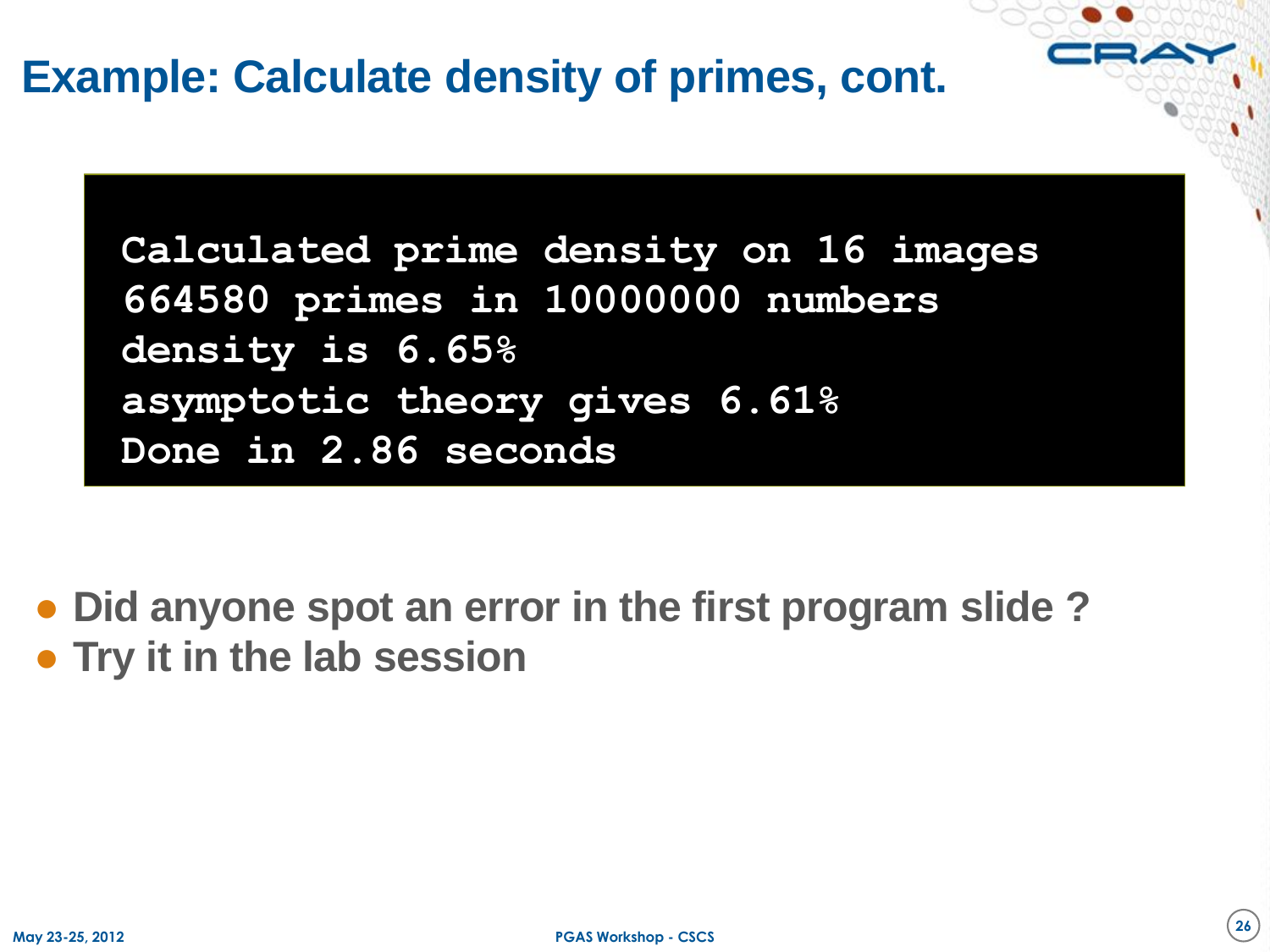# **Multi-codimensional arrays**

● **A coarray can have multiple codimensions**

**complex :: b[0:\*] complex :: p(32,32)[2,3,\*]** 

● **Cosubscripts are mapped to images according to Fortran array-element order**

| image          | b(:)[i] | p(:)[i,j,k] |
|----------------|---------|-------------|
|                | b(:)[0] | p(:)[1,1,1] |
| $\overline{2}$ | b(:)[1] | p(:)[2,1,1] |
| 3              | b(:)[2] | p(:)[1,2,1] |
| $\overline{4}$ | b(:)[3] | p(:)[2,2,1] |
| 5              | b(:)[4] | p(.)[1,3,1] |
| 6              | b(:)[5] | p(:)[2,3,1] |
|                | b(:)[6] | p(:)[1,1,2] |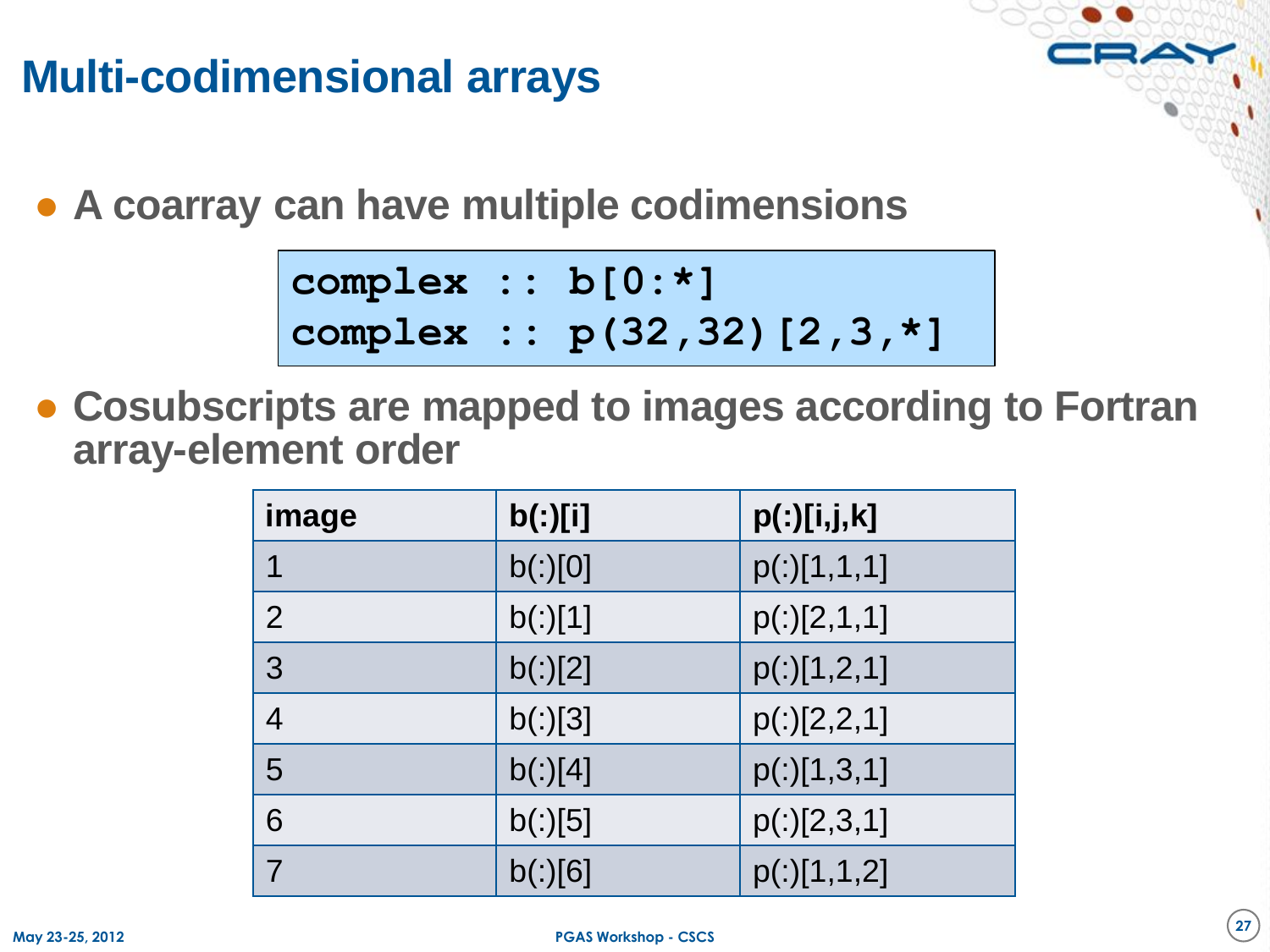## **Multi-codimensional arrays, cont.**

- **There is a way to find out which part of the coarray is mapped to an image**
	- **this image (coarray)** yields codimensions
	- **this image(coarray,dim)** yields one codimension

- **So for the previous example, on image 2**
	- **this image(p)** is  $[ 2, 1, 1 ]$
- **Can get image index from coarray:**
	- **image index (p, [2, 1, 1])** is 2
	-

**image index (p, [3, 4, 2])** is 0 since  $[3,4,2]$  is not a valid set of cosubscripts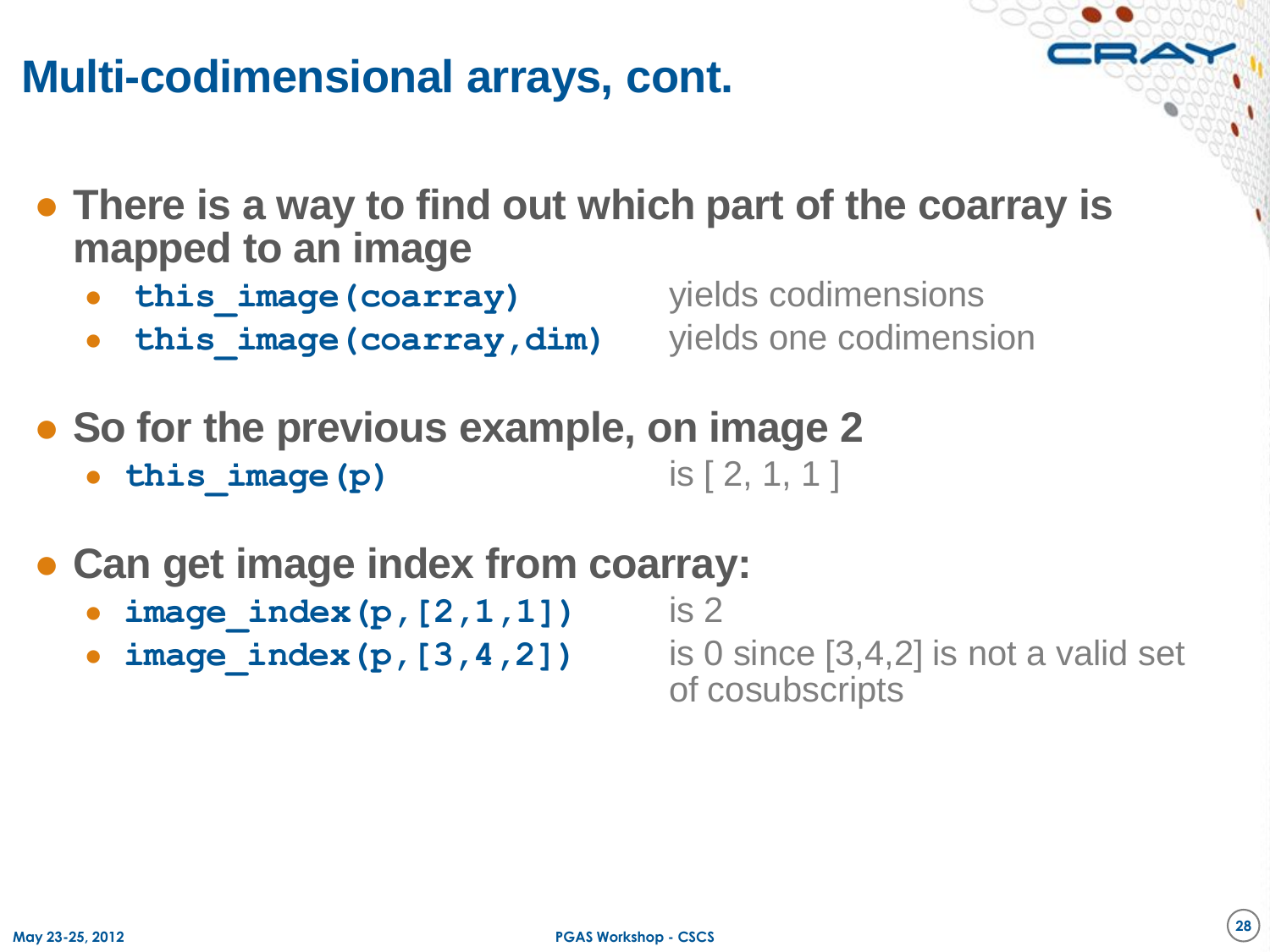#### **Allocatable coarrays**

```
integer n,ni
real, allocatable :: pmax(:)[:]
real, allocatable :: p(:,:)[:,:]
ni = num_images()
allocate( pmax(ni)[*], p(n,n)[4,*] )
```
● **Require same shape and coshape on every image**

• Last codimension must always be unspecified

● **Allocate and deallocate with coarray arguments cause a synchronization**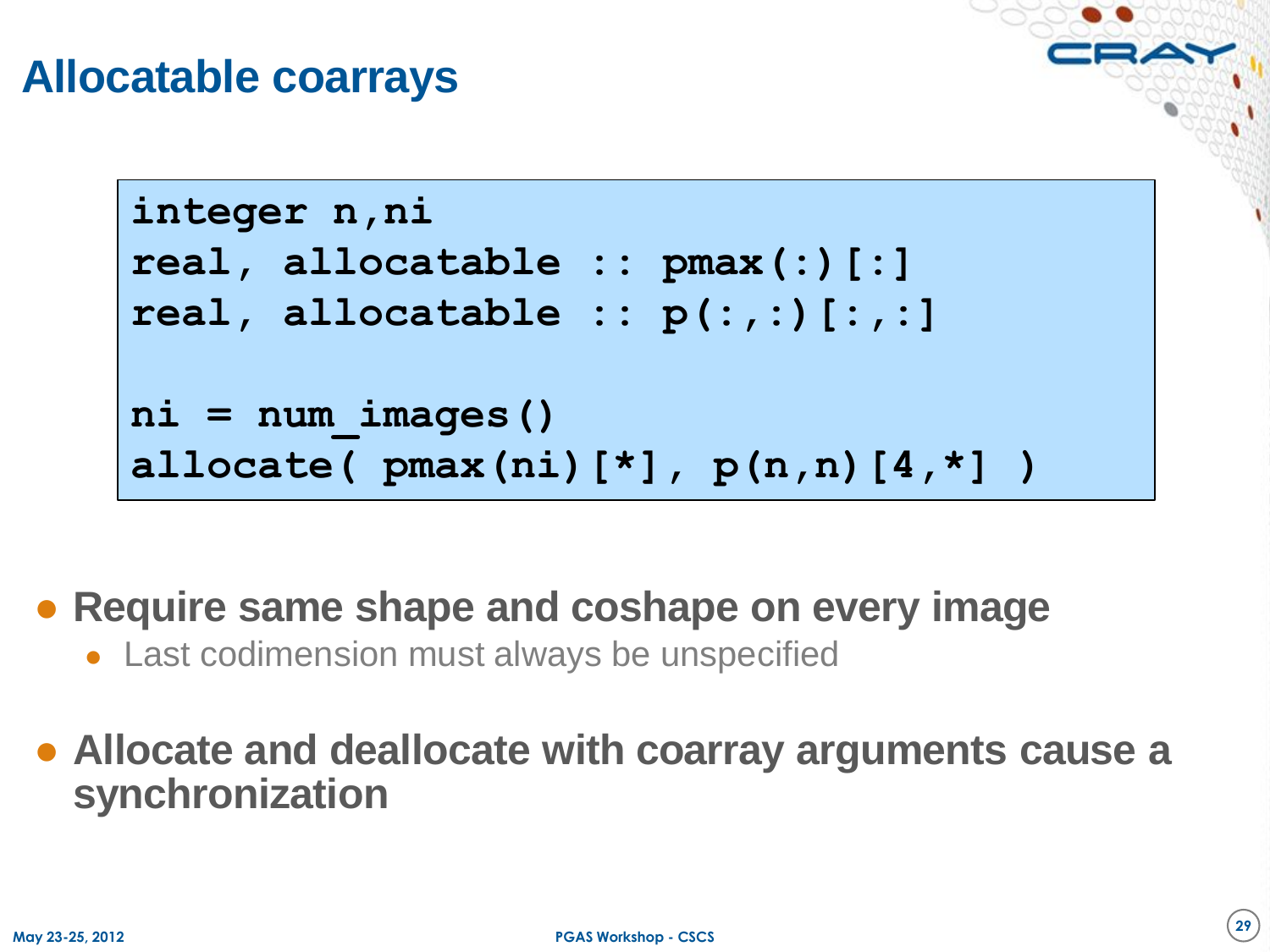# **Adding coarray with minimal code changes**

- **Coarray structures can be inserted into an existing MPI code to simplify and improve communication without affecting the general code structure**
- **In some cases the usage of FORTRAN pointers can simplify the introduction of coarray variables in a routine without modifying the calling tree**
- **Code modifications are mostly limited to the routine where coarrays must be introduced**
- **A coarray is not permitted to be a pointer: however, a coarray may be of a derived type with pointer or allocatable components**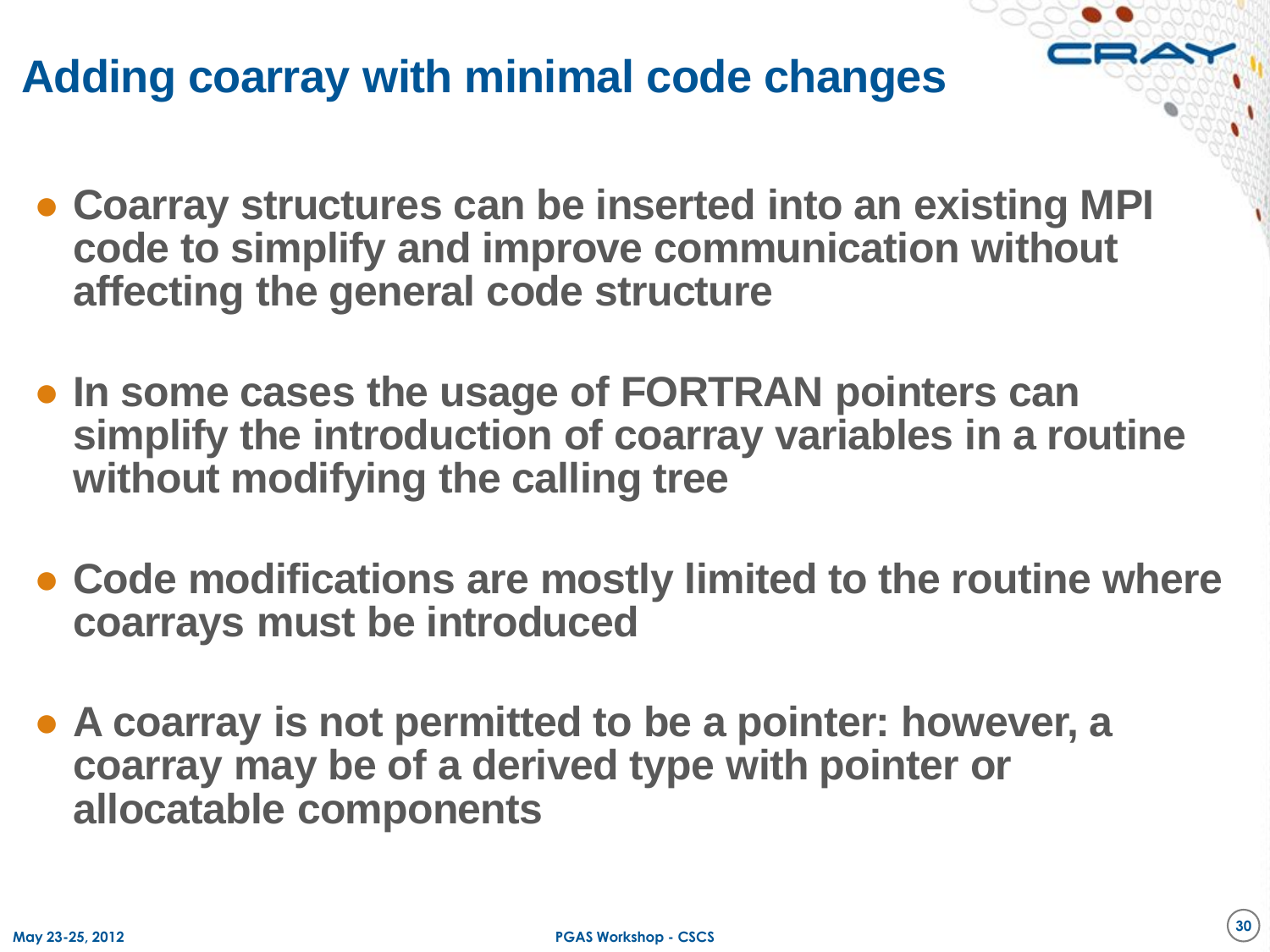# **Pointer Coarray Structure Components**

- **We are allowed to have a coarray that contains components that are pointers**
- **Note that the pointers have to point to local data**
- **We can then access one of the pointers on a remote image to get at the data it points to**
- **This technique is useful when adding coarrays into an existing MPI code**
	- We can insert coarray code deep in call tree without changing many subroutine argument lists
	- We don't need new coarray declarations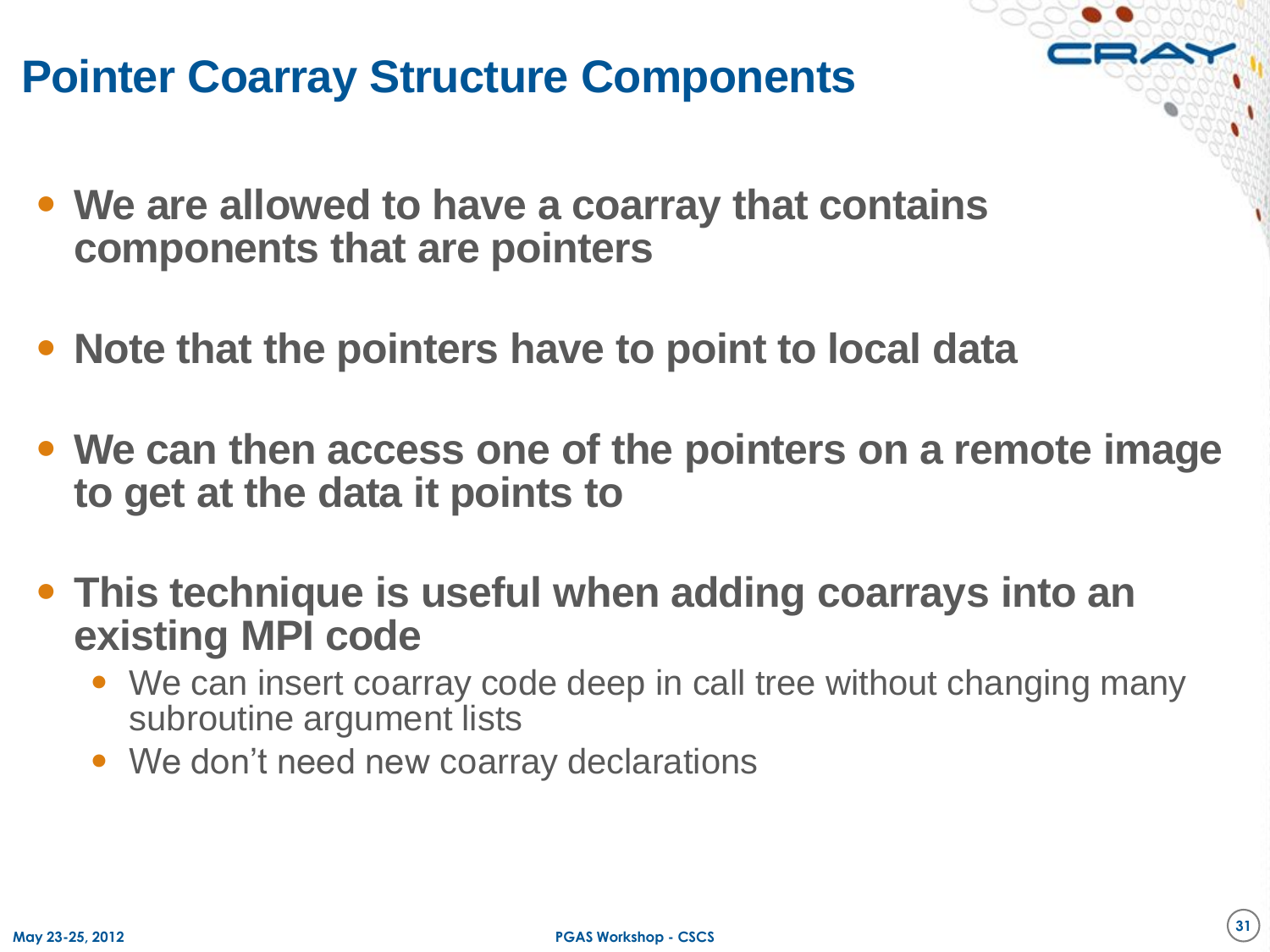### **Example: adding coarrays to existing code**

- **Existing non-coarray arrays u,v,w**
- **Create a type (coords) to hold pointers (x,y,z) that we use to point to x,y,z. We can use the vects coarray to access u, v, w.**

```
subroutine calc(u,v,w)
real, intent(in), target, dimension(100) :: u,v,w
type coords
      real, pointer, dimension(:) :: x,y,z
end type coords
type(coords), save :: vects[*]
! …
vects%x => u ; vects%y => v ; vects%z => w
sync all
firstx = vectors[1] x(1)
```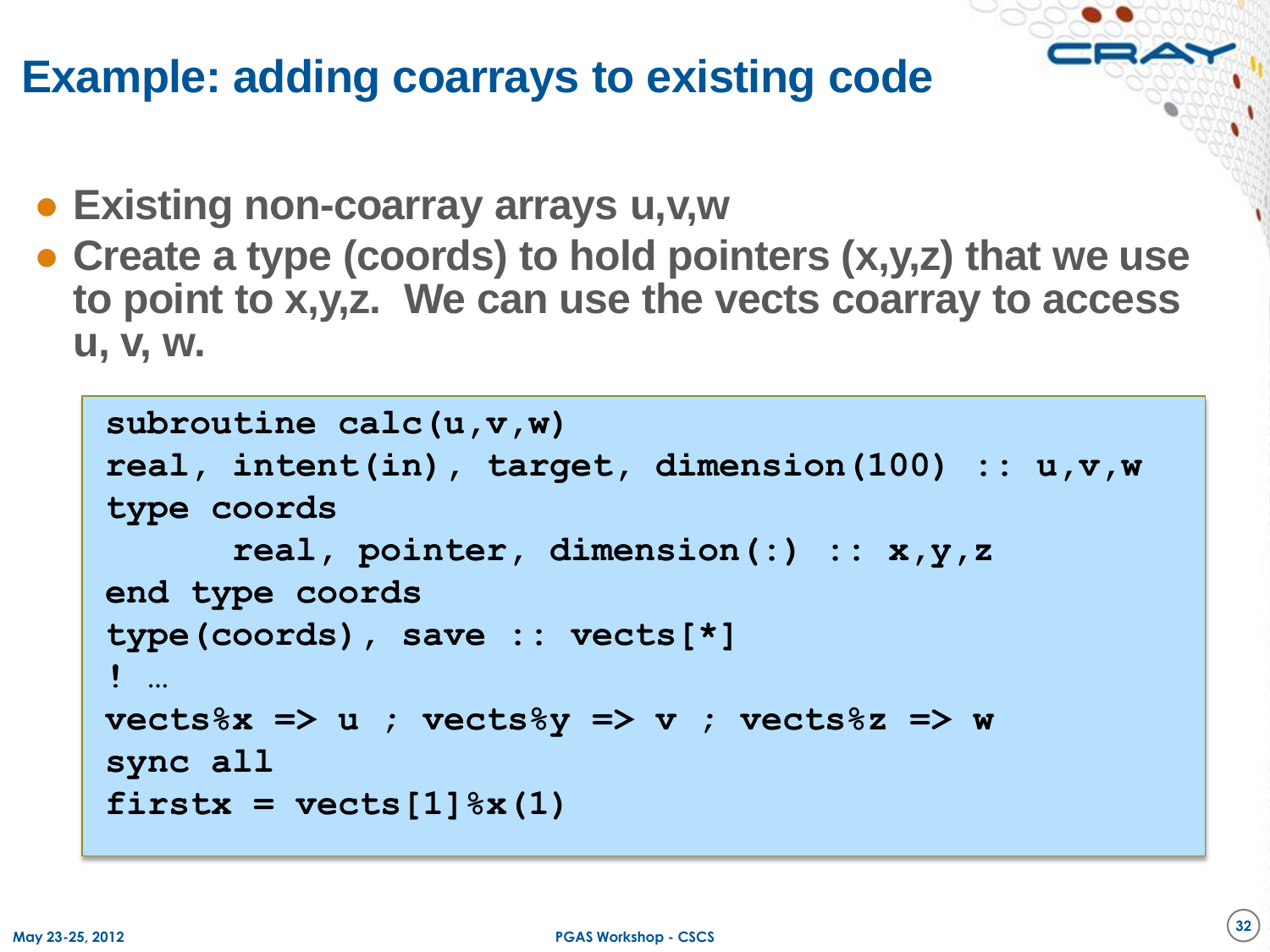## **Features we won't cover**

### ● **Memory synchronization (sync memory)**

• completion of remote operations but not segment ordering

# ● **critical section (critical , … , end critical)**

• only one image executes the section at a time

#### ● **locks**

- control access to data held by one image
- **status and error conditions for image control**
- **atomic subroutines (useful for flag variables)**

#### ● **I/O**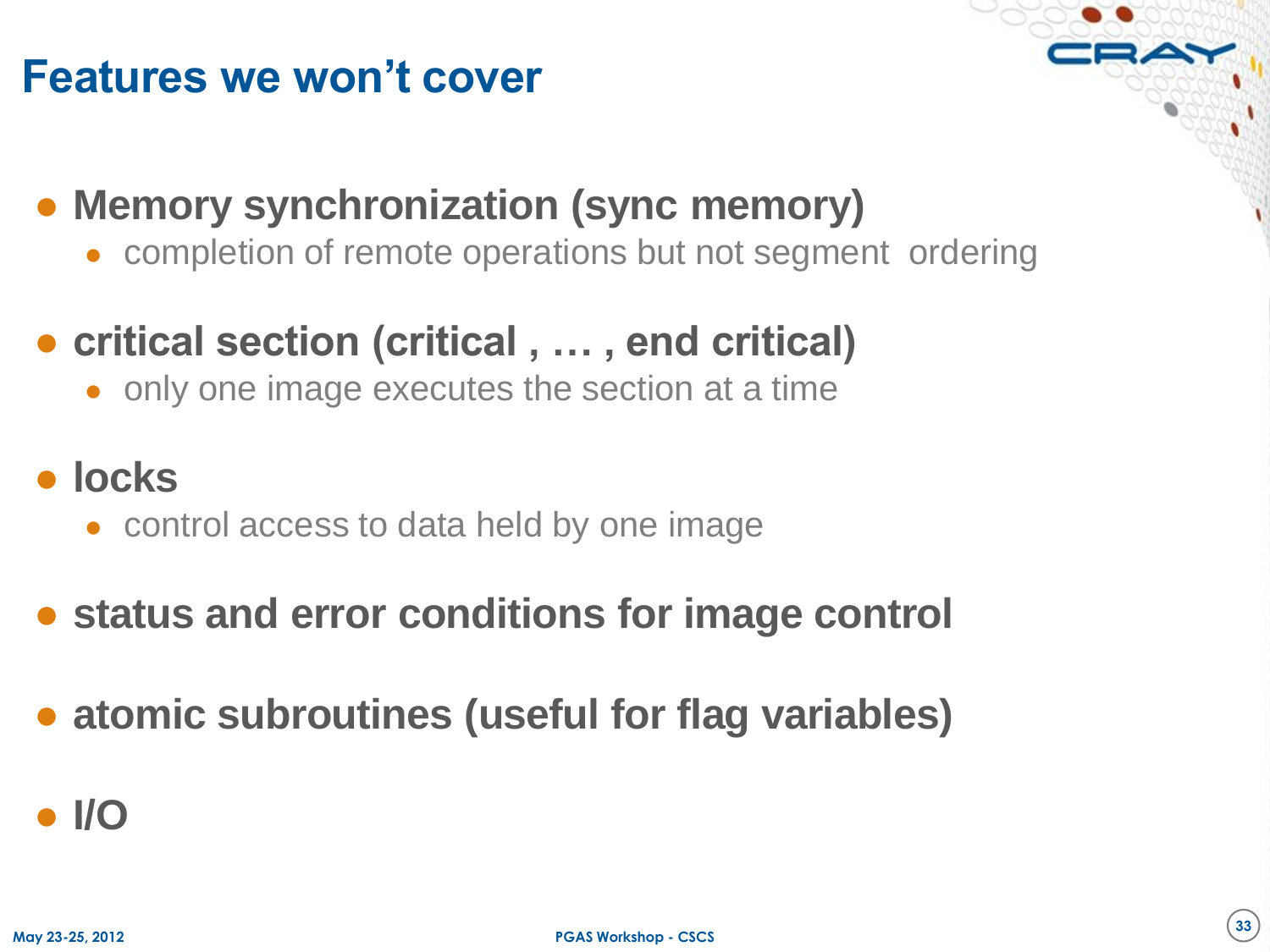# **Example: distributed remote gather**

● **The problem is how to implement the following gather loop on a distributed memory system**

```
REAL :: table(n), buffer(nelts)<br>
INTEGER :: index(nelts) ! nelts<br>
...<br>
DO i = 1, nelts<br>
buffer(i) = table(index(i))<br>
ENDDO<br>
The array table is distributed across the proces<br>
index and buffer are replicated<br>
Synthetic code,
            INTEGER :: index(nelts) ! nelts << n
             ... 
           DO i = 1, nelts
                 buffer(i) = table(index(i))
            ENDDO
```
- **The array table is distributed across the processors, while index and buffer are replicated**
- **Synthetic code, but simulates "irregular" communication**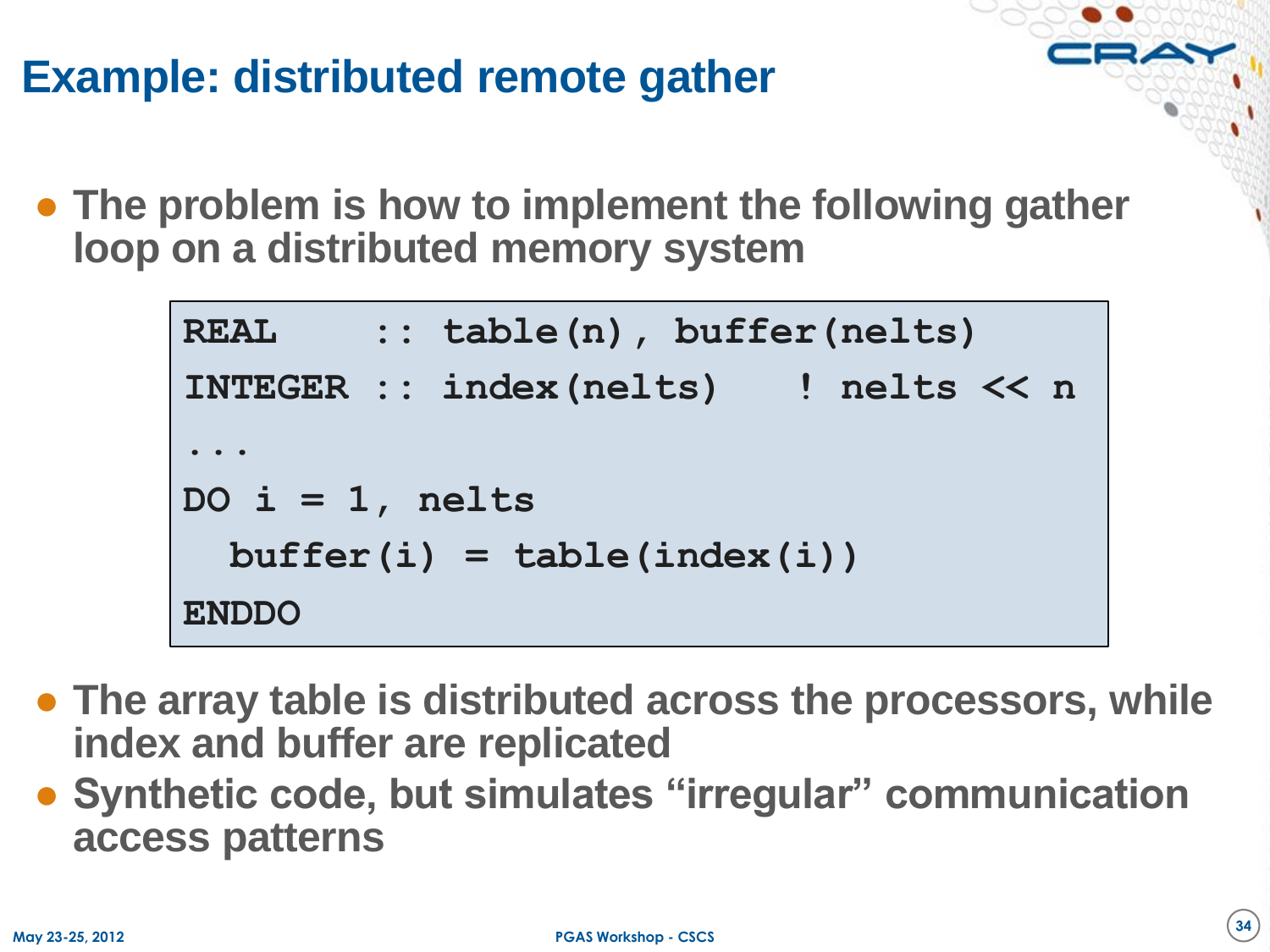# **Remote gather: MPI implementation**

#### ● **MPI rank 0 controls the index and receives the values from the other ranks**

```
 isum=0
! PE0 gathers indices to send out to individual PEs
    DO i=1,nelts
       pe =(index(i)-1)/nloc
       isum(pe)=isum(pe)+1
      who(isum(pe),pe) = index(i) ENDDO
! send out count and indices to PEs
    DO i = 1, npes-1
       CALL MPI_SEND(isum(i),1,MPI_INTEGER,i,10.
       IF(isum(i).gt.0)THEN
         CALL MPI SEND(who(1,i), isum(i), ...
       ENDIF
    ENDDO
! now wait to receive values and scatter them.
    DO i = 1,isum(0)
      offset = mod(who(i, 0) - 1, nloc) + 1 buff(i,0) = mpi_table(offset)
    ENDDO
    DO i = 1,npes-1
       IF(isum(i).gt.0)THEN
         CALL MPI RECV(buff(1,i),isum(i),...
       ENDIF
    ENDDO
```
**IF (mype.eq.0)THEN**

```
DO i=nelts, 1, -1pe = (index(i) - 1) / nlocoffset = isum(pe)mpi buffer(i) = buff(offset, pe)
   isum(pe) = isum(pe) - 1 ENDDO
```

```
ELSE ! IF my rank.ne.0
```
**! Each PE gets the list and sends the values to PE0**

```
CALL MPI RECV(my_sum, 1, MPI_INTEGER, ...
IF(my sum.gt.0)THEN
   CALL MPI RECV(index, my_sum, MPI_INTEGER, ...
   DO i = 1, my sum
      offset = mod(index(i)-1,nloc)+1mpi buffer(i) = mpi table(offset)
    ENDDO
   CALL MPI SEND(mpi buffer, my sum,...
 ENDIF
```
ENDIF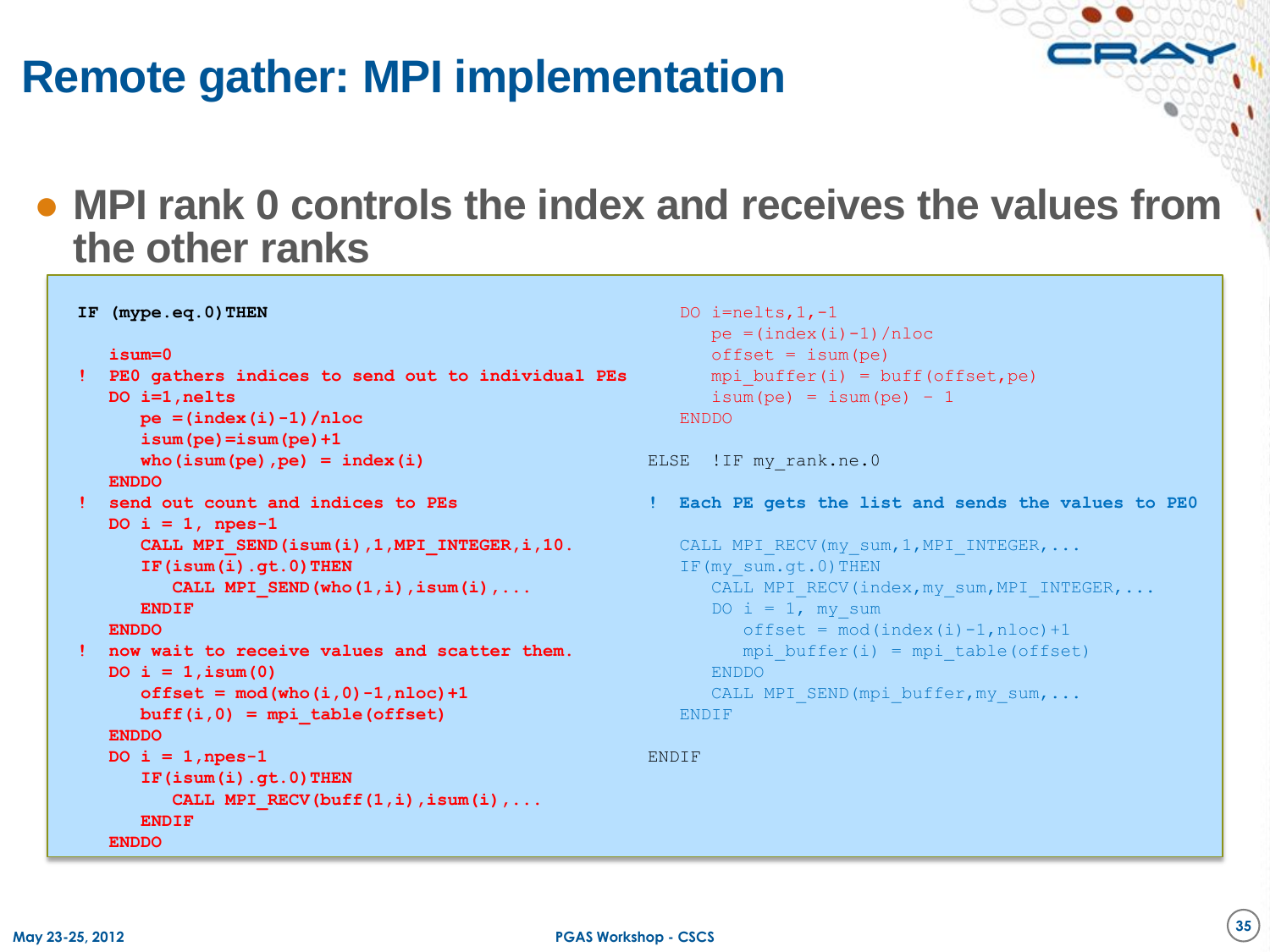**Remote gather: coarray implementation (get)**

● **Image 1 gets the values from the other images**

```
IF (myimg.eq.1) THEN
     DO i=1,nelts
        pe =(index(i)-1)/nloc+1
       offset = MOD(index(i)-1,nloc)+1 caf_buffer(i) = caf_table(offset)[pe]
     ENDDO
 ENDIF
```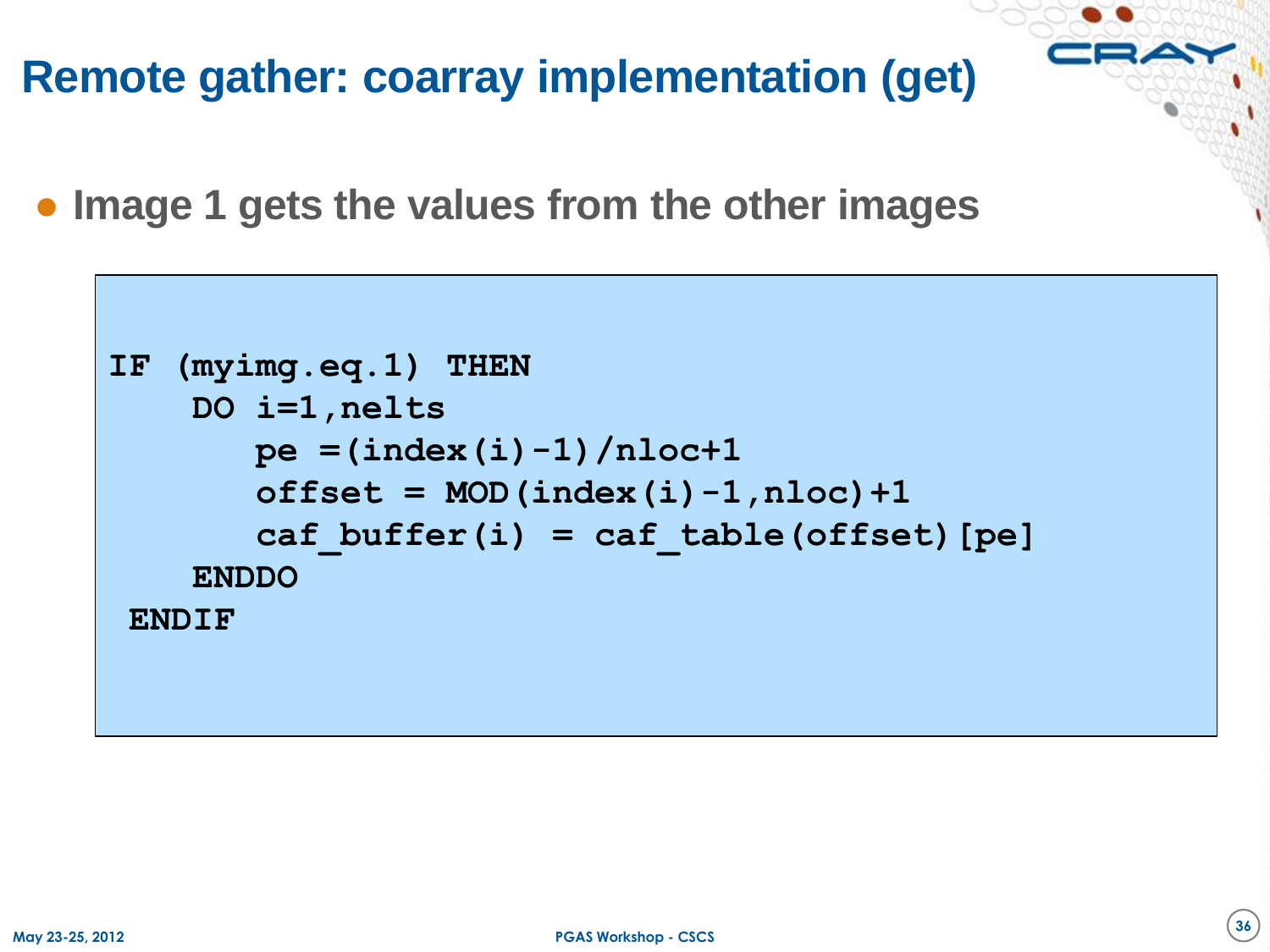#### **Remote gather results**

- **Coarray implementations are much simpler**
- **Coarray syntax allows the expression of remote data in a natural way – no need of complex protocols**

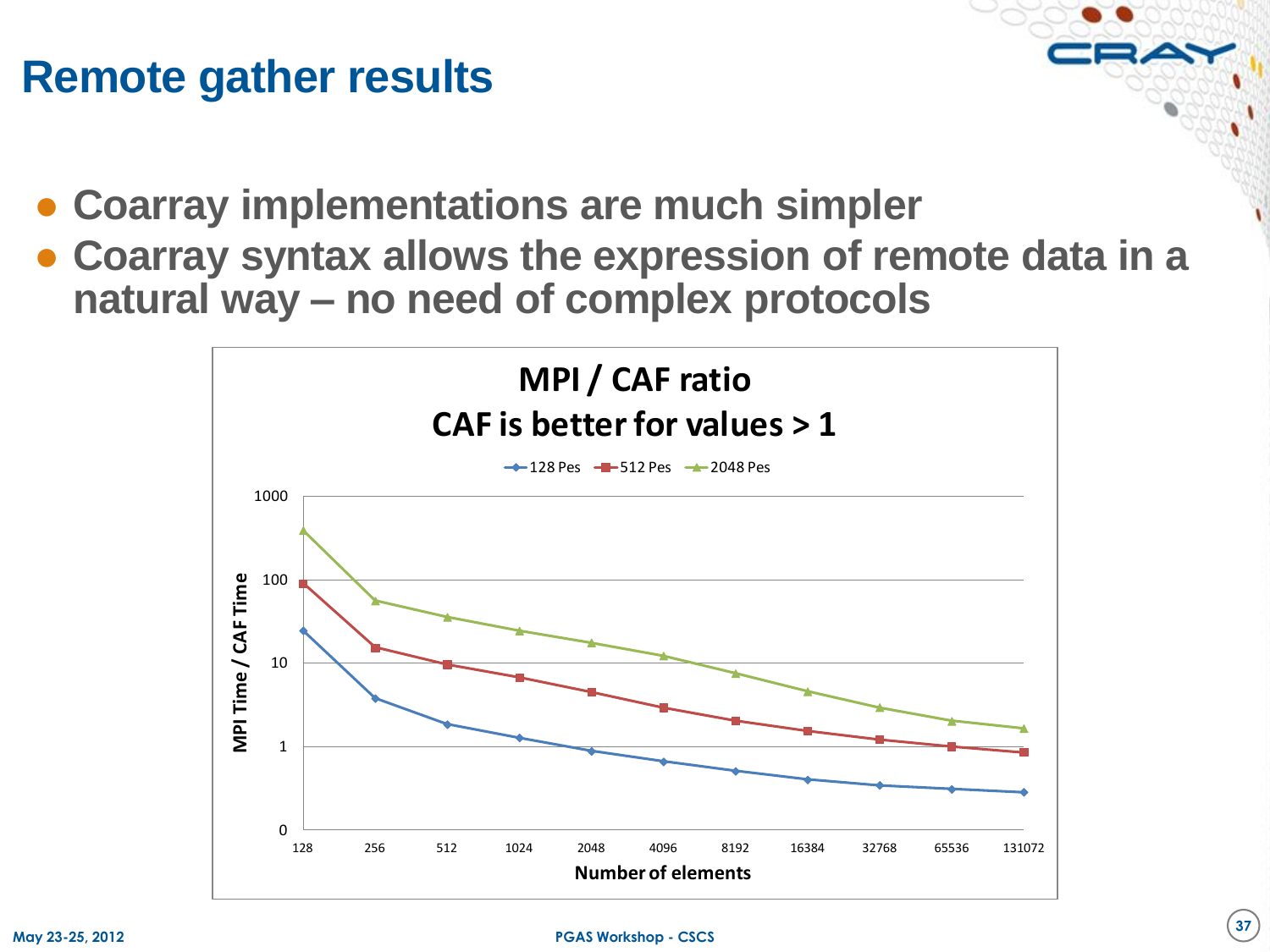# **Future for coarrays in Fortran**

- **Additional coarray features may be described in a Technical Specification (TS)**
- **Developed as part of the official ISO standards process**
- **Work in progress and the areas of discussion are:**
	- image teams
	- collective intrinsics for coarrays
		- **CO\_BCAST, CO\_SUM, CO\_MAX, CO\_REDUCE**
	- atomics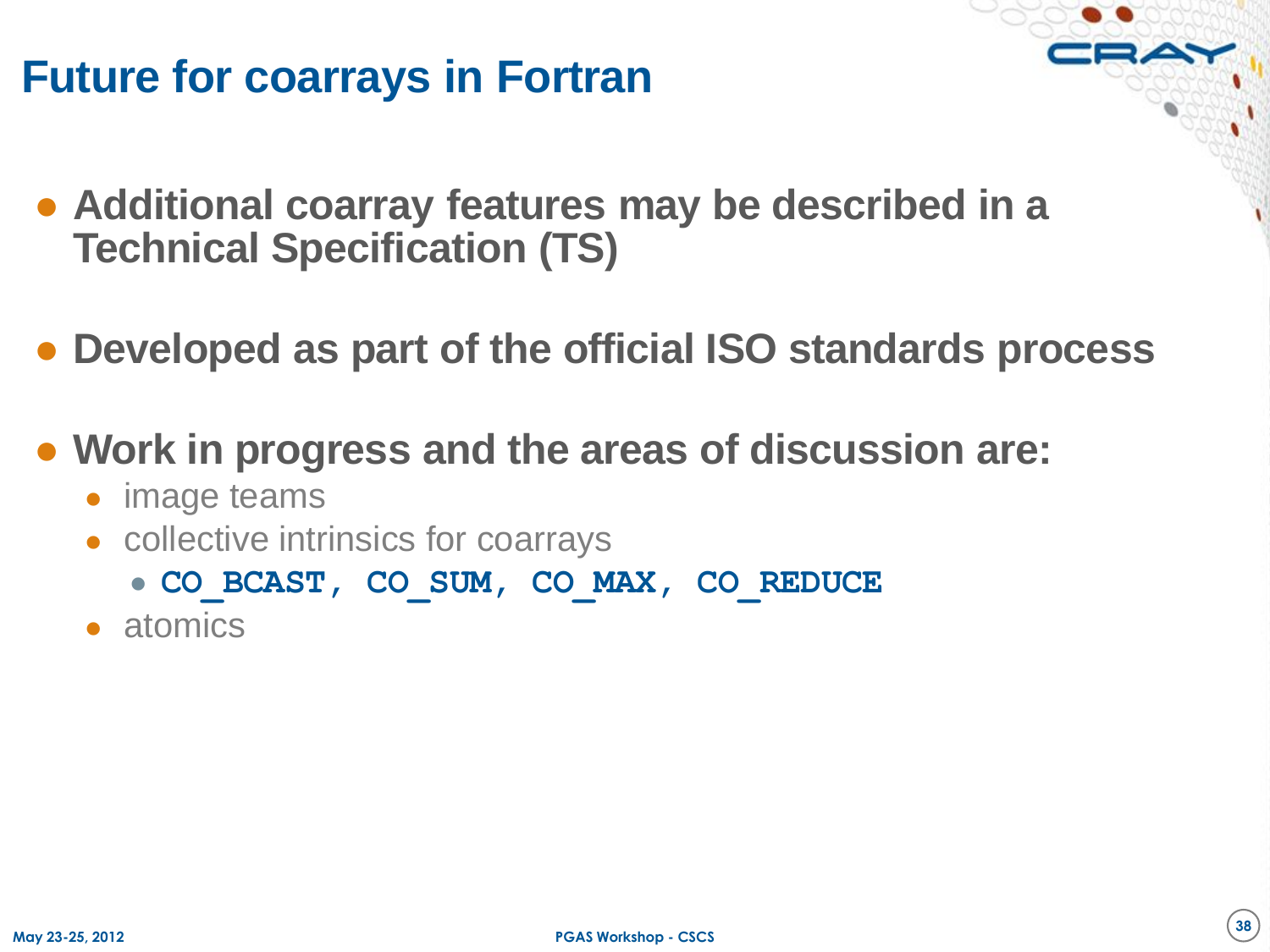### **References**

- **<ftp://ftp.nag.co.uk/sc22wg5/N1801-N1850/N1824.pdf> Coarrays in the next Fortran Standard John Reid, April 2010**
- **[http://lacsi.rice.edu/software/caf/downloads/documentatio](http://lacsi.rice.edu/software/caf/downloads/documentation/nrRAL98060.pdf) [n/nrRAL98060.pdf](http://lacsi.rice.edu/software/caf/downloads/documentation/nrRAL98060.pdf) Co-array Fortran for parallel programming Numrich and Reid, 1998**
- **Ashby, J.V. and Reid, J.K (2008). Migrating a scientific application from MPI to coarrays. CUG 2008 Proceedings. RAL-TR-2008-015 See <http://www.numerical.rl.ac.uk/reports/reports.shtml>**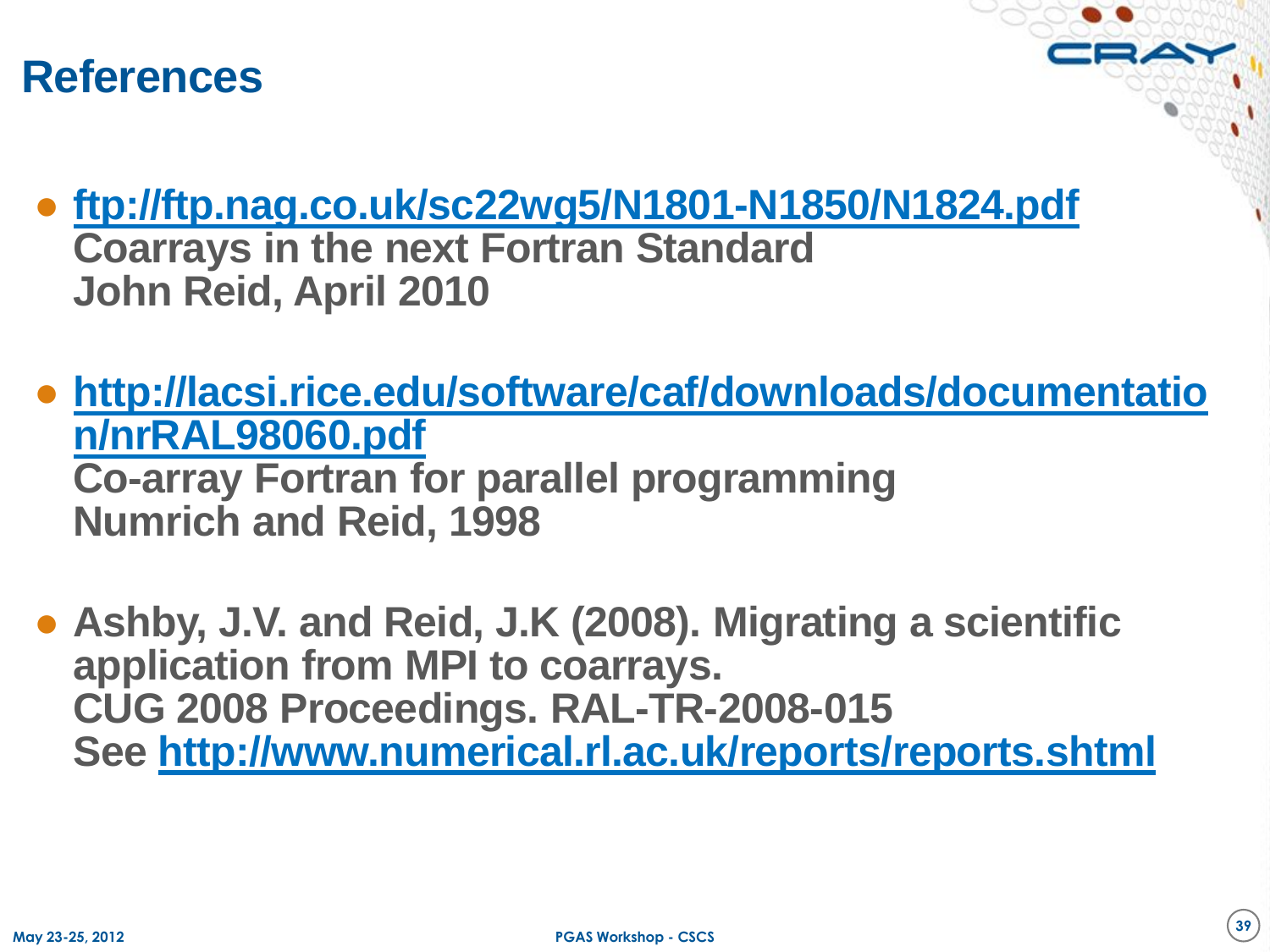

CRAY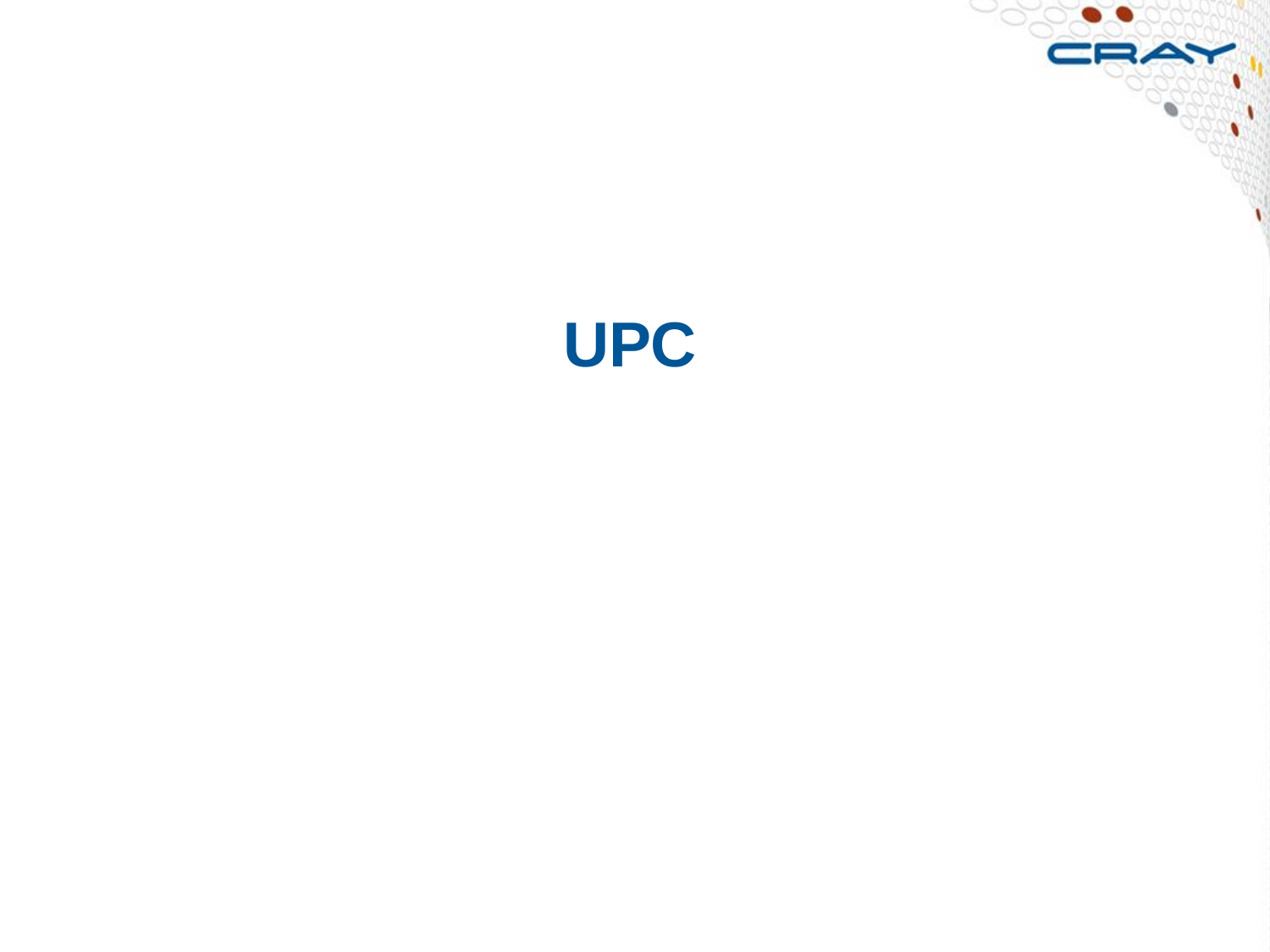# **UPC Overview and Design Philosophy**

### ● **Unified Parallel C (UPC) is:**

- An explicit parallel extension of ANSI C
- A partitioned global address space language
- Sometimes called a GAS language

# ● **Similar to the C language philosophy**

- Programmers are clever and careful, and may need to get close to hardware
	- to get performance, but
	- can get in trouble
- Concise and efficient syntax

#### ● **Common and familiar syntax and semantics for parallel C with simple extensions to ANSI C**

● Based on ideas in Split-C, AC, and PCP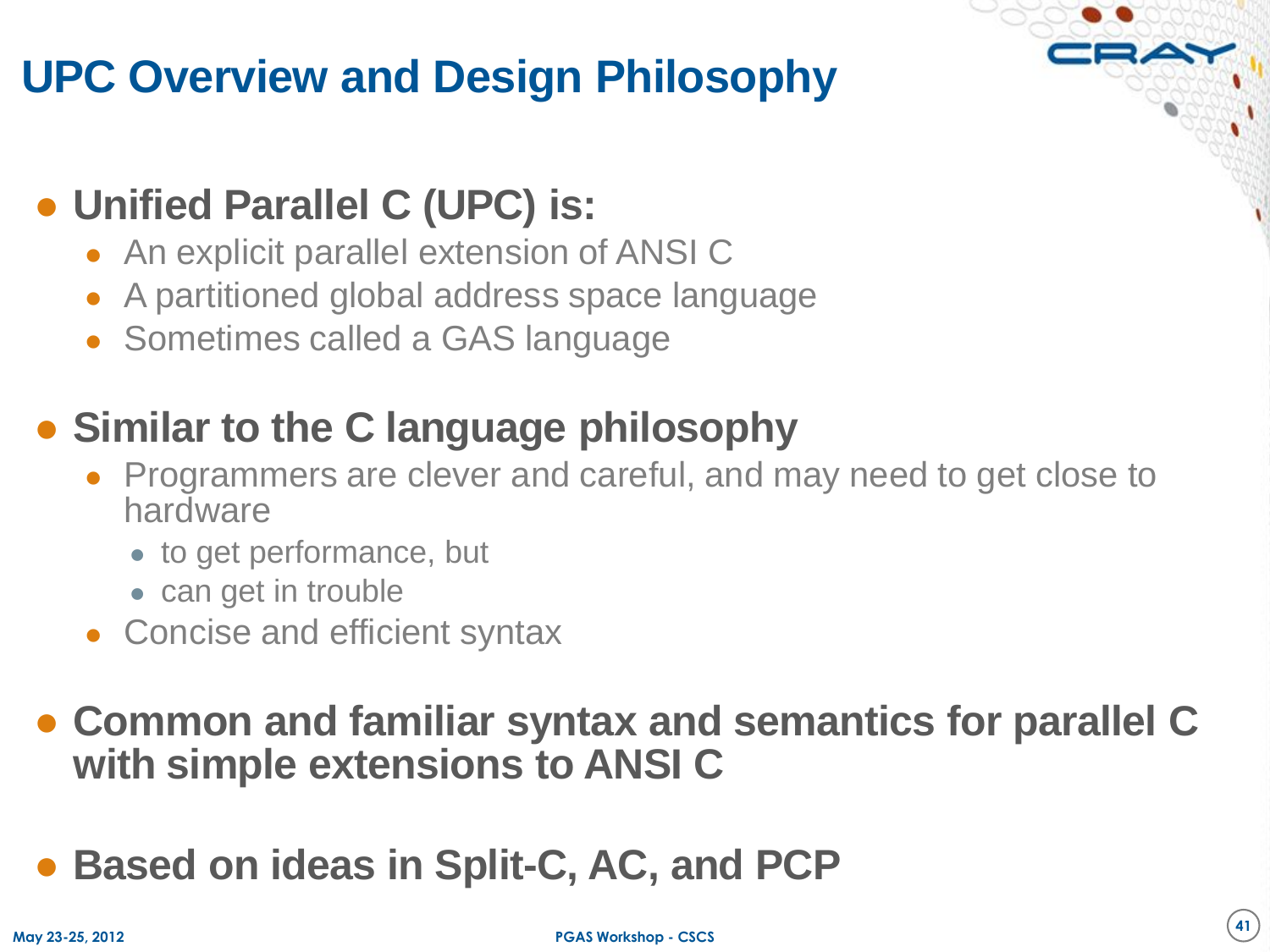# **UPC Execution Model**

● **A number of threads working independently in a SPMD fashion**

- Number of threads specified at compile-time or run-time; available as program variable **THREADS**
- **MYTHREAD** specifies thread index (**0..THREADS-1**)
- **upc** barrier is a global synchronization: all wait
- There is a form of parallel loop, upc forall

### ● **There are two compilation modes**

- Static Threads mode:
	- **THREADS** is specified at compile time by the user
	- The program may use **THREADS** as a compile-time constant
- Dynamic threads mode:
	- Compiled code may be run with varying numbers of threads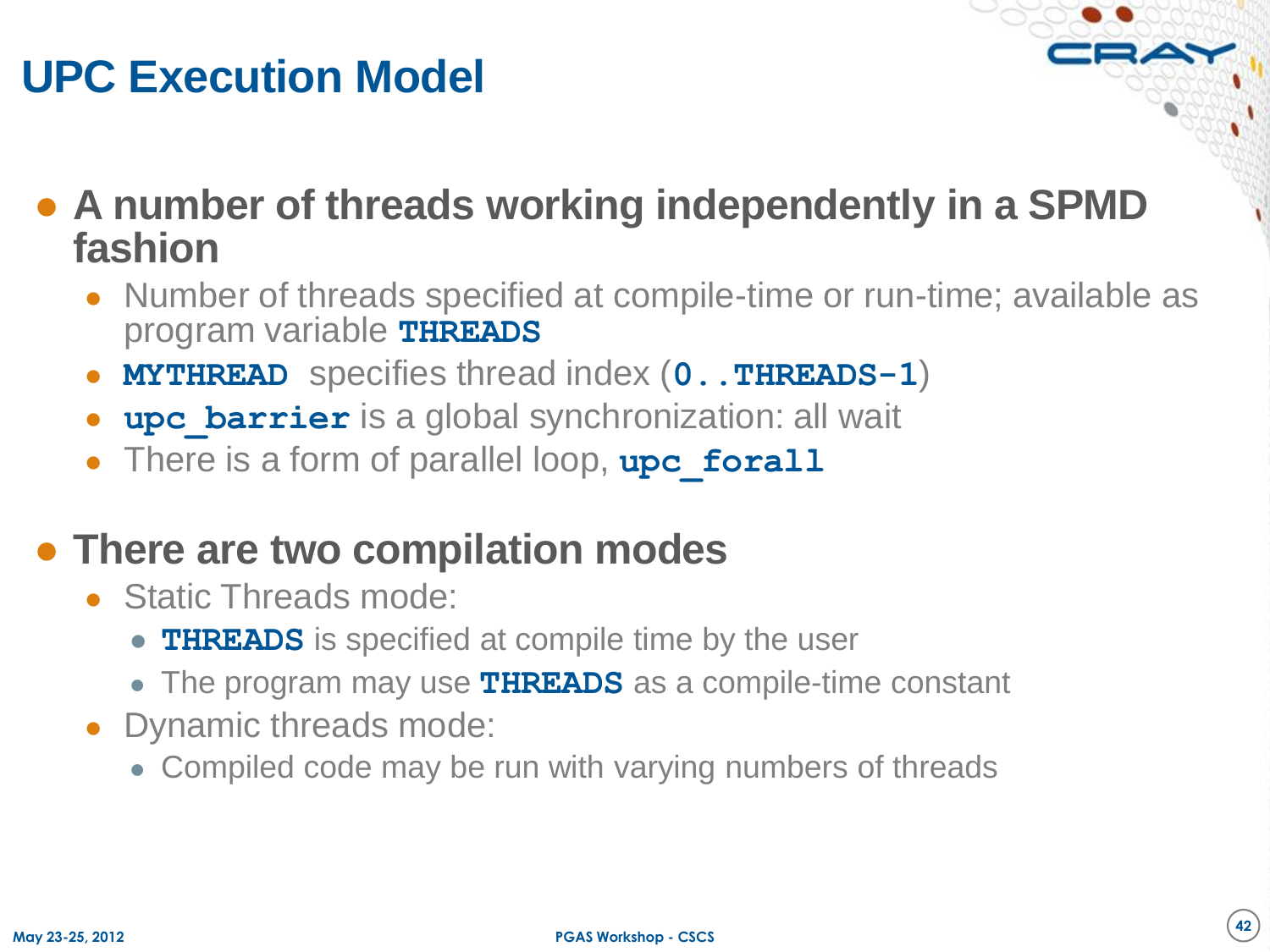# **Hello World in UPC**

- **Any legal C program is also a legal UPC program**
- **If you compile and run it as UPC with P threads, it will run P copies of the program.**
- **Using this fact, plus the identifiers from the previous slides, we can parallel hello world:**

```
#include <upc.h> /* needed for UPC extensions */
#include <stdio.h>
main() {
   printf("Thread %d of %d: hello UPC world\n", 
          MYTHREAD, THREADS);
}
```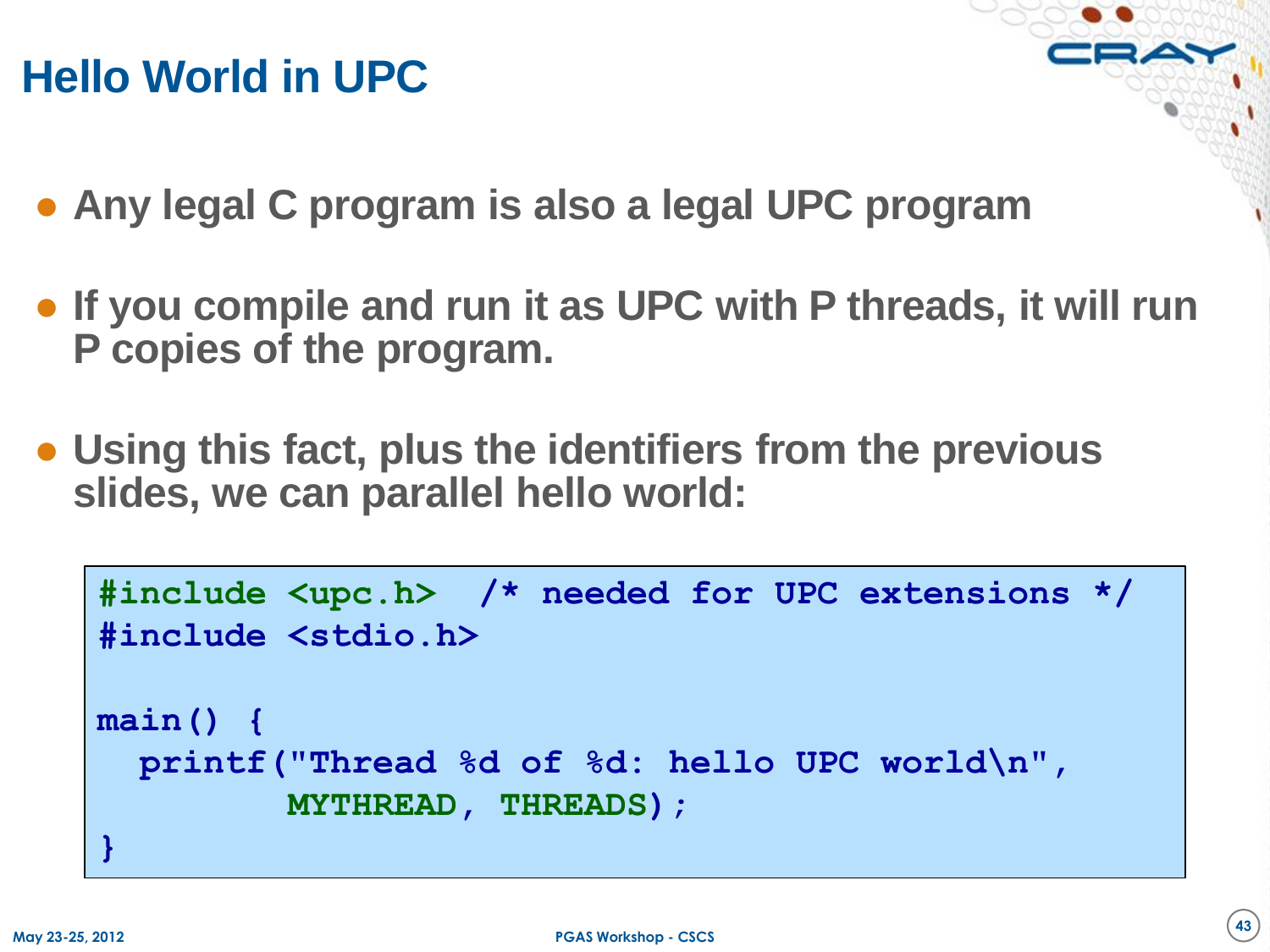# **Private vs. Shared Variables in UPC**

- **Normal C variables and objects are allocated in the private memory space for each thread.**
- **Shared variables are allocated only once, with thread 0**



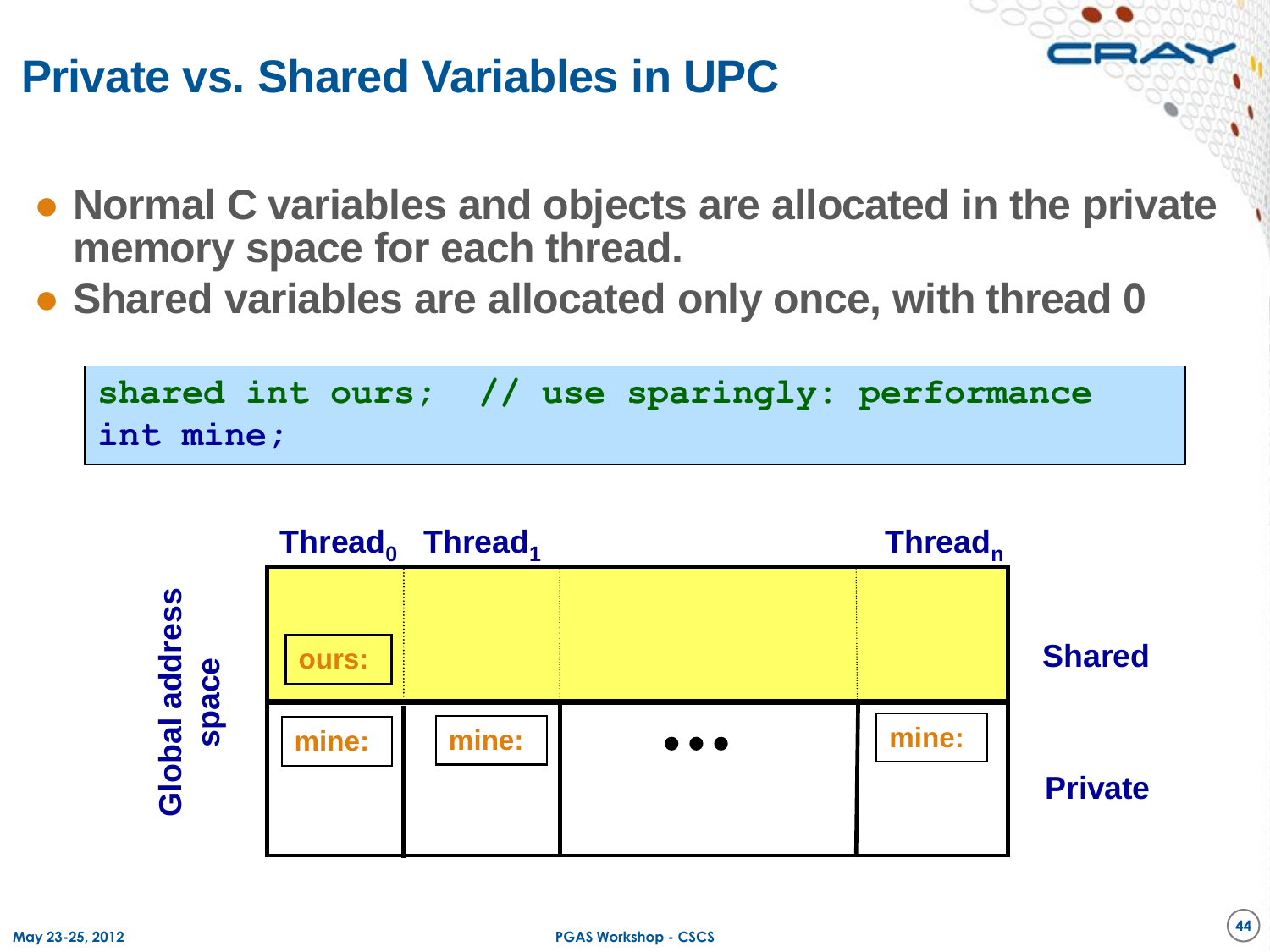# **Shared and Private Data**

● **Examples of Shared and Private Data Layout:**

• Assume THREADS  $=$  4

```
shared int x; /* x will have affinity to thread 0 */
shared int y[THREADS];
int z;
```
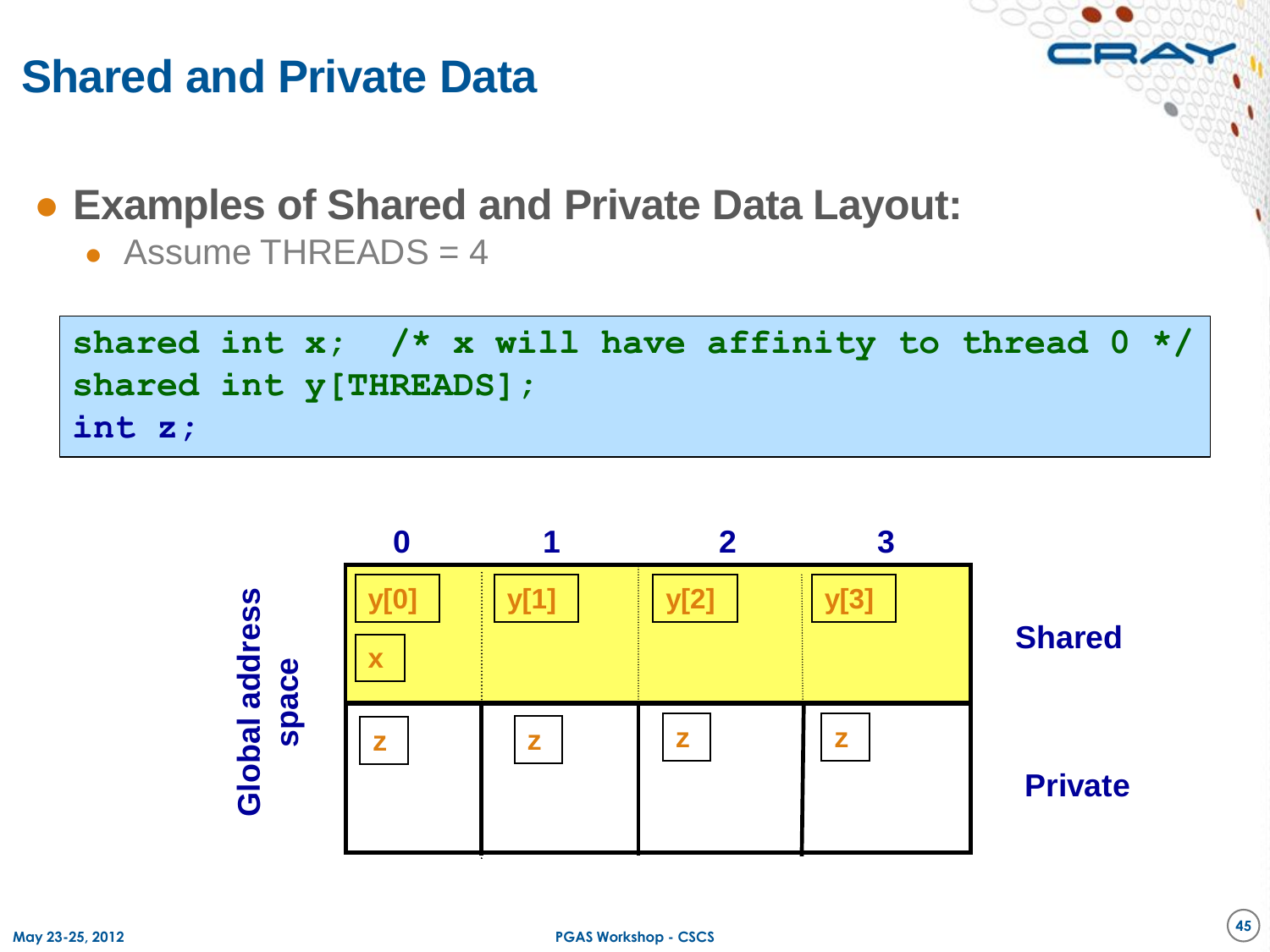**Shared and Private Data**

● **Shared Data Layout**

**shared int A[4][THREADS];**

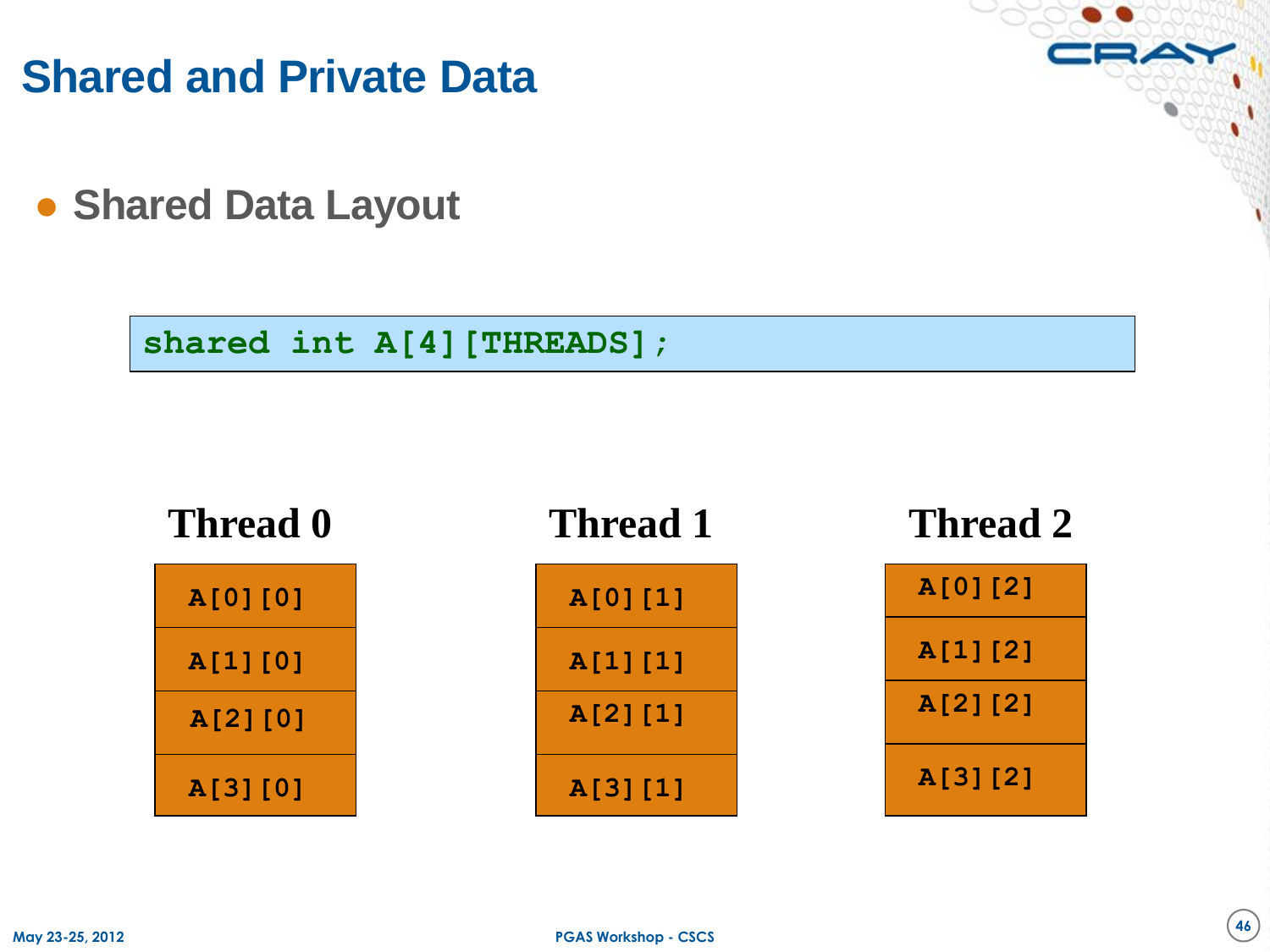# **Blocking of shared data**

- **Default block size is 1**
- **Shared arrays can be distributed on a block per thread basis, round robin with arbitrary block sizes.**
- **A block size is specified in the declaration as follows: shared [block-size] type array[N]; shared [4] int a[16];**
- **Block size and THREADS determine affinity**
- **The term affinity means in which thread's local sharedmemory space, a shared data item will reside**
- **Element i of a blocked array has affinity to thread:**

$$
\left\lfloor \frac{i}{blocksize} \right\rfloor \bmod{THREADS}
$$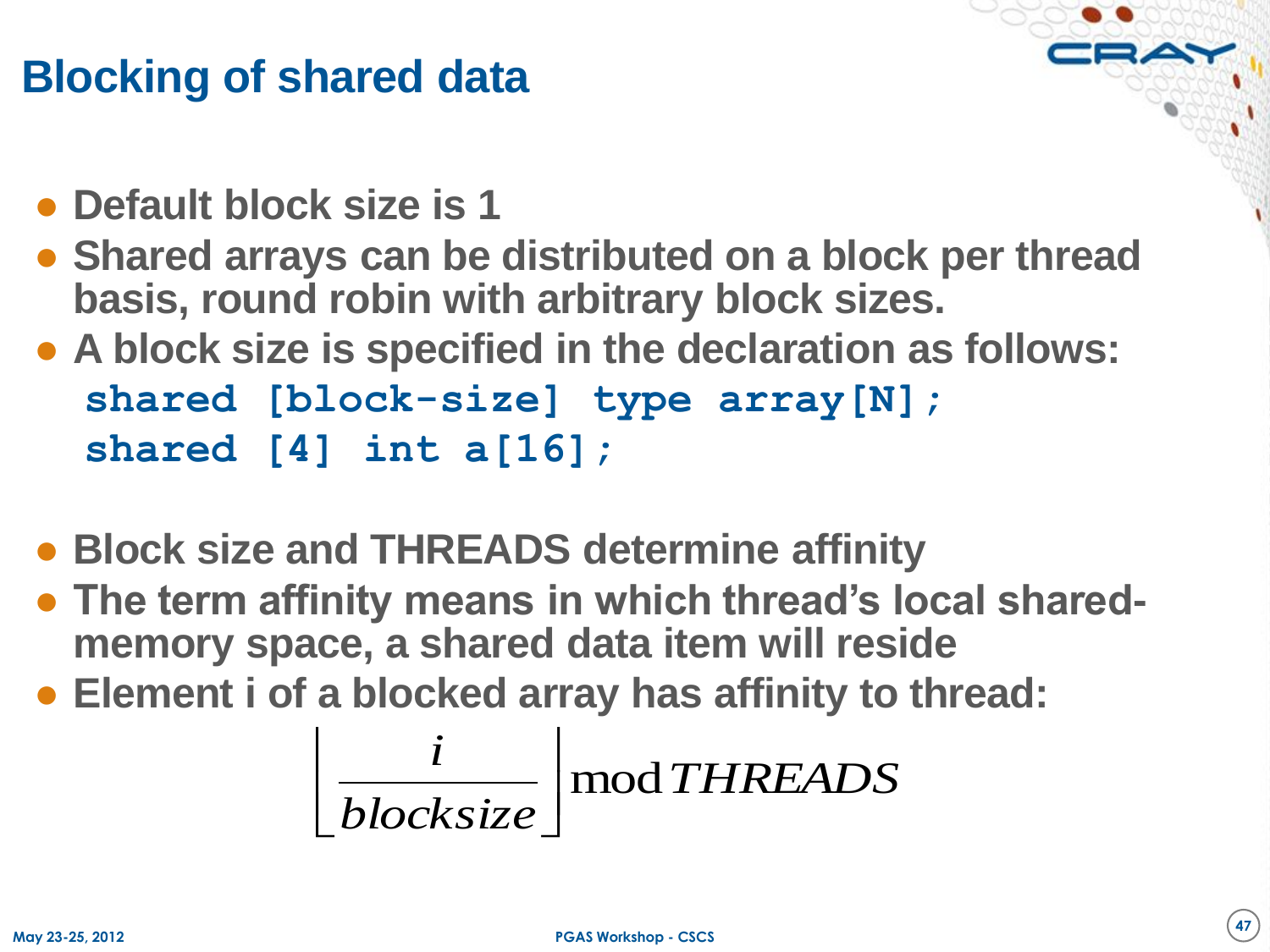# **Shared and Private Data**

- **Can become dangerous**
	- Assume THREADS  $=$  4

**shared [3] int A[4][THREADS];** 

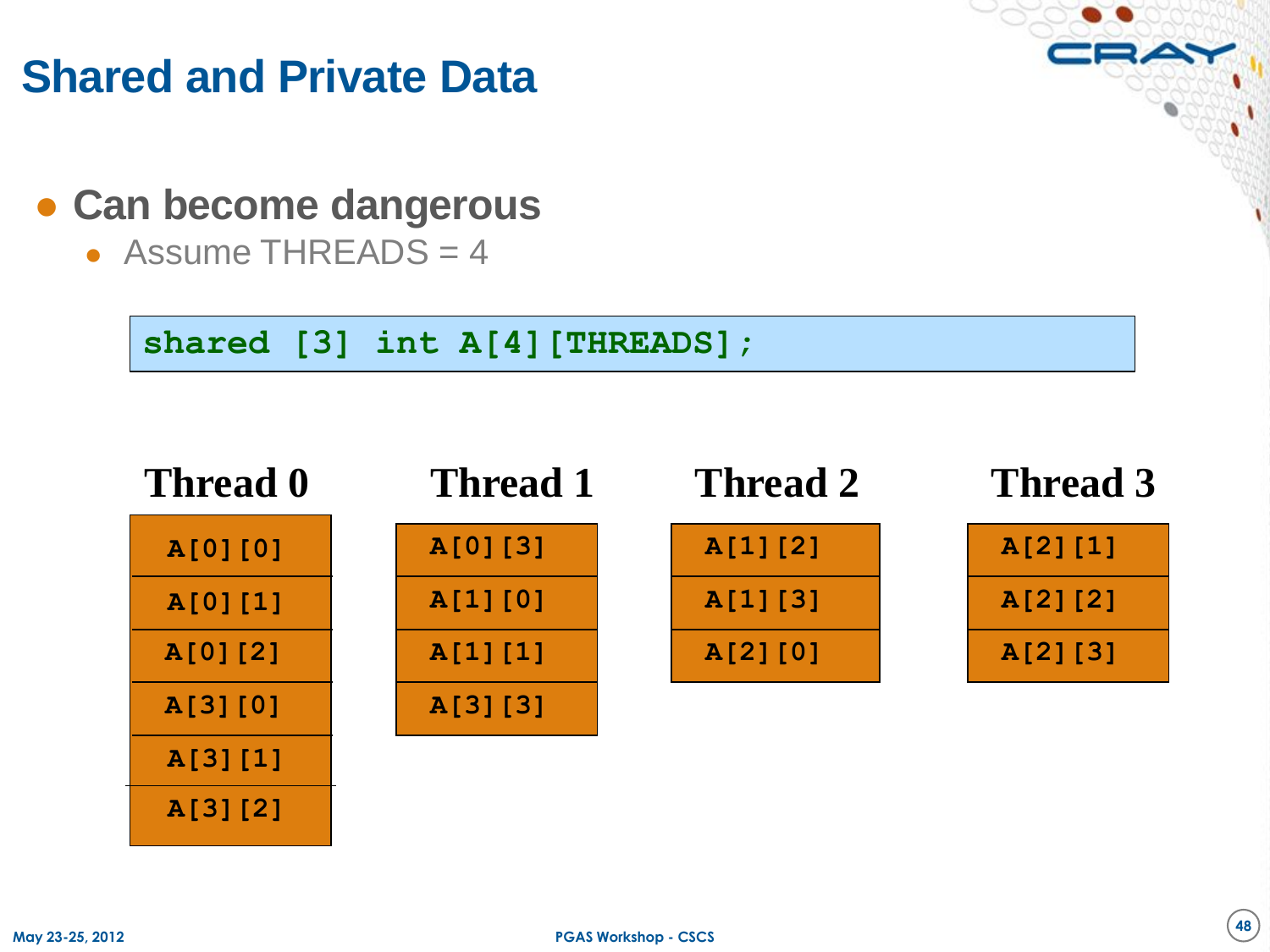# **upc\_forall**

● **A vector addition can be written as follows…**

```
#define N 100*THREADS
shared int v1[N], v2[N], sum[N];
void main() {
   int i;
  upc forall(i=0; i<N; i++; (i)
     sum[i]=v1[i]+v2[i];
}
```
- **upc\_forall adds an extra argument for affinity control**
- **The code would be correct but slow if the affinity expression were i+1 rather than i.**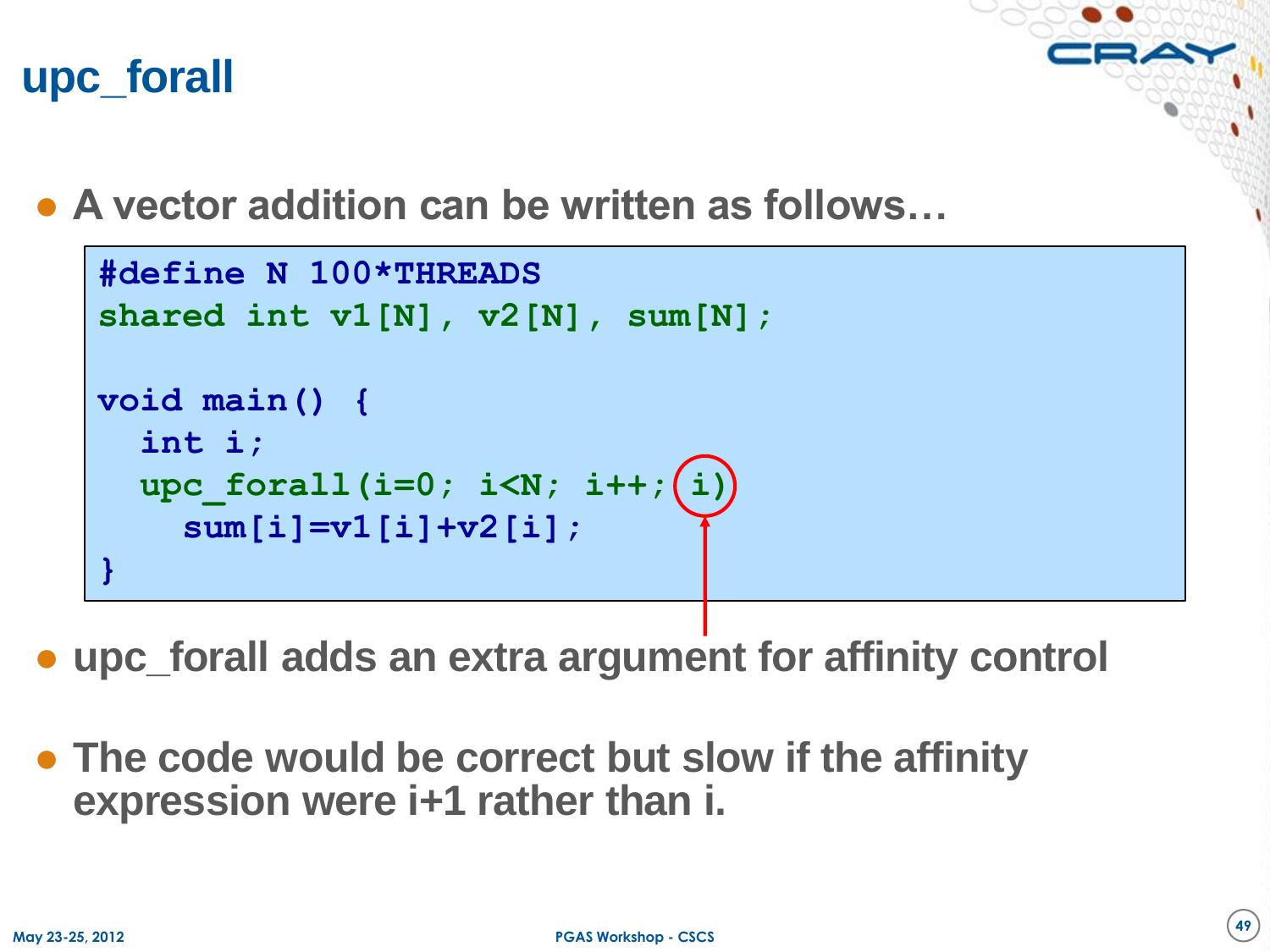# **UPC pointers**

| int *p1;                                 | /* private pointer   |
|------------------------------------------|----------------------|
|                                          | to local memory */   |
| shared int *p2;                          | /* private pointer   |
|                                          | to shared space */   |
| int *shared p3;                          | /* shared pointer    |
|                                          | to local memory $*/$ |
| shared int *shared p4; /* shared pointer |                      |
|                                          | to shared space */   |

#### **Where does the pointer point?**

| <b>Where does</b> |  |  |  |  |
|-------------------|--|--|--|--|
| the pointer       |  |  |  |  |
| reside?           |  |  |  |  |

|    |               | Local   | <b>Shared</b> |
|----|---------------|---------|---------------|
| :S | Private       | PP(p1)  | PS(p2)        |
|    | <b>Shared</b> | SR (D3) | SS(p4)        |

**Shared to private is not recommended**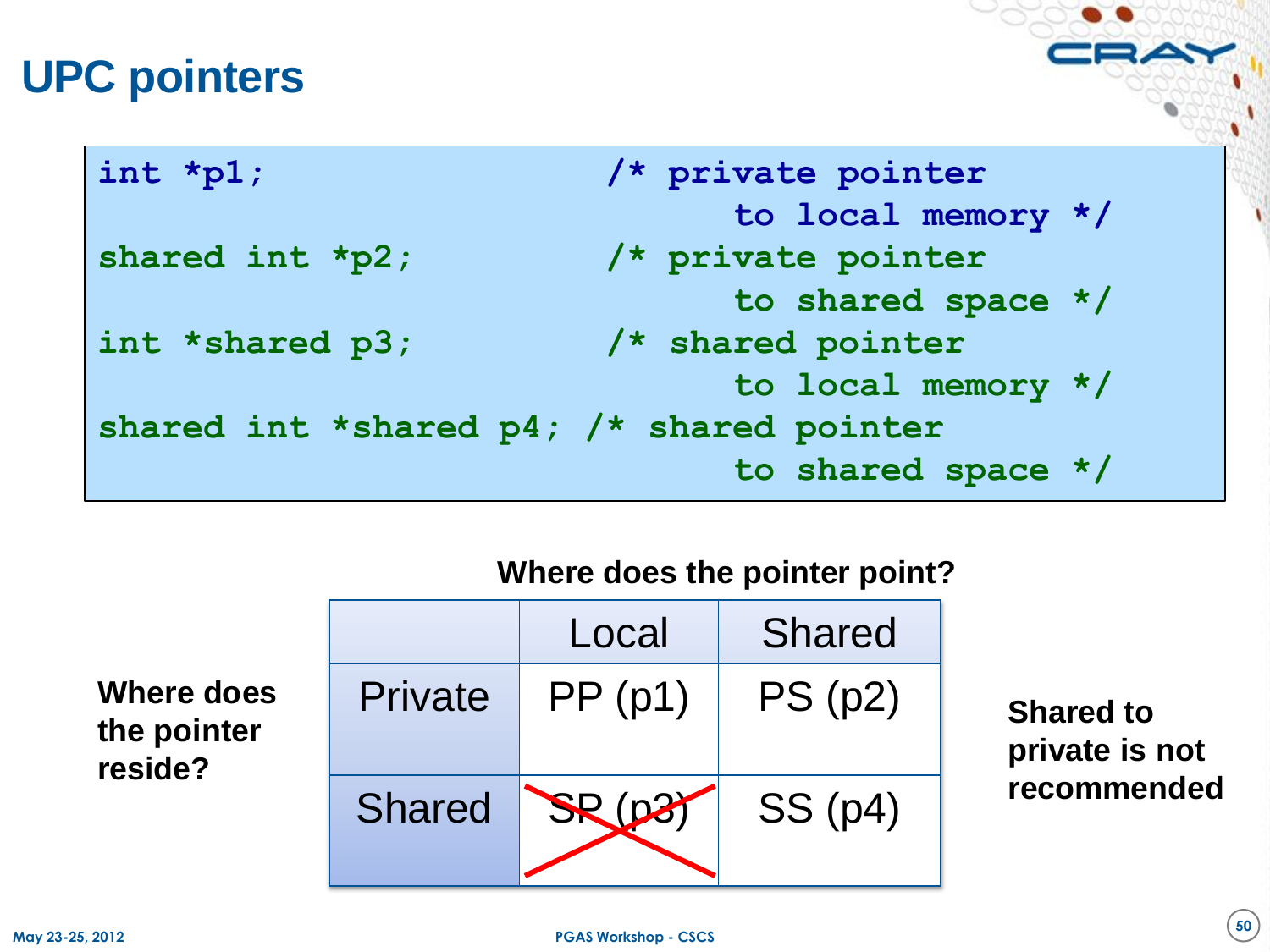# **Common Uses for UPC Pointer Types**

### ● **int \*p1;**

- These pointers are fast (just like C pointers)
- Use to access local data in part of code performing local work
- Often cast a pointer-to-shared to one of these to get faster access to shared data that is local

### ● **shared int \*p2;**

- Use to refer to remote data
- Larger and slower due to test-for-local + possible communication

### ● **int \*shared p3;**

• Not recommended

#### • shared int \*shared p4;

• Use to build shared linked structures, e.g., a linked list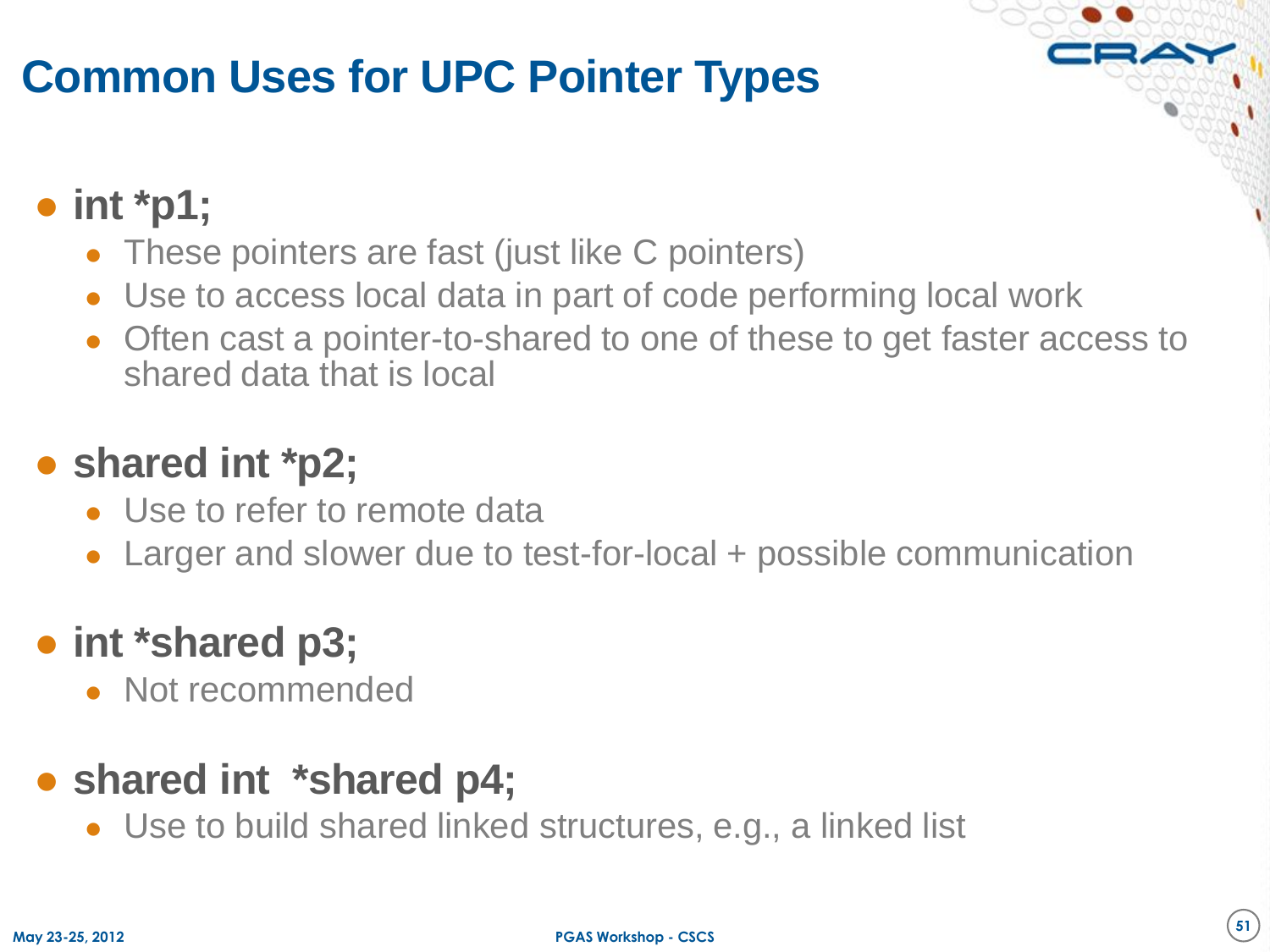# **Dynamic Memory Allocation in UPC**

- **Dynamic memory allocation of shared memory is available in UPC**
- **Functions can be collective or not**
- **A collective function has to be called by every thread and will return the same value to all of them**
- **As a convention, the name of a collective function typically includes "all"**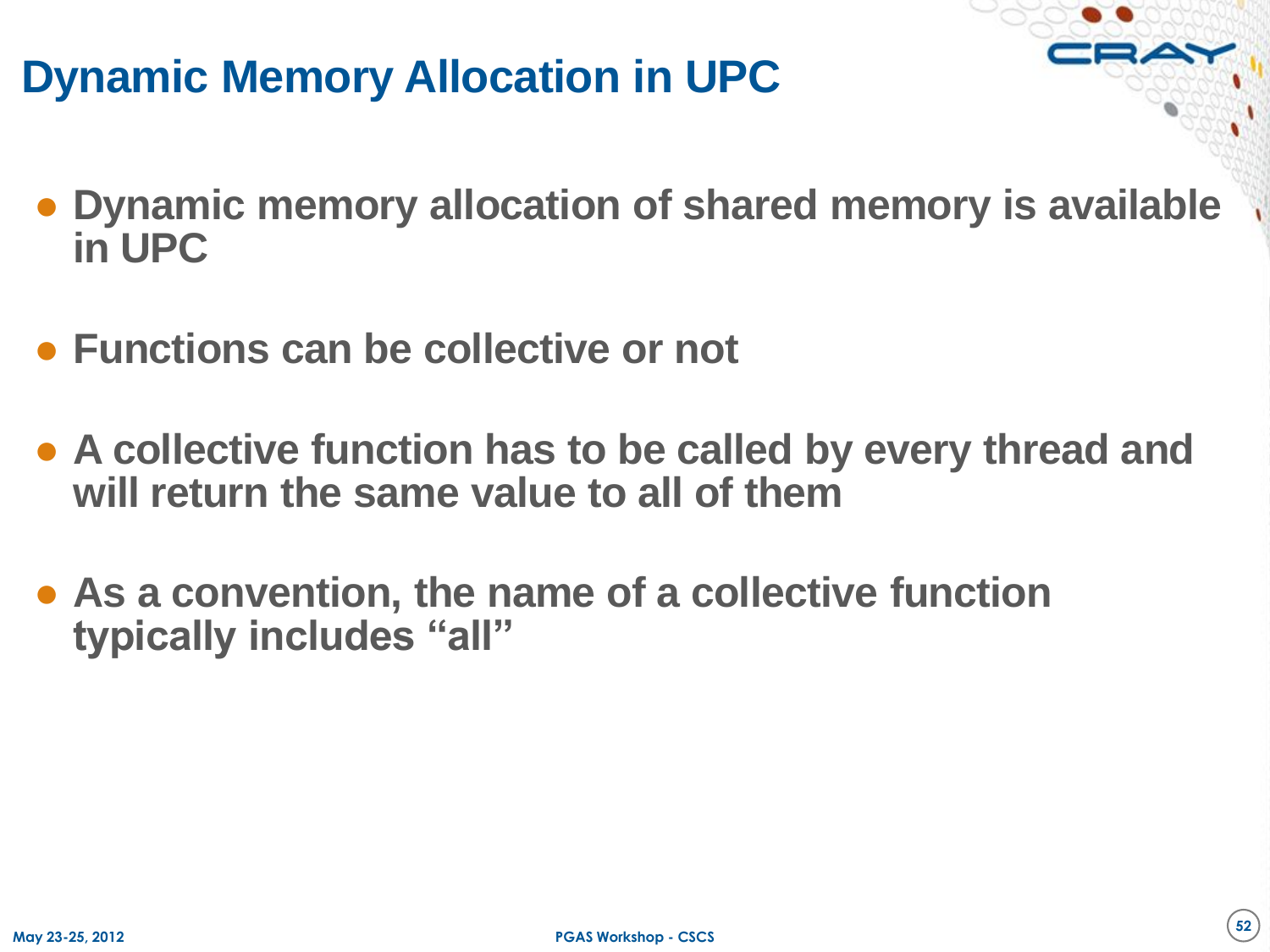**Collective Global Memory Allocation**  ● **upc\_all\_alloc shared void \*upc\_all\_alloc (size\_t nblocks, size\_t nbytes); nblocks: number of blocks nbytes: block size** ● **This function has the same result as upc\_global\_alloc. But this is a collective function, which is expected to be called by all threads**

- **All the threads will get the same pointer**
- **Equivalent to : shared [nbytes] char[nblocks \* nbytes]**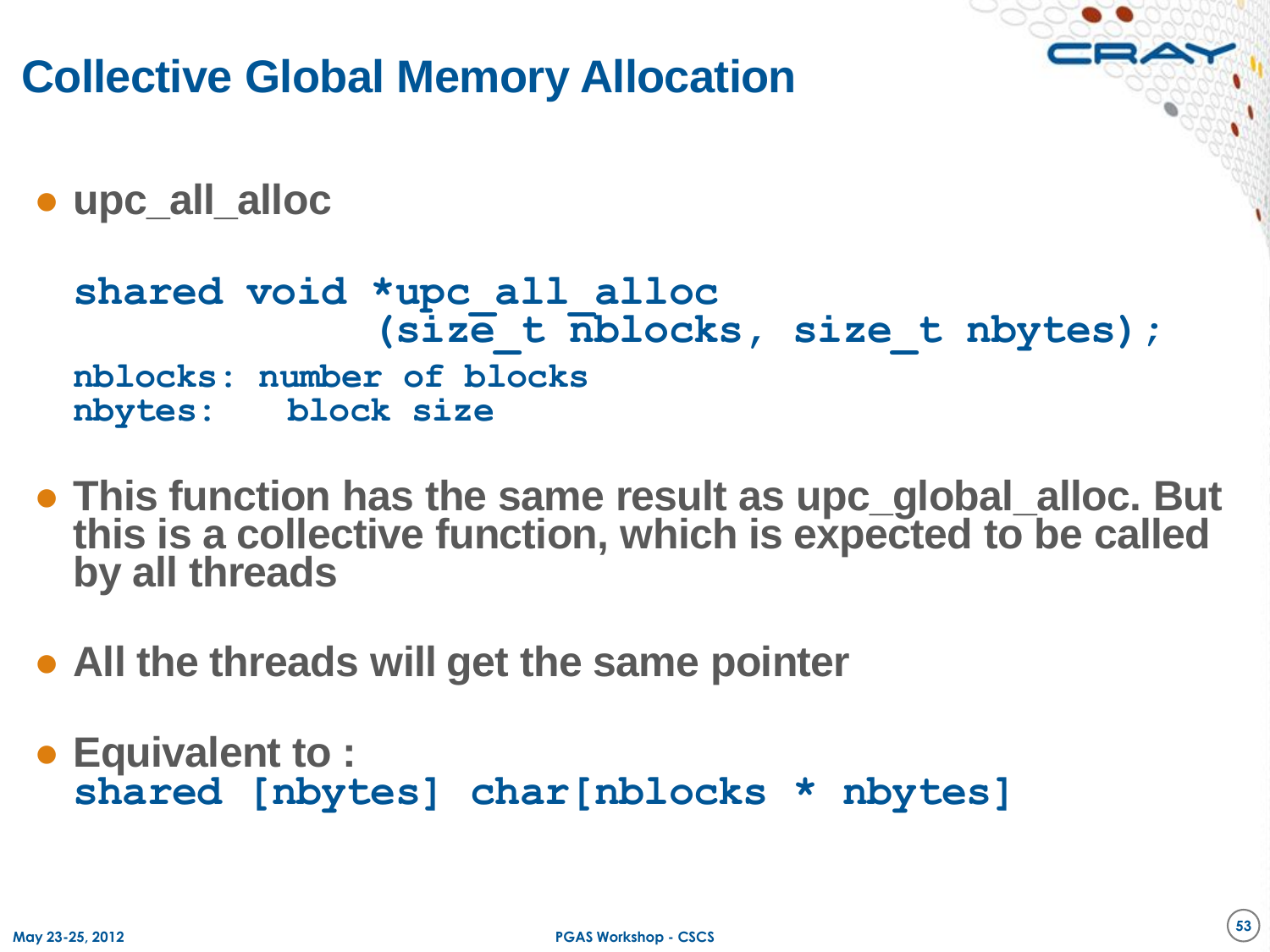# **Collective Global Memory Allocation**



```
shared [N] int *ptr;
ptr = (shared [N] int *) 
         upc_all_alloc( THREADS, N*sizeof( int ) );
```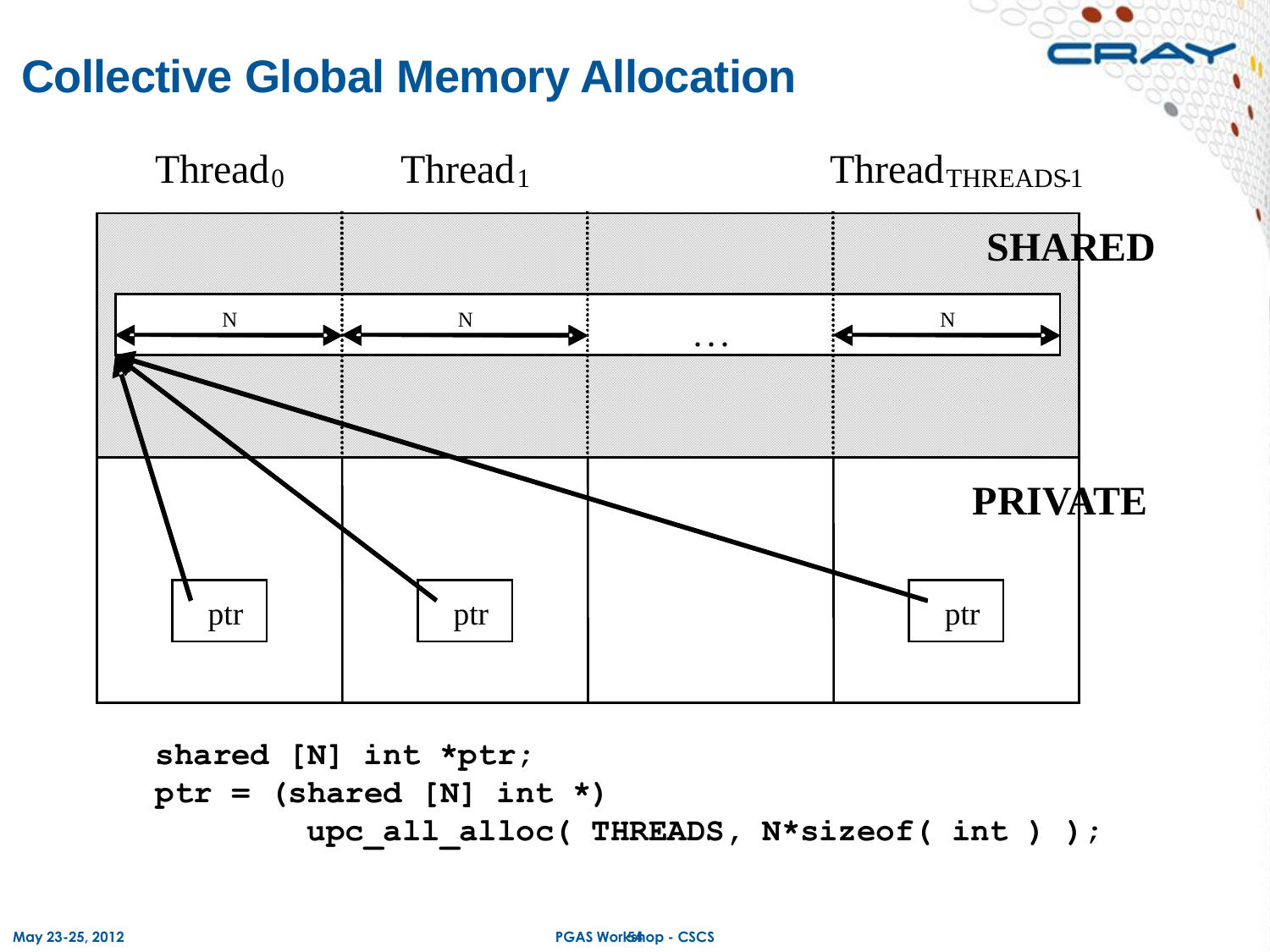# **Global Memory Allocation**

● **upc\_global\_alloc**

```
shared void *upc_global_alloc 
    (size_t nblocks, size_t nbytes);
nblocks : number of blocks
nbytes : block size
```
- **Non collective, expected to be called by one thread**
- **The calling thread allocates a contiguous memory region in the shared space**
- **Space allocated per calling thread is equivalent to : shared [nbytes] char[nblocks \* nbytes]**
- **If called by more than one thread, multiple regions are allocated and each calling thread gets a different pointer**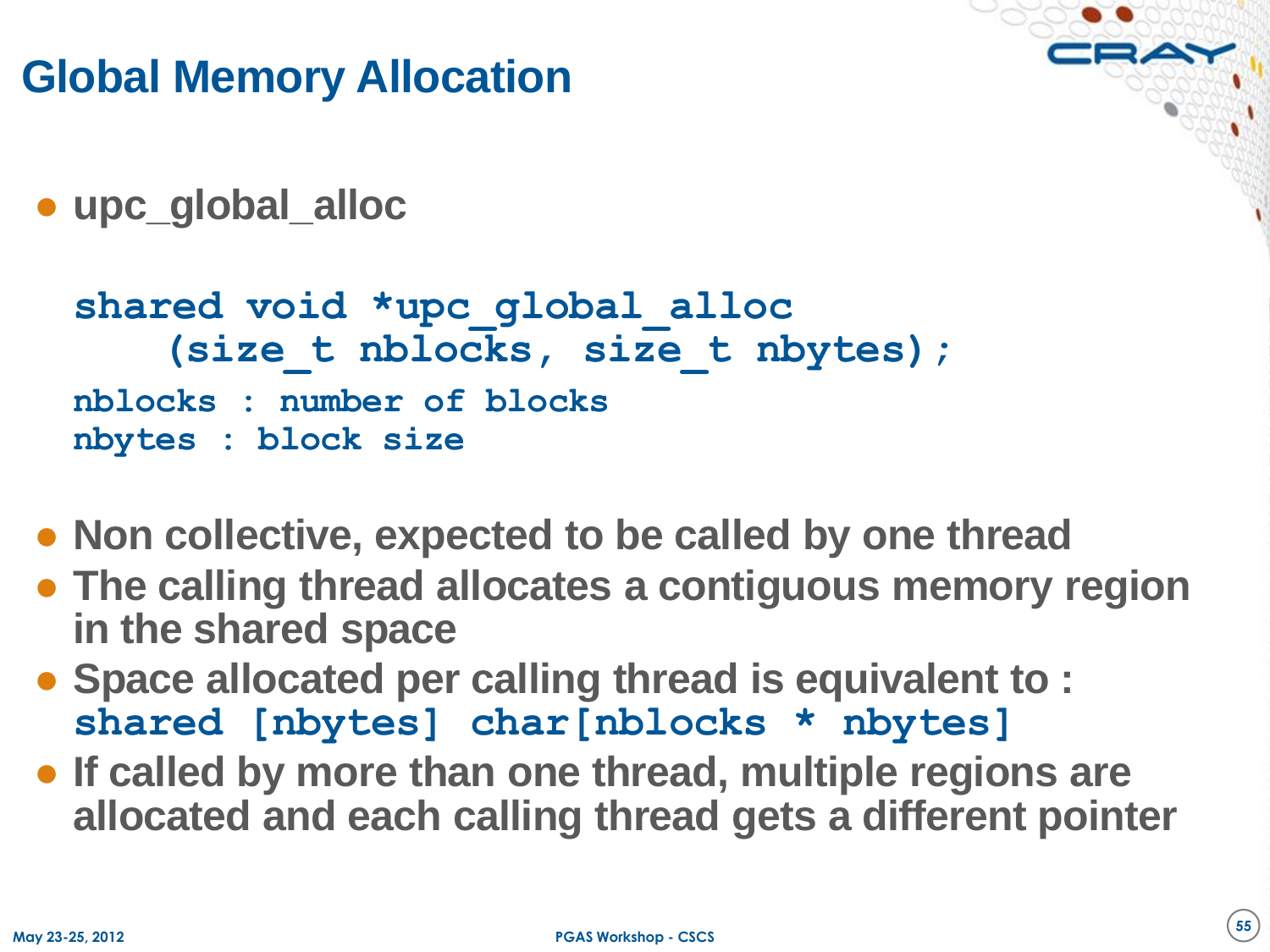# **upc\_global\_alloc**

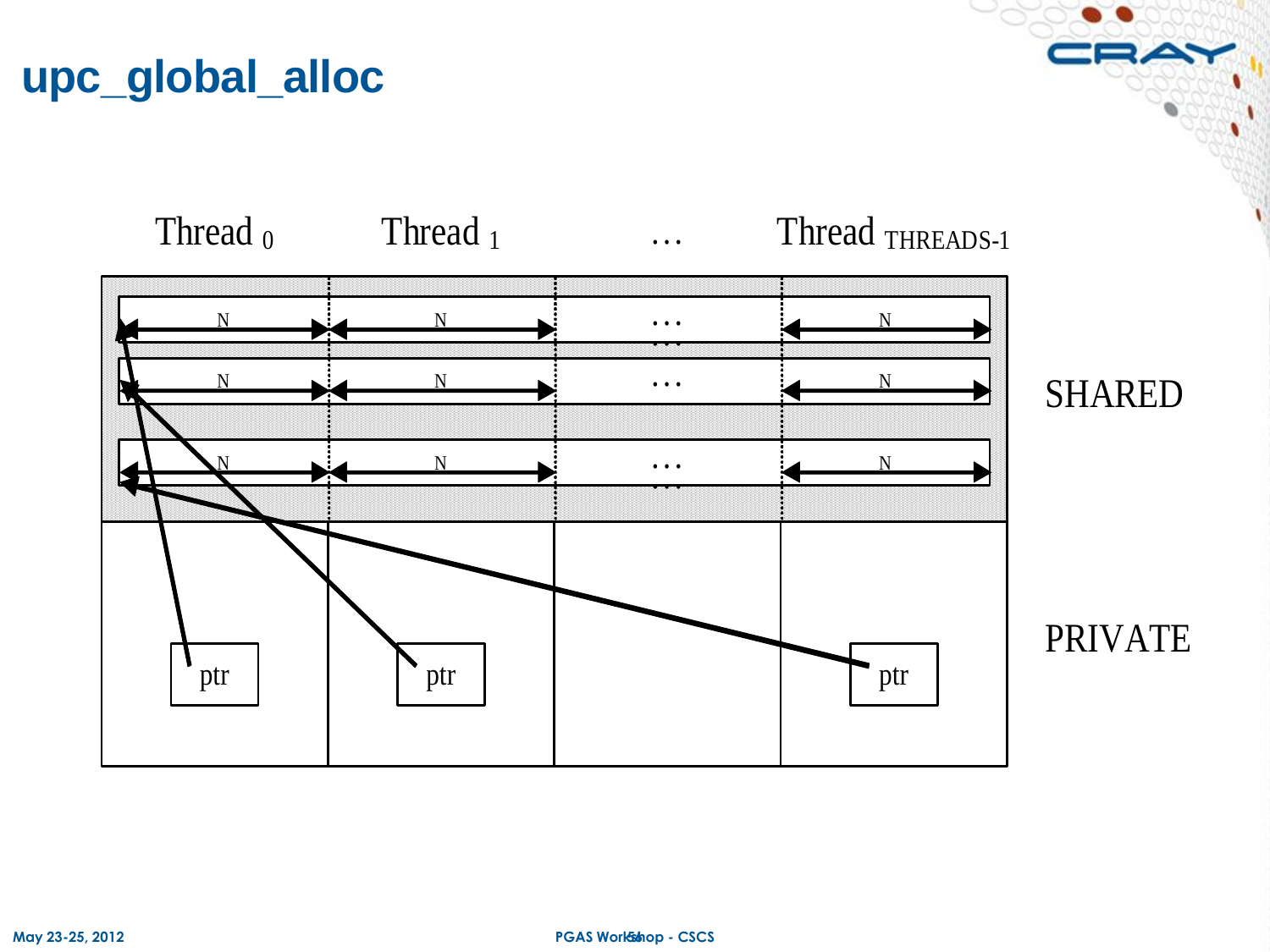# **Local-Shared Memory Allocation**

● **upc\_alloc**

**shared void \*upc\_alloc (size\_t nbytes);**

 **nbytes: block size**

- **Non collective, expected to be called by one thread**
- **The calling thread allocates a contiguous memory region in the local-shared space of the calling thread**
- **Space allocated per calling thread is equivalent to : shared [] char[nbytes]**
- **If called by more than one thread, multiple regions are allocated and each calling thread gets a different pointer**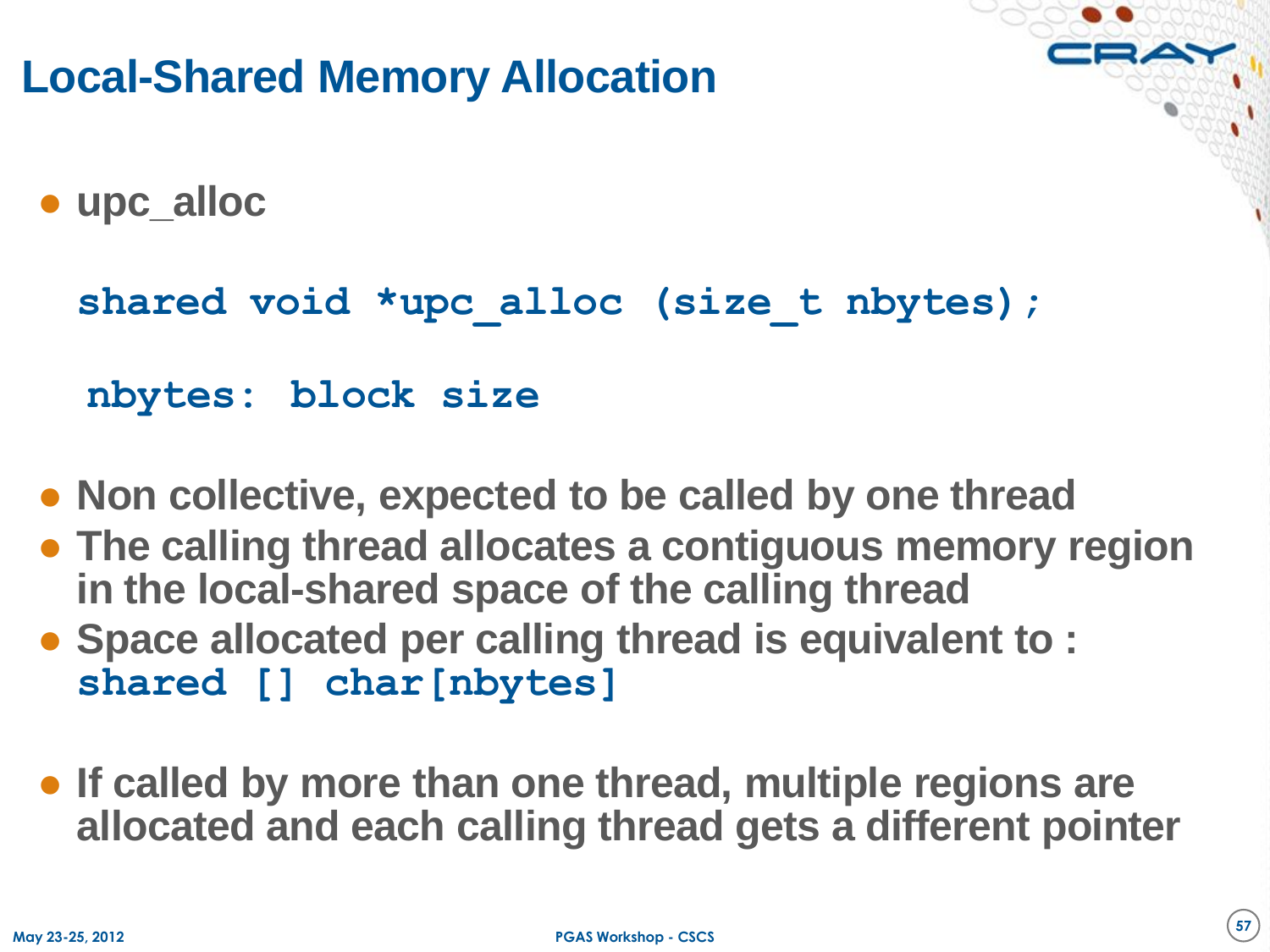

```
shared [] int *ptr;
ptr = (shared [] int *)upc_alloc(N*sizeof( int ));
```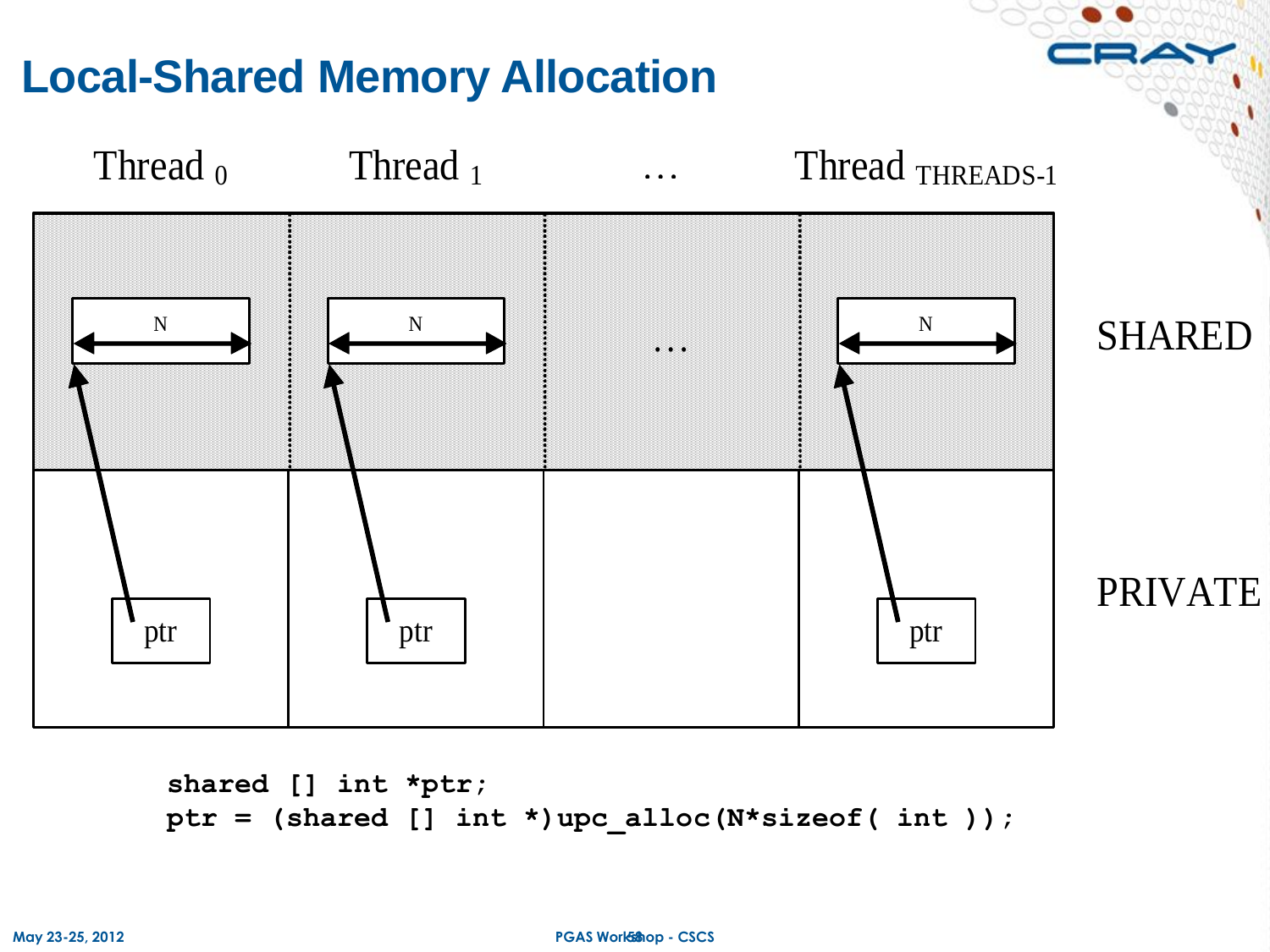### **Memory Space Clean-up**

● **upc\_free**

**void upc\_free(shared void \*ptr);**

- **The upc\_free function frees the dynamically allocated shared memory pointed to by ptr**
- **upc\_free is not collective**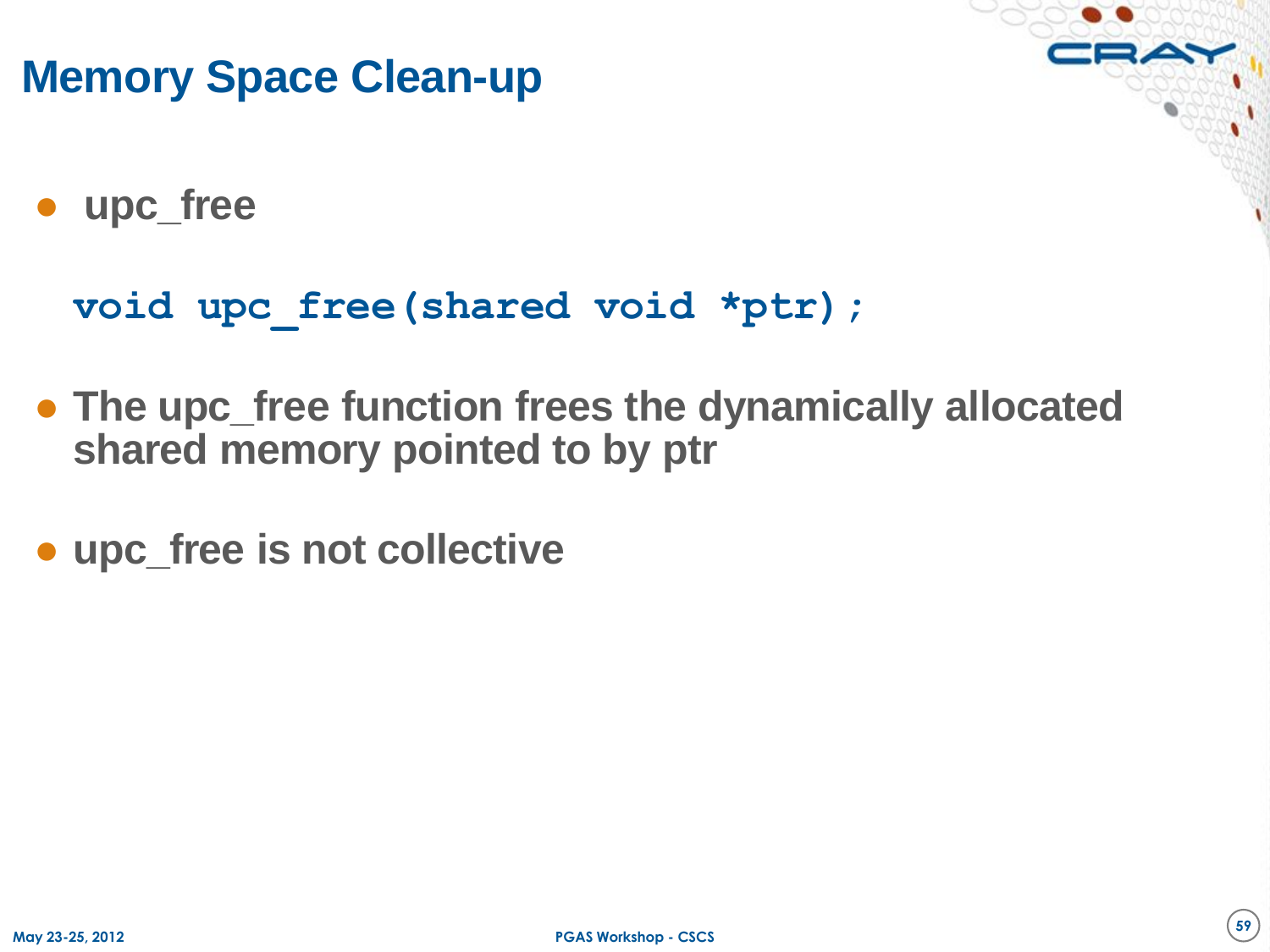### **Features we won't cover**

● **Synchronization – no implicit synchronization among the threads – it's up to you!**

- Barriers (Blocking)
- Split-Phase Barriers (Non-blocking)
- Locks collective and global

# ● String functions in UPC

• UPC equivalents of memcpy, memset

### ● **Special functions**

- Shared pointer information (phase, block size, thread number)
- Shared object information (size, block size, element size)

### ● **UPC collectives**

### ● **UPC-IO**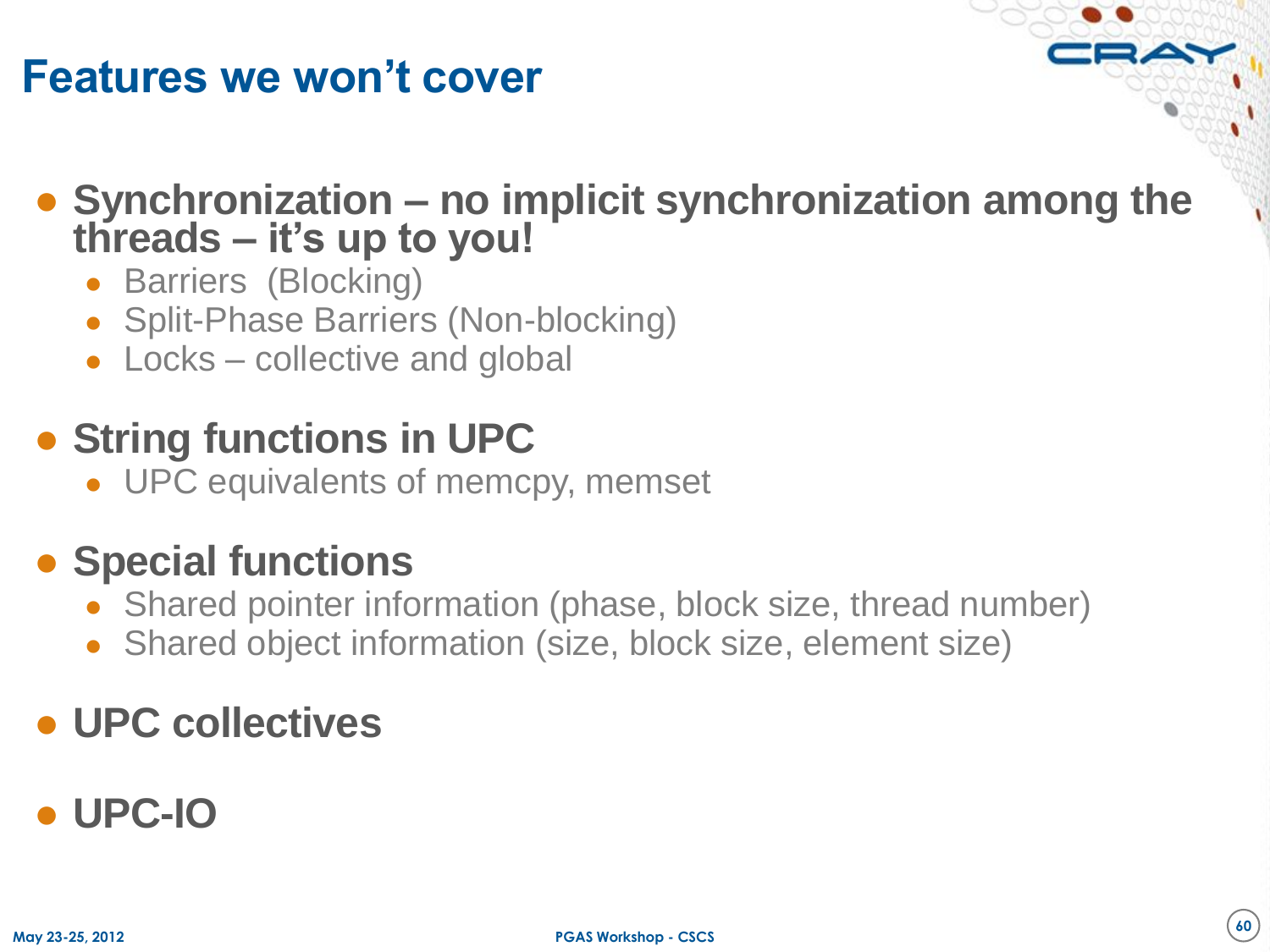#### **References**

● **<http://upc.gwu.edu/>**

**Unified Parallel C at George Washington University**

- **<http://upc.lbl.gov/> Berkeley Unified Parallel C Project**
- **<http://docs.cray.com/> Cray C and C++ Reference Manual**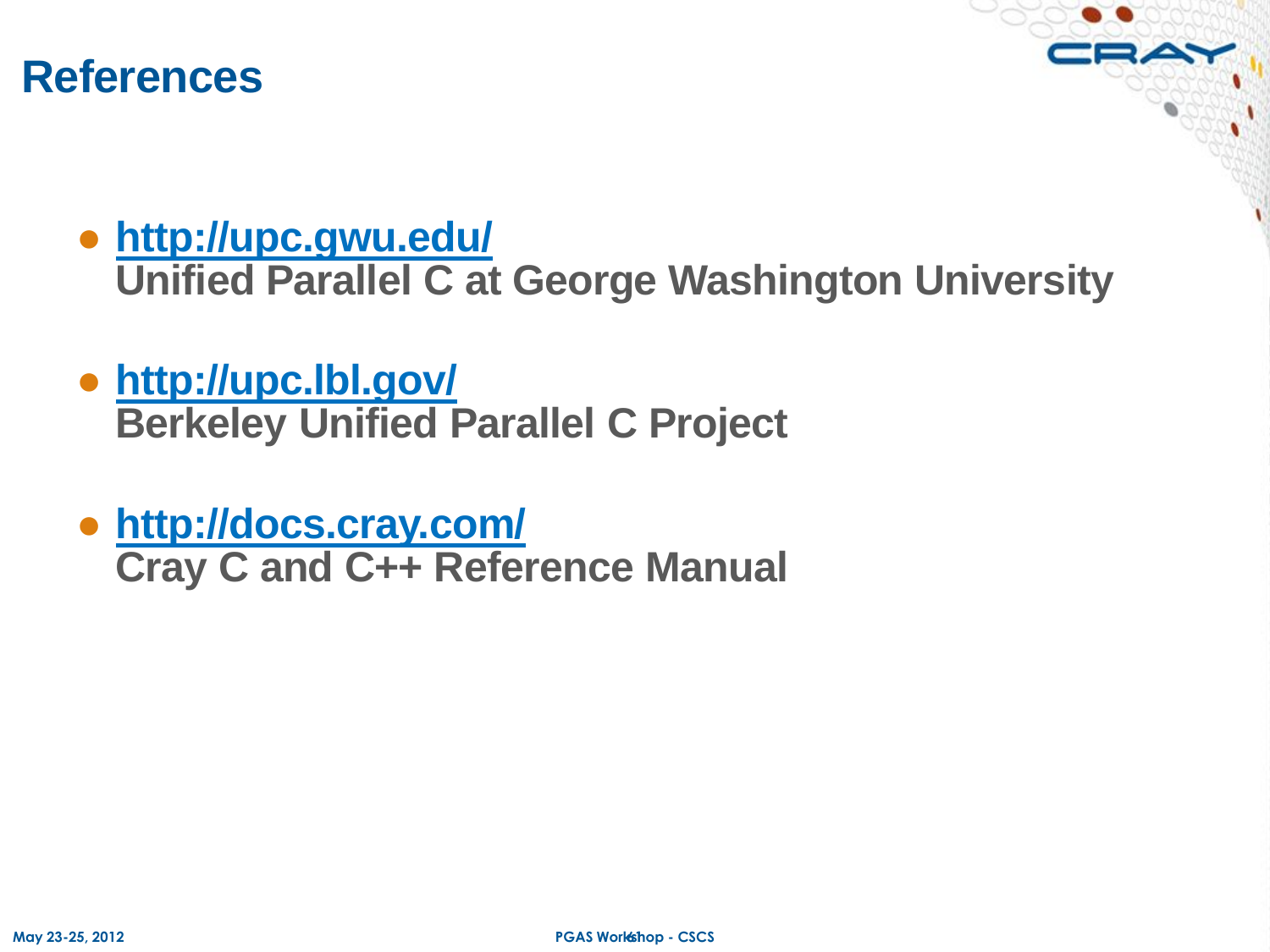# **Cray programming environment and PGAS compilers**

**Roberto Ansaloni**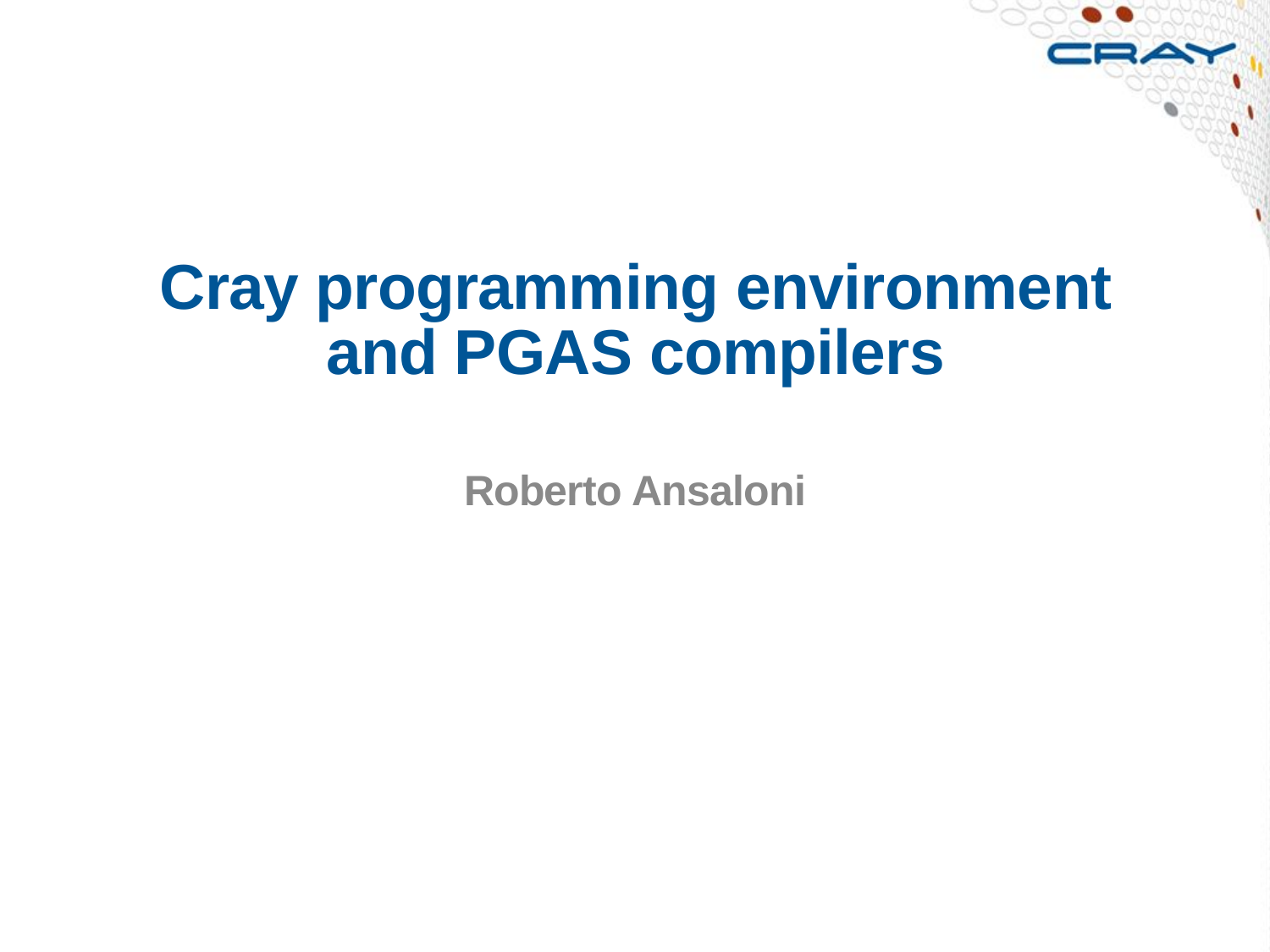# **Compiling, Linking and Launching a CAF code**

- **Load Cray programming environment (if not default) module load PrgEnv-cray**
- **The caf compiler option to enable recognition of Coarray syntax: -h caf**
	- Will be default in next CCE release
- **Compile and run ftn –hcaf hello.c –o hello aprun –n <npes> ./hello**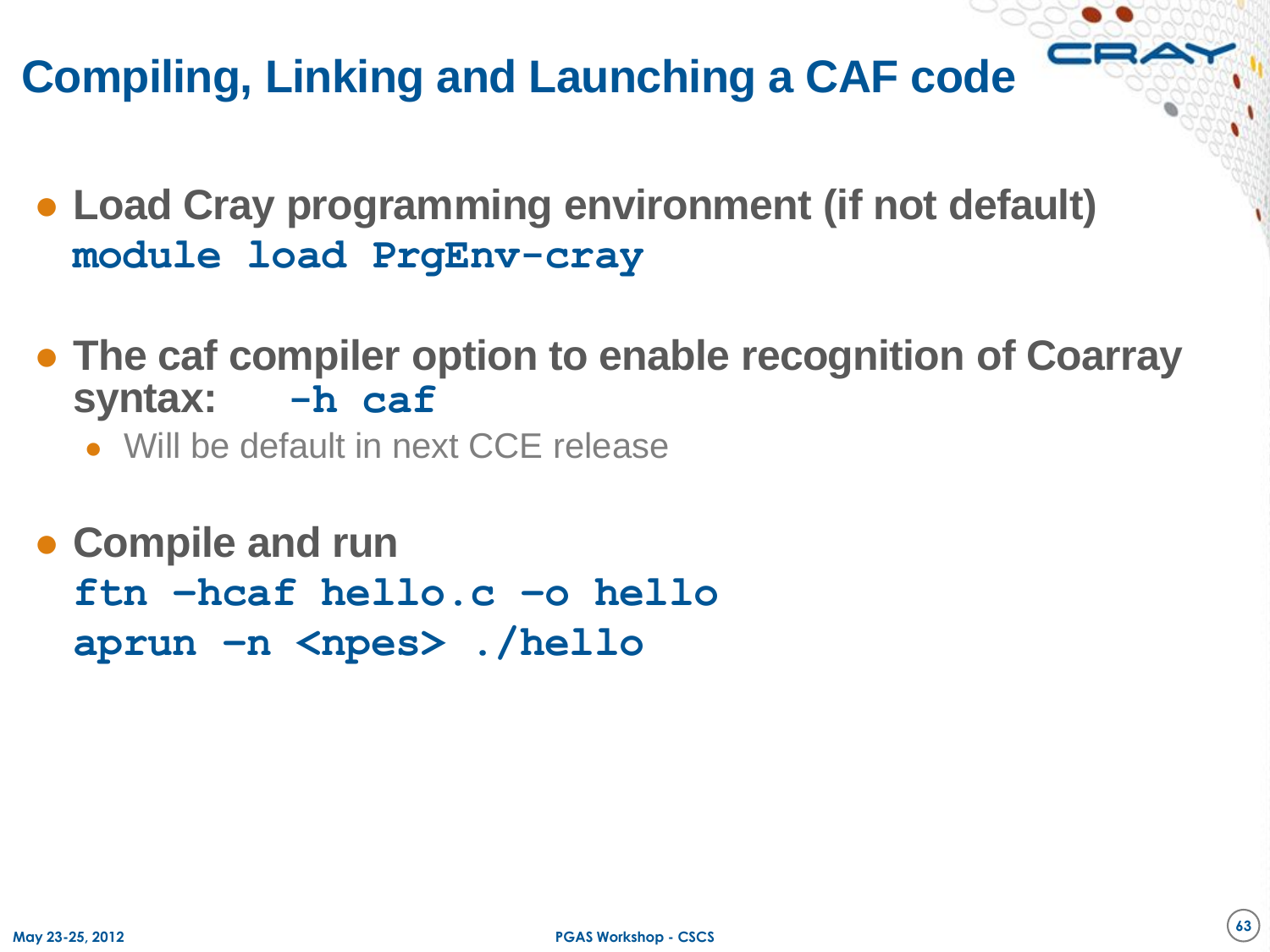# **Compiling, Linking and Launching a UPC code**

- **Load Cray programming environment (if not default)**
- **module load PrgEnv-cray**
- **The upc compiler option: -h upc ( enable recognition of UPC syntax) -X <npes> ( optional to statically set THREADS constant)**

● **Compile and run cc –hupc hello.c –o hello aprun –n <npes> ./hello**

● **If –X npes is used at compile time, you must specify the same number of threads in the aprun command.**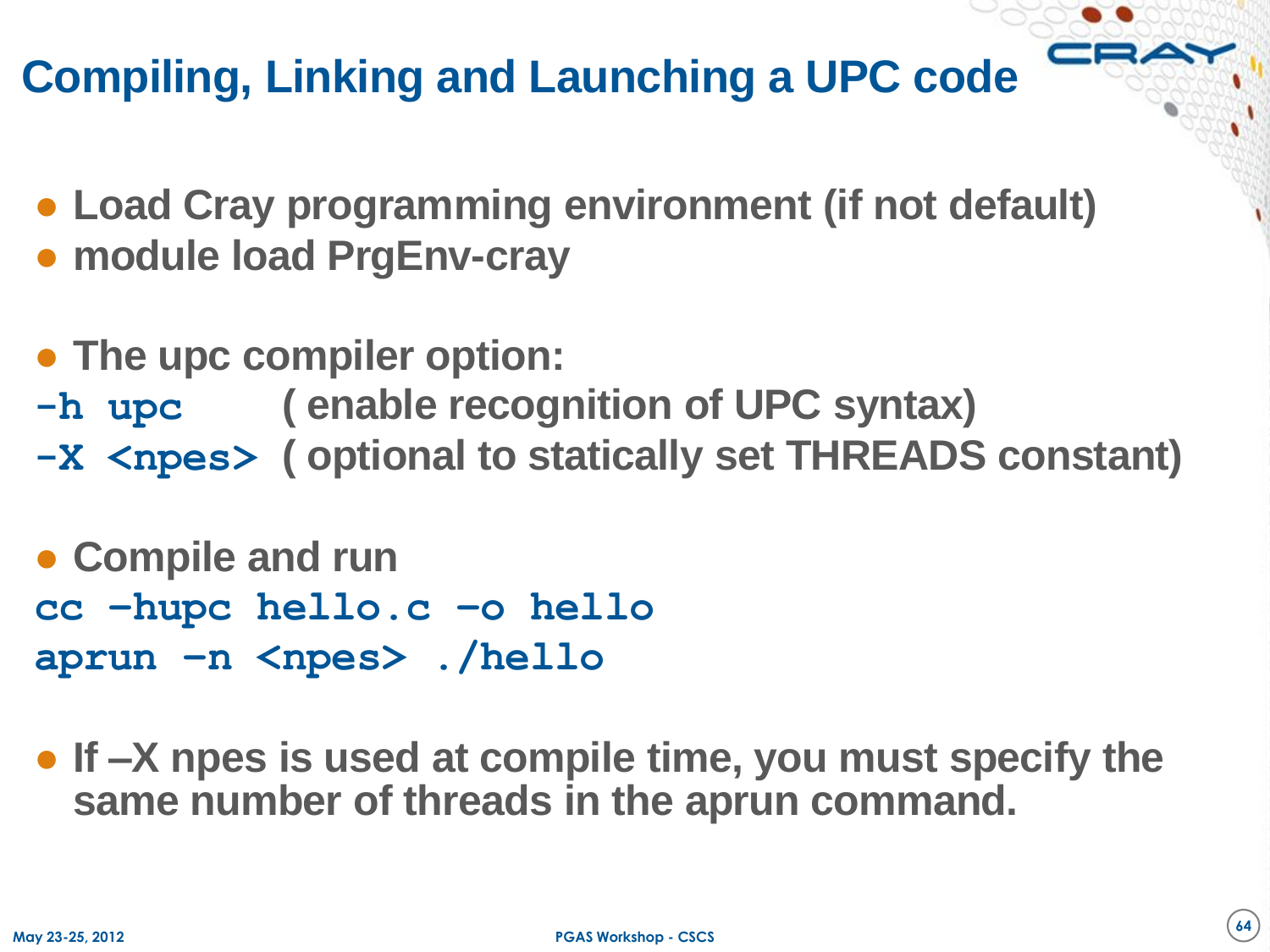# **Symmetric Heap**

● **By default, each PE reserves 64 MB of symmetric heap space. To increase or decrease this amount, set the XT\_SYMMETRIC\_HEAP\_SIZE environment variable (Use suffixes K, M, and G)**

**export XT\_SYMMETRIC\_HEAP\_SIZE=512M**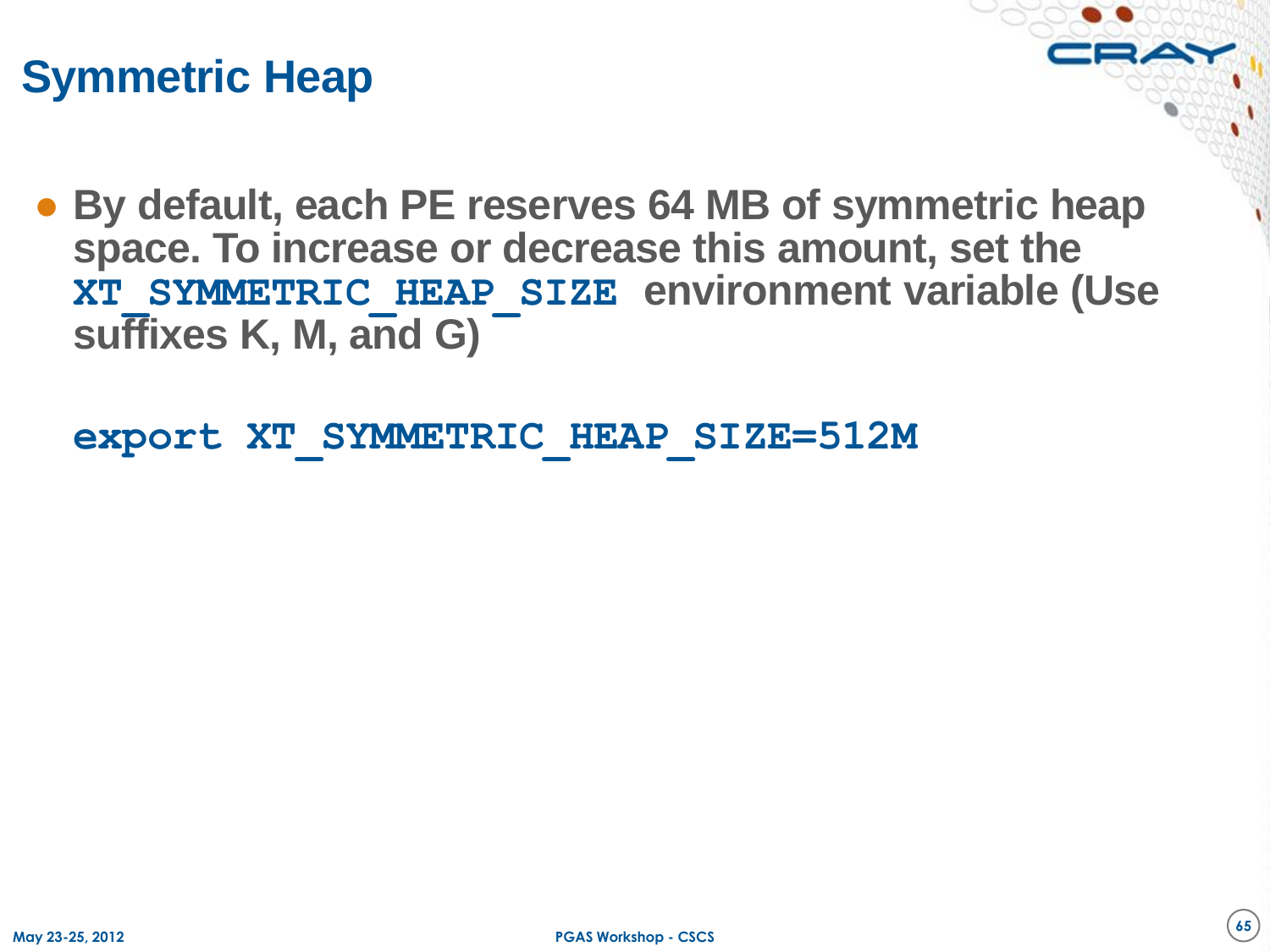# **Symmetric Heap and Huge pages on Cray XE6**

- **The symmetric heap is mapped onto hugepages by DMAPP. It is advisable to also map the static data and/or private heap onto huge pages.**
- **If huge pages are not used, remotely mapped memory is limited to 2GB per node**
- **Several sizes available**
	- 128K, 512K, 2M, 8M, 16M, 64M

**module load craype-hugepages2M**

● **More info: man intro\_hugepages**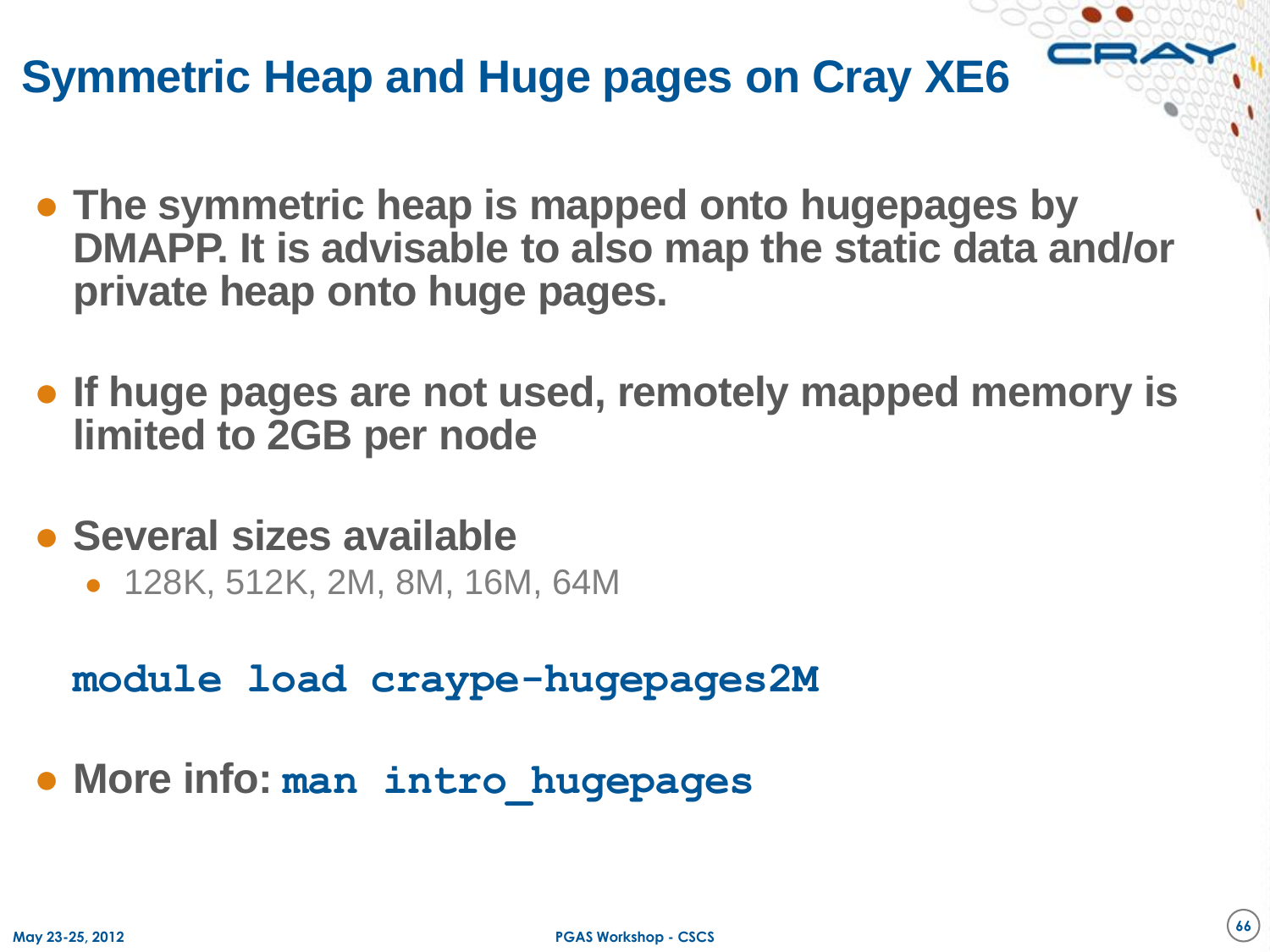### **pgas defer\_sync directive**

- **The compiler synchronizes the references in a statement as late as possible without violating program semantics.**
- **The purpose of the defer\_sync directive is to synchronize the references even later, beyond where the compiler can determine it is safe.**
- **The programmer is responsible for inserting the proper synchronization at the right time**
- **This can be used to overlap remote memory references to other operations**

```
#pragma pgas defer_sync
!DIR$ PGAS DEFER_SYNC
```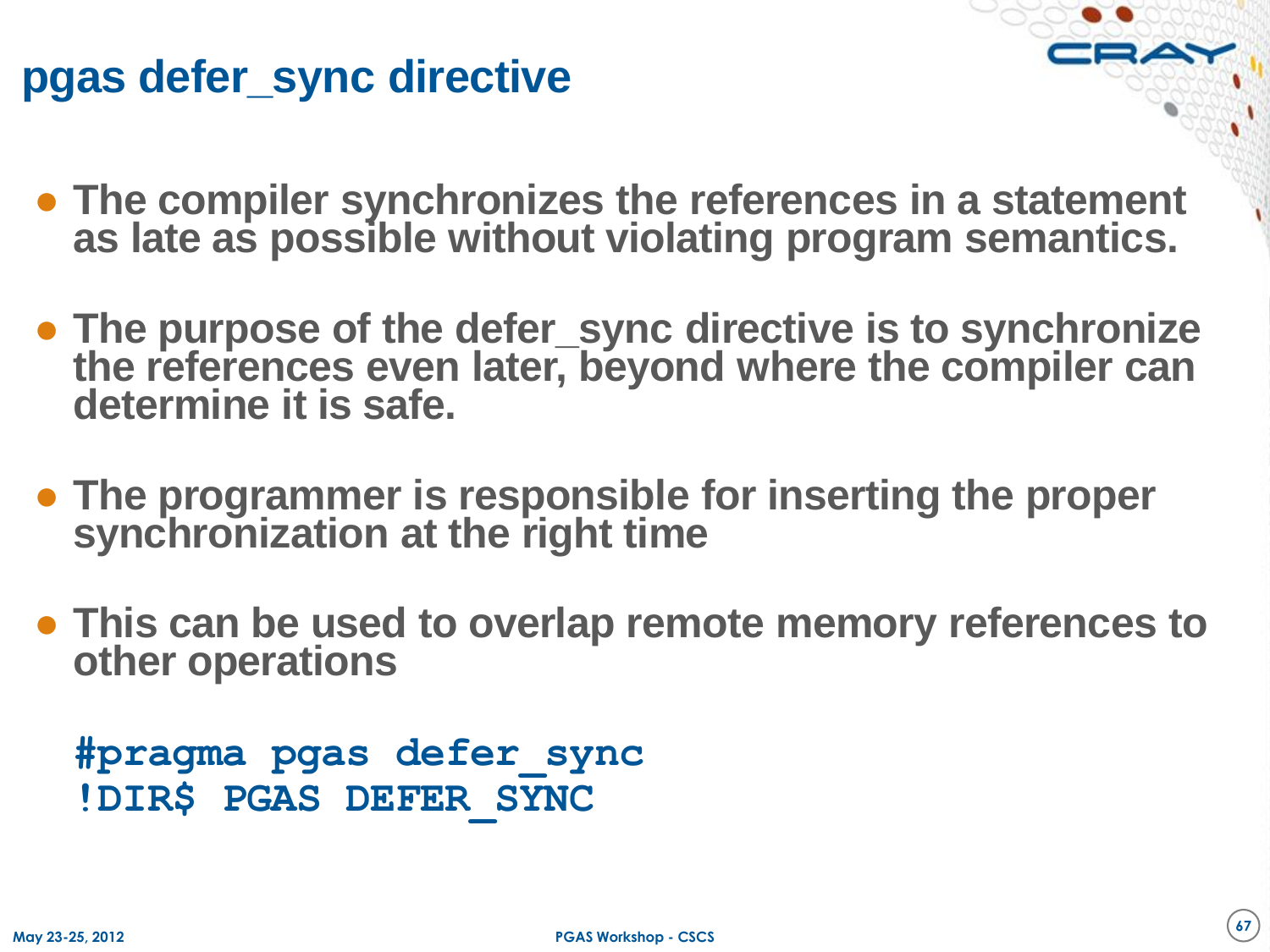# **Useful man pages**

#### ● **man intro\_pgas**

• General info about Cray CCE PGAS support

#### ● **man defer\_sync**

• Some more info and an example

#### ● **man directives**

- Introduction to Cray C/C++ compiler #pragmas and Cray Fortran Compiler directives
- Different types: General, Vectorization, Scalar, Inlining, PGAS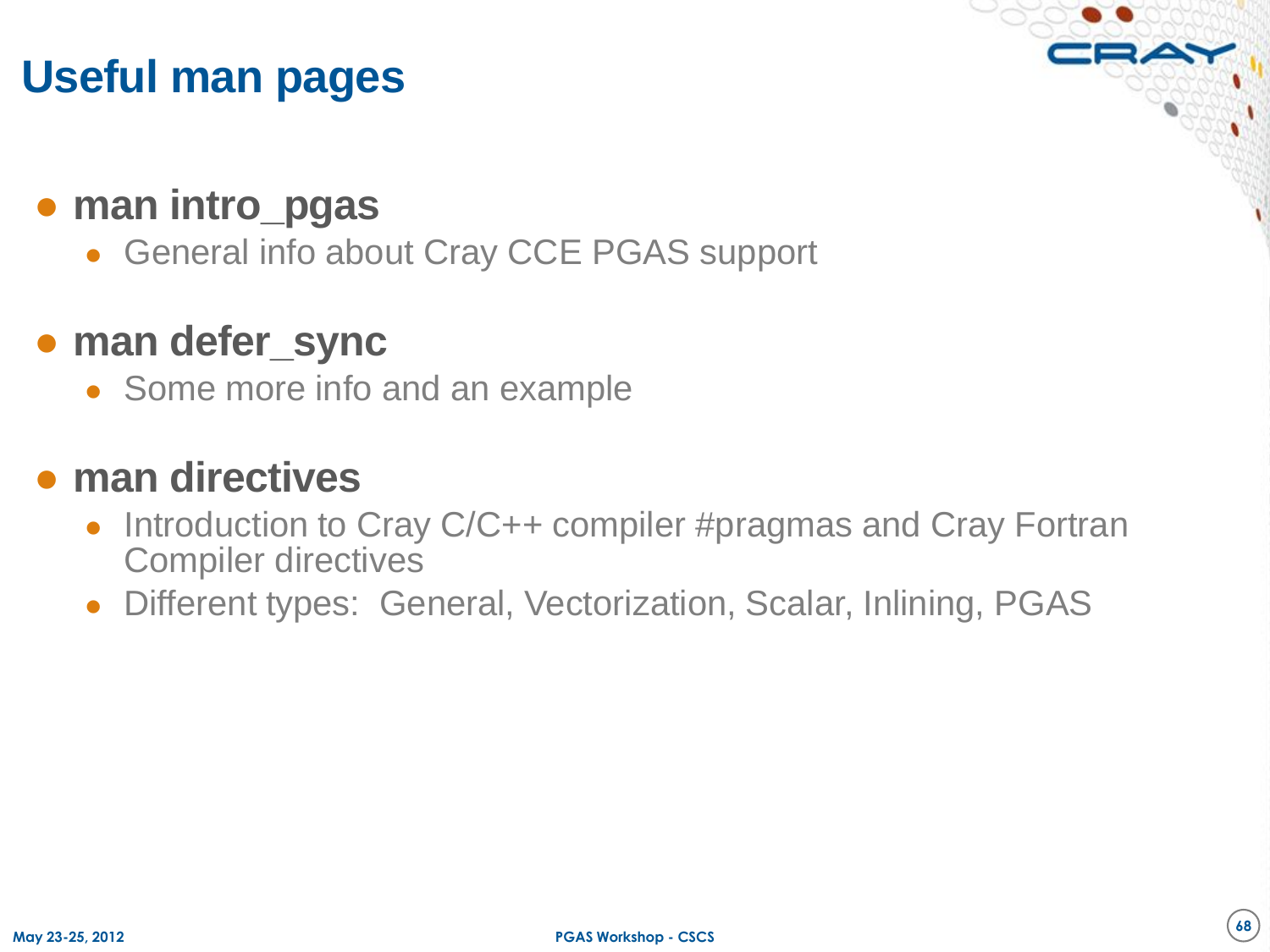# **Asynchronous MPI communication**

● **Effective MPI communication/computation overlap requires Progress Engine Support** 

- This is automatically implemented in MPT 5.4.0 by helper threads that progress the MPI state engine while application is computing
- **Only effective if used with core specialization to reserve a core/node for the helper threads**
	- It is likely to have spare CPU cores on the node in a GPU code
- **Must set the following variables to enable it export MPICH\_NEMESIS\_ASYNC\_PROGRESS=1 export MPICH\_MAX\_THREAD\_SAFETY=multiple**
- **Limit the OpenMP parallelism export OMP\_NUM\_THREADS=14**
- **Run the application with core specialization aprun -n XX -d 14 -r 2 ./a.out**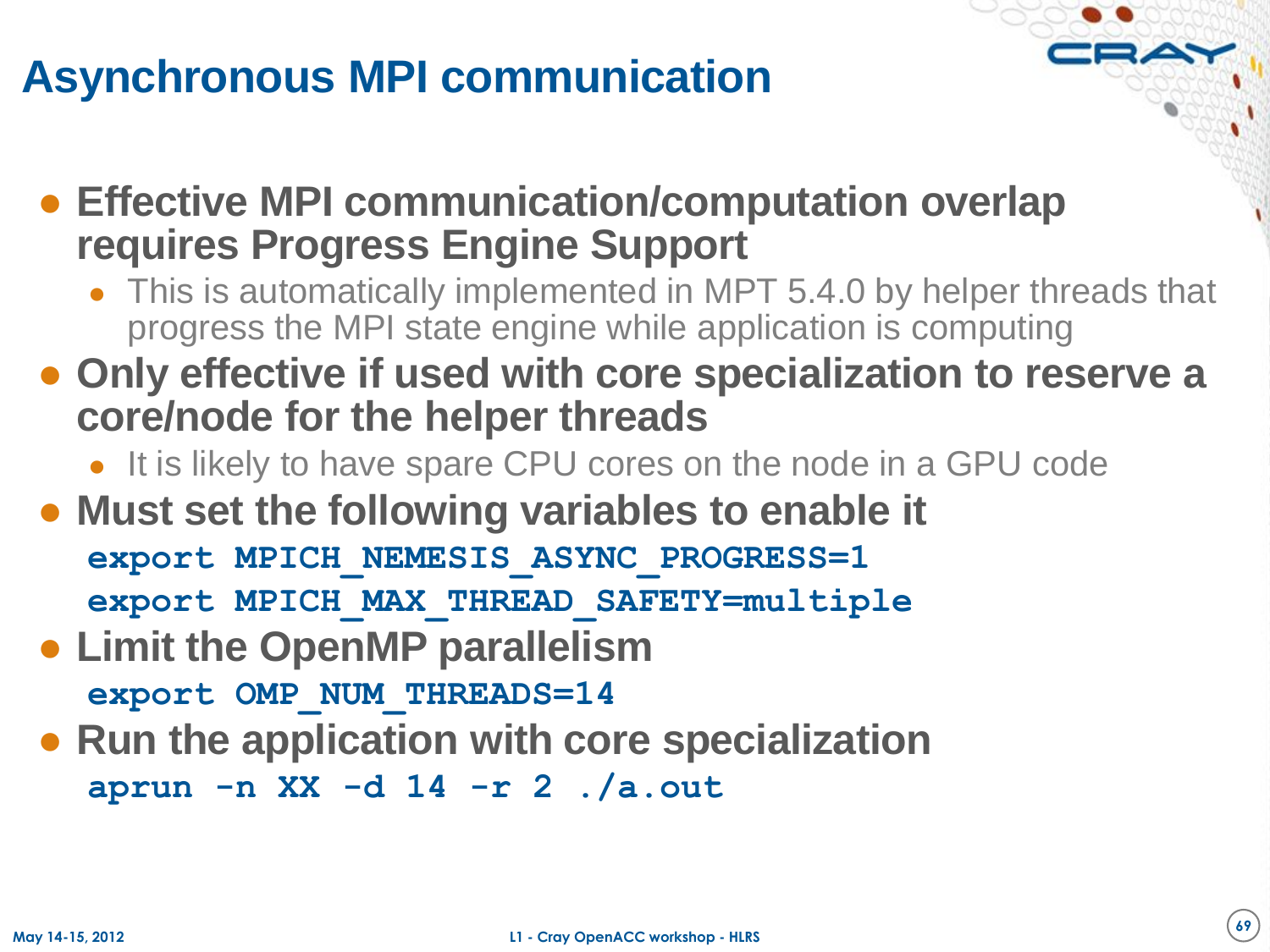### **Node ordering**

- **The set of nodes assigned to an application is chosen by "the system"**
	- Cray ALPS, batch system
- **The only thing a user can do is modify the mapping between MPI ranks and the given nodes**
- **The way to do this is by using MPICH rank reordering**

**Set the preferred node order into file MPICH\_RANK\_ORDER export MPICH\_RANK\_REORDER\_METHOD=3**

- **More info: mpi man page**
	- look for MPICH\_RANK\_REORDER\_METHOD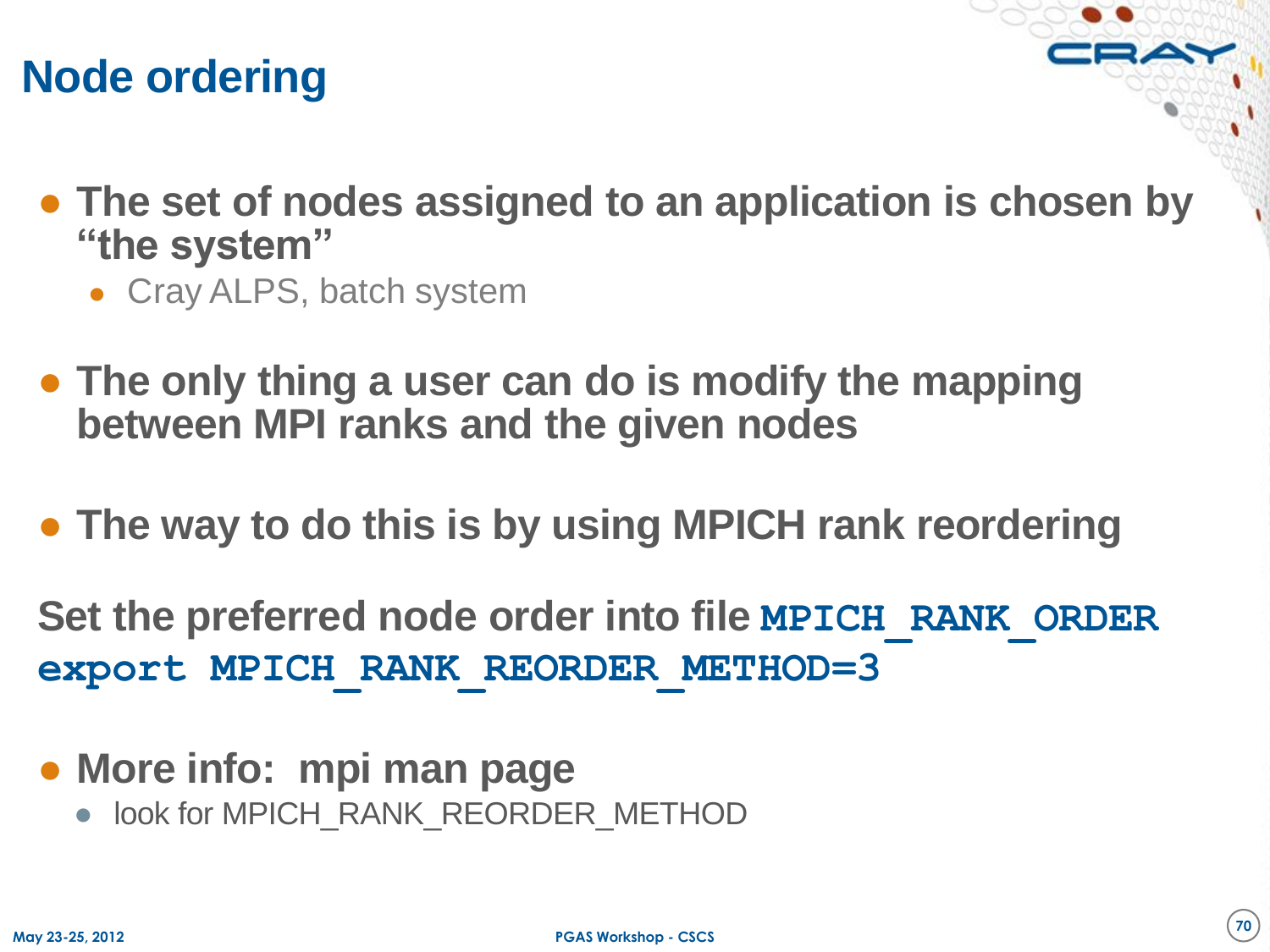# **grid\_order**

- **The grid\_order tool can help to properly set MPICH\_RANK\_ORDER in case of specific topologies**
	- Successfully used with CP2K
- **The tool is provided by Cray perftools: either load the module or set PATH to use it module load perftools export PATH=\$PATH:opt/cray/perftools/default/bin**

● **Examples**

**grid\_order -R -c 1,1 -g m,m –H >MPICH\_RANK\_ORDER grid\_order -R -c ppn,nth -g npx,npy -H >MPICH\_RANK\_ORDER**

#### ● **For more info: grid\_order –h**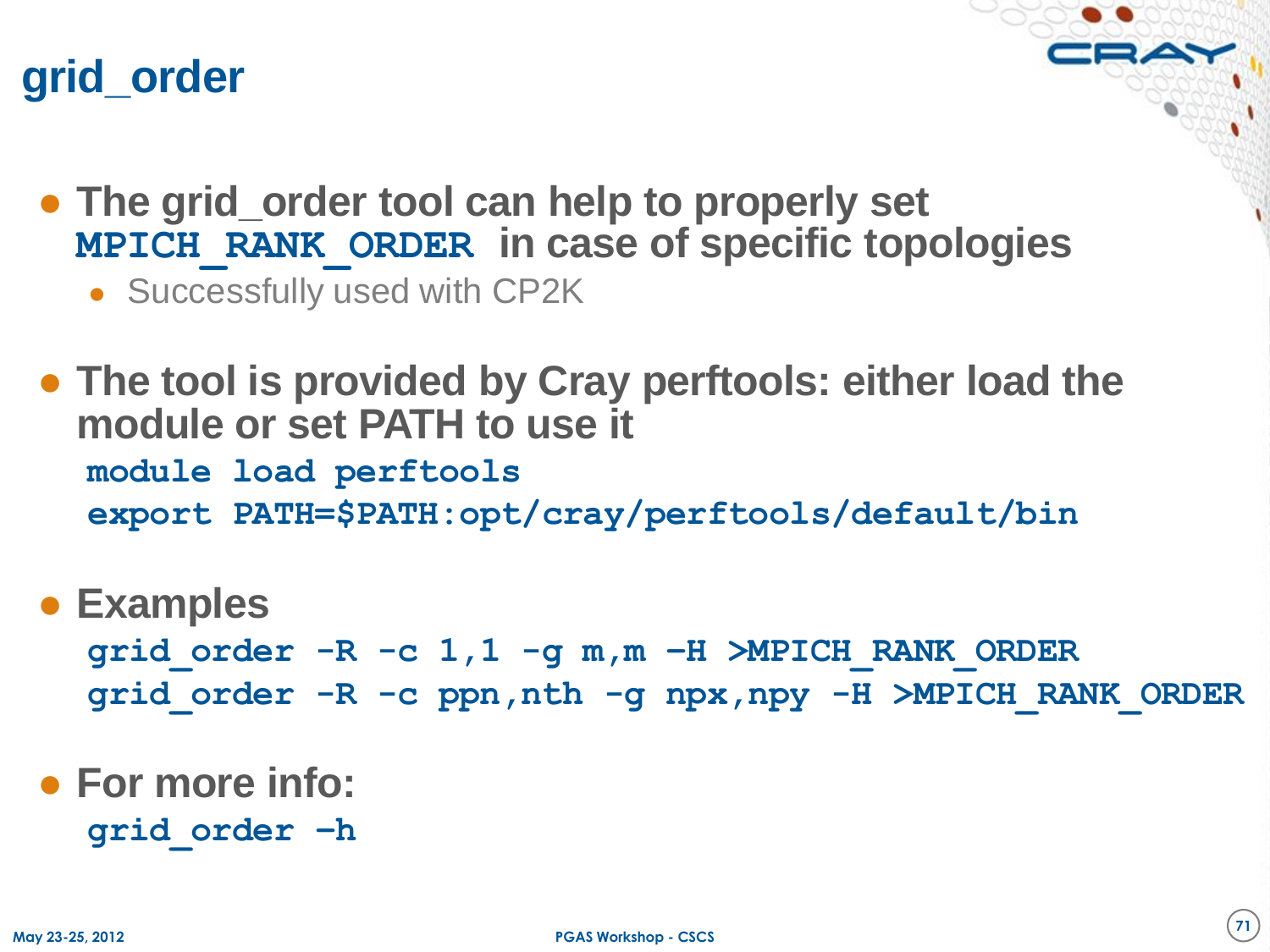# **Cray performance tools for MPI and PGAS code development and tuning**

**Roberto Ansaloni**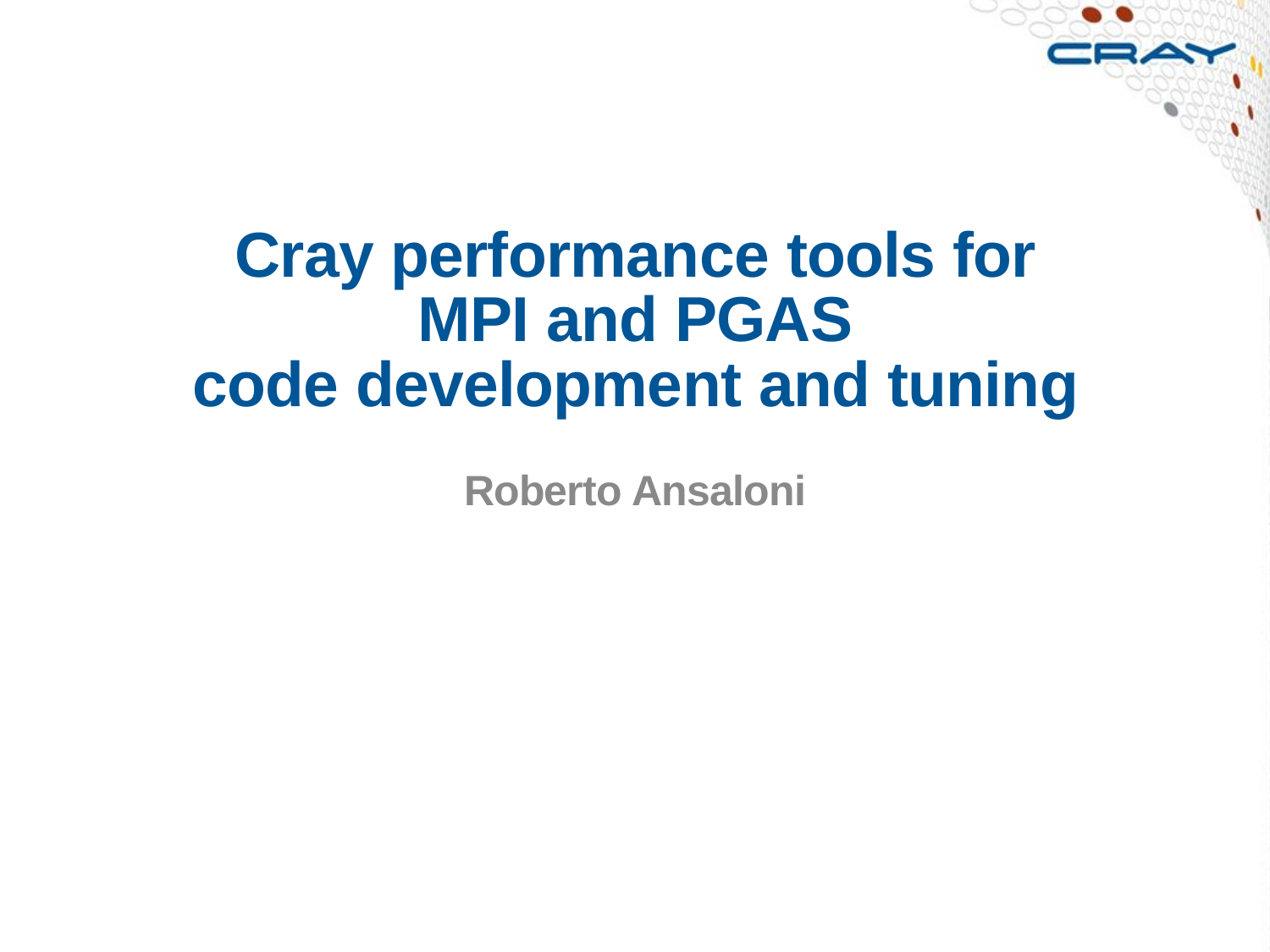### **Cray perftools design goals**

● **Assist the user with application performance analysis and optimization**

- Help user identify important and meaningful information from potentially massive data sets
- Help user identify problem areas instead of just reporting data
- Bring optimization knowledge to a wider set of users

#### ● **Focus on ease of use and intuitive user interfaces**

- Automatic program instrumentation
- Automatic analysis

#### ● **Target scalability issues in all areas of tool development**

- Data management
- Storage, movement, presentation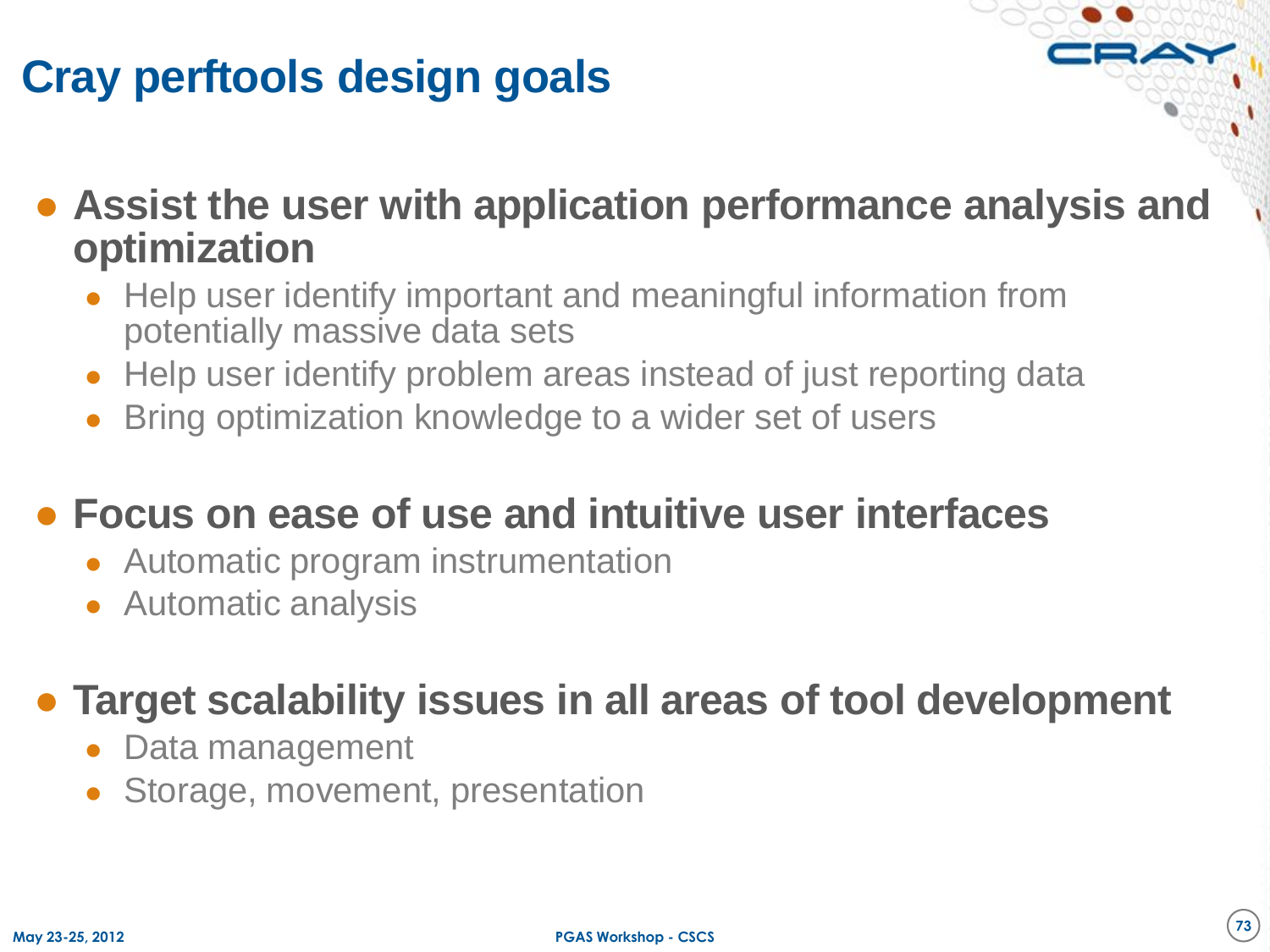### **Cray perftools features**

● **Provide a complete solution from instrumentation to measurement to analysis to visualization of data**

#### ● **Performance measurement and analysis on large systems**

- Automatic Profiling Analysis
- Load Imbalance
- HW counter derived metrics
- **Predefined trace groups provide performance statistics for libraries** called by program (blas, lapack, pgas runtime, netcdf, hdf5, etc.)
- Observations of inefficient performance
- Data collection and presentation filtering
- Data correlates to user source (line number info, etc.)
- Support MPI, SHMEM, OpenMP, UPC, CAF
- Access to network counters
- **Minimal program perturbation**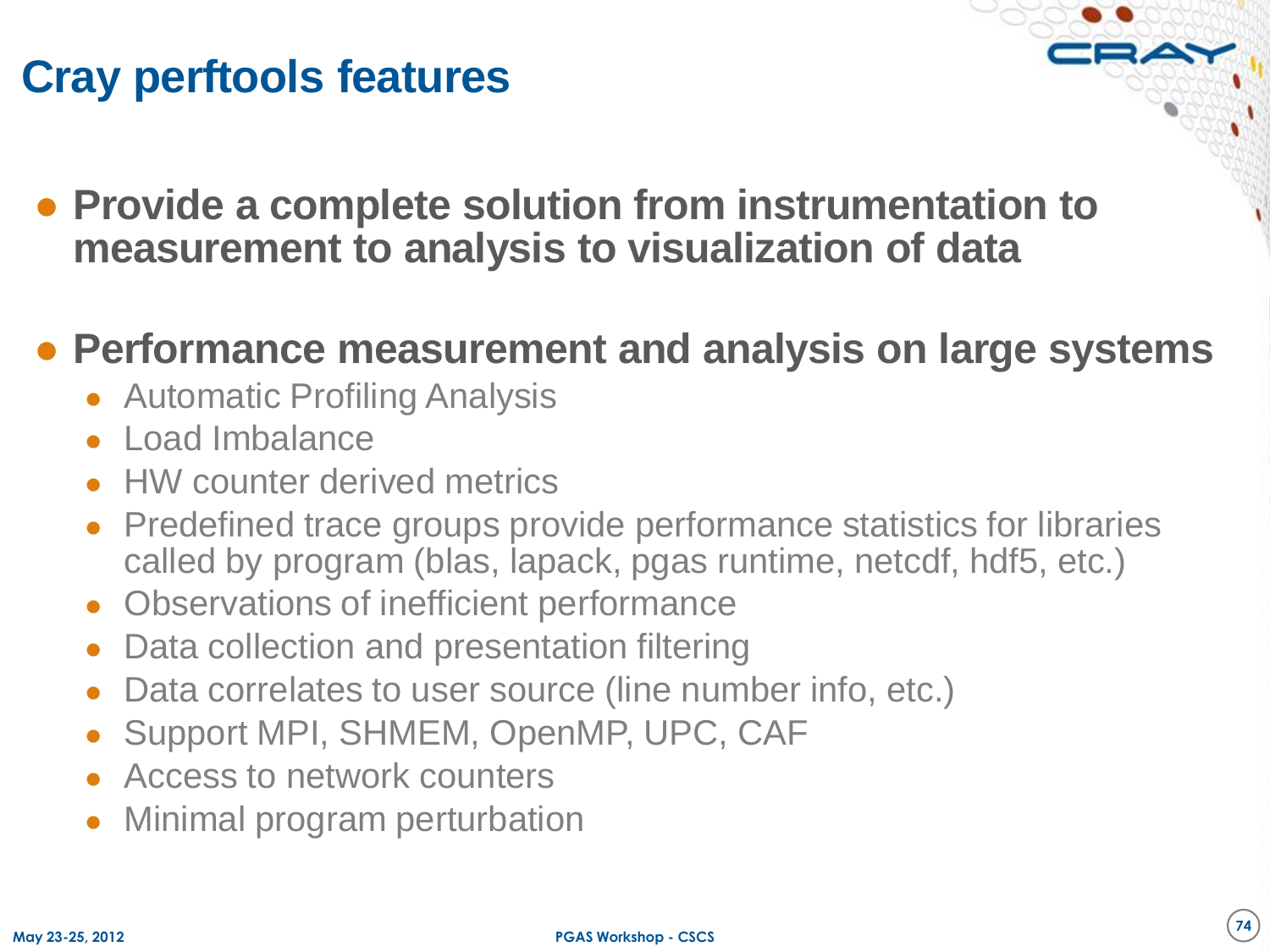## **The Cray Performance Analysis Framework**

#### ● **Supports traditional post-mortem performance analysis**

- Automatic identification of performance problems
- Indication of causes of problems
- Suggestions of modifications for performance improvement

### ● **pat\_build**

• provides automatic instrumentation

### ● **CrayPat run-time library**

• collects measurements (transparent to the user)

### ● **pat\_report**

• performs analysis and generates text reports

### ● **pat\_help**

• online help utility

## ● **Cray Apprentice<sup>2</sup>**

• graphical visualization tool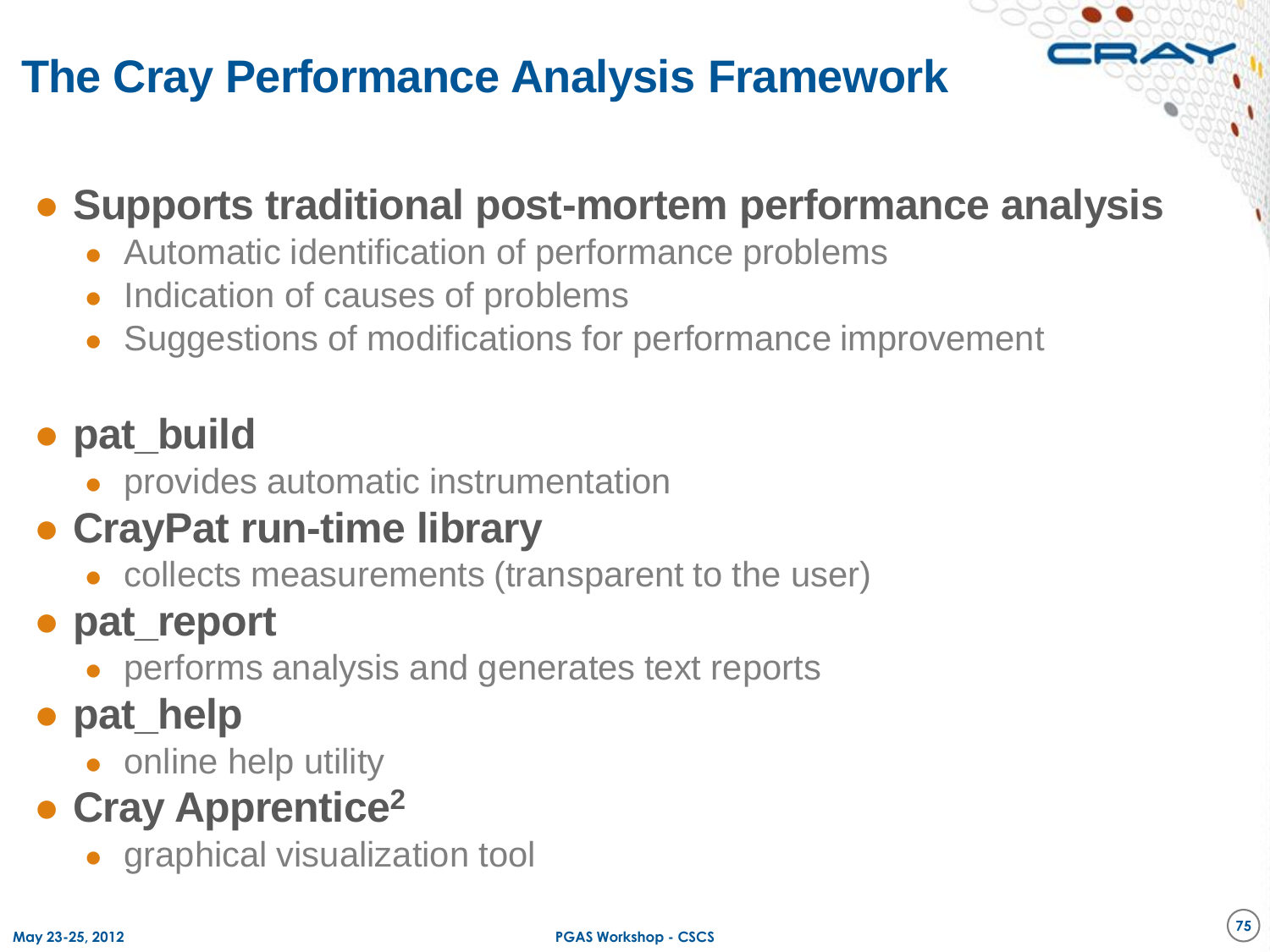### **Collecting Performance Data**

### ● **Sampling**

- External agent (asynchronous)
- Timer interrupt
- Hardware counters overflow

#### ● **Tracing**

- Internal agent (synchronous)
- Code instrumentation
- Automatic or manual instrumentation
- **While event tracing provides most useful information, it can be very heavy if the application runs on a large number of cores for a long period of time**
- **Sampling can be useful as a starting point, to provide a first overview of the work distribution**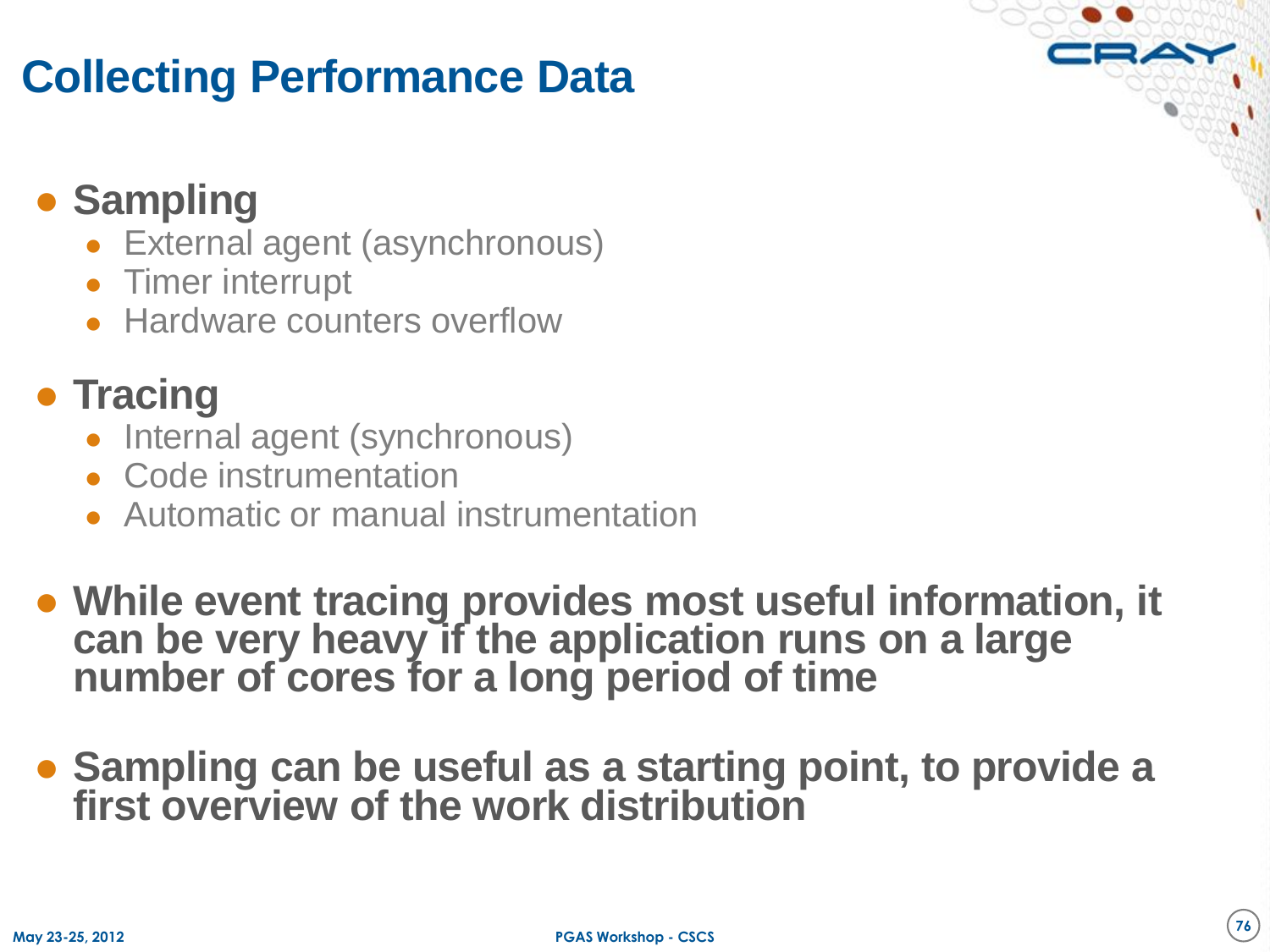### **Application instrumentation with pat\_build**

● **pat\_build is a stand-alone utility that automatically instruments the application for performance collection module load perftools**

#### ● **Requires no source code or makefile modification**

- Automatic instrumentation at group (function) level
- Groups: mpi, io, heap, math SW, ...

#### ● **Performs link-time instrumentation**

- **Requires object files**
- Instruments optimized code
- Generates stand-alone instrumented program
- Preserves original binary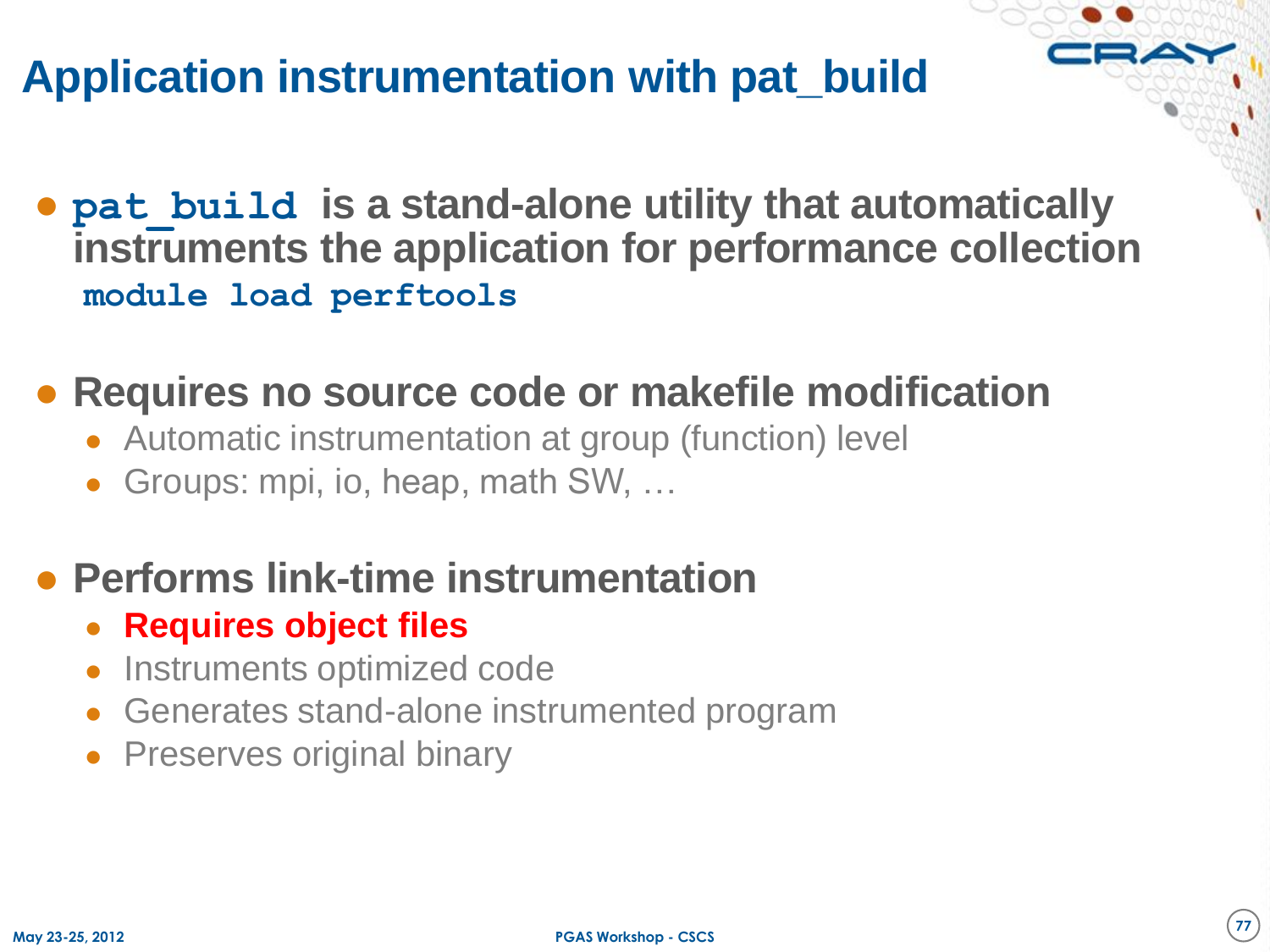### **Automatic Profiling Analysis (APA)**

- **Provides simple procedure to instrument and collect performance data for novice users**
- **Identifies top time consuming routines**
- **Automatically creates instrumentation template customized to application for future in-depth measurement and analysis**

```
pat_build –Oapa a.out
```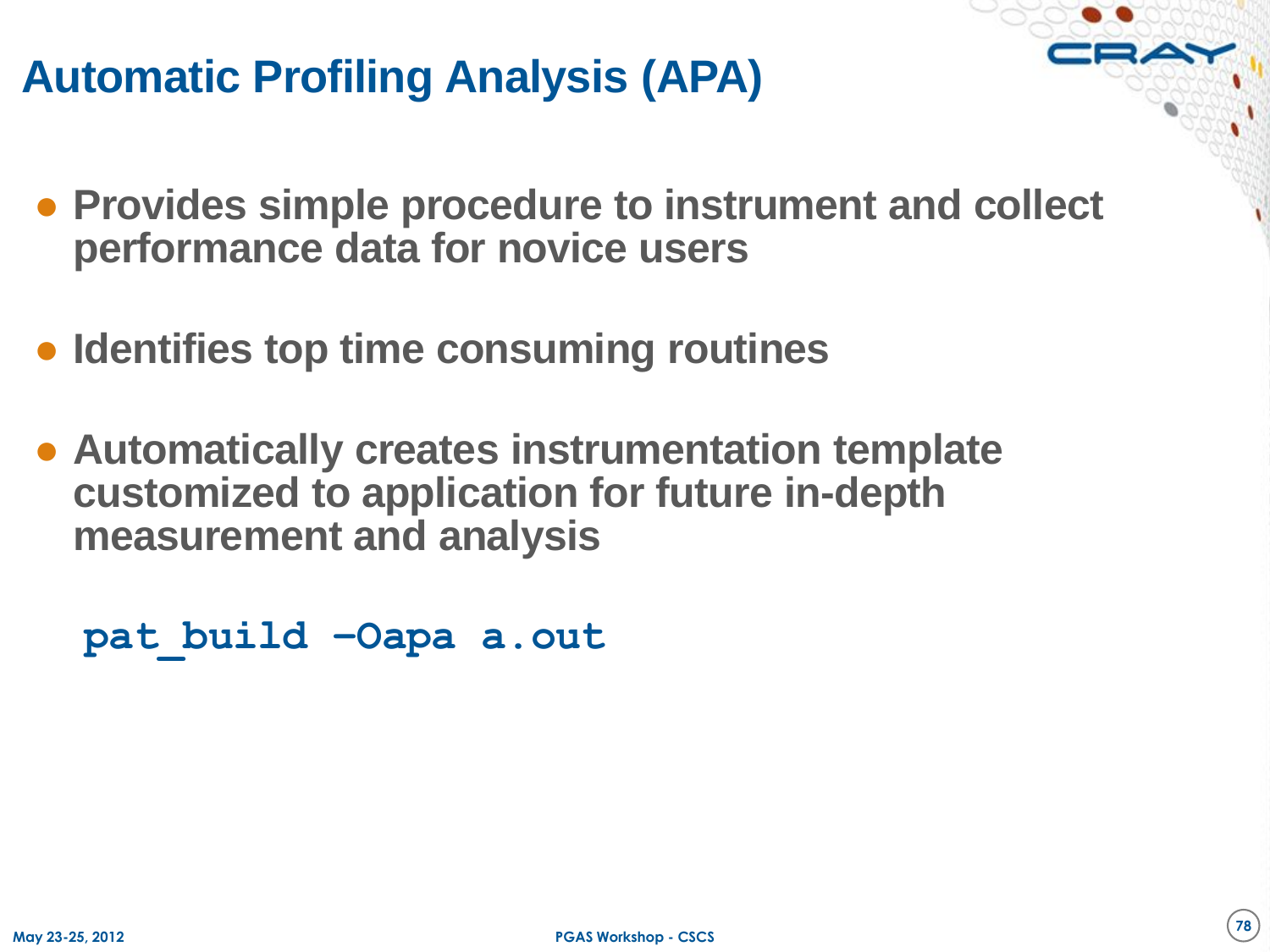### **Program Instrumentation**

#### ● **Large programs: 2-step approach**

- Scaling issues more dominant
- Use automatic profiling analysis to quickly identify top time consuming routines
- Use loop statistics to quickly identify top time consuming loops
- Run tracing experiments on a selected number of routines
- **\$ pat\_build –Oapa a.out**
- **\$ aprun a.out+pat**
- **\$ pat\_build –T <sub1,sub2...> -g mpi a.out**
- **\$ aprun a.out+pat**

#### ● **Small (test) or short running programs**

- Scaling issues not significant
- Can skip first sampling experiment and directly generate profile
- **\$ pat\_build –u –g mpi a.out**
- **\$ aprun a.out+pat**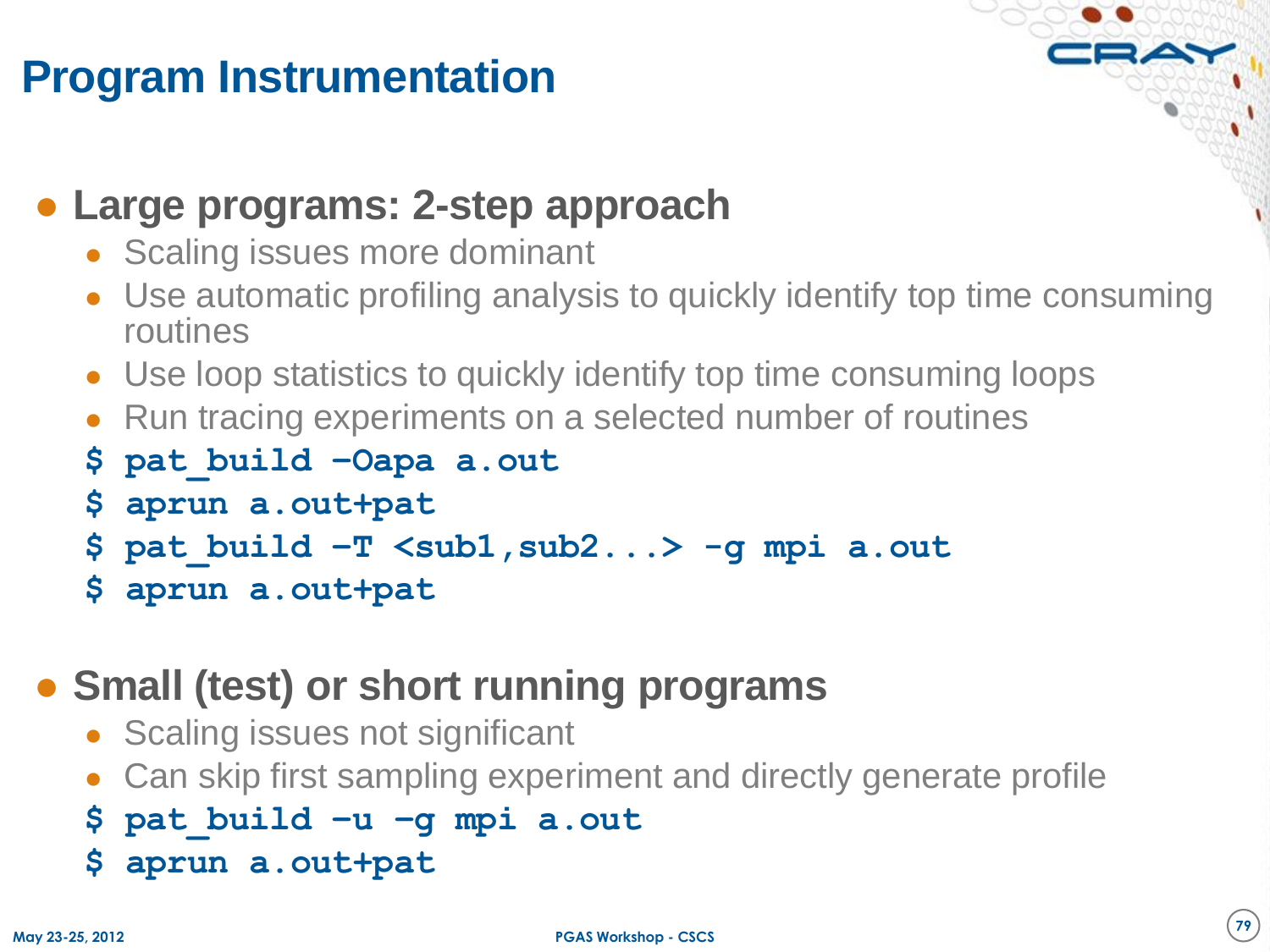#### **Steps to Collecting Performance Data (1/3) Instrument the code and run 1st sampling test**

- **Access performance tools software**
	- **\$ module load perftools**
- **Build application keeping .o files (CCE: -h keepfiles)**
	- **\$ make clean ; make**
- **Instrument application for automatic profiling analysis**
	- You should get an instrumented program a.out+pat
	- **\$ pat\_build –O apa a.out**
- **Run application to get top time consuming routines**
	- You should get a performance file ("<sdatafile>.xf") or multiple files in a directory (<sdatadir>)
	- **\$ aprun … a.out+pat**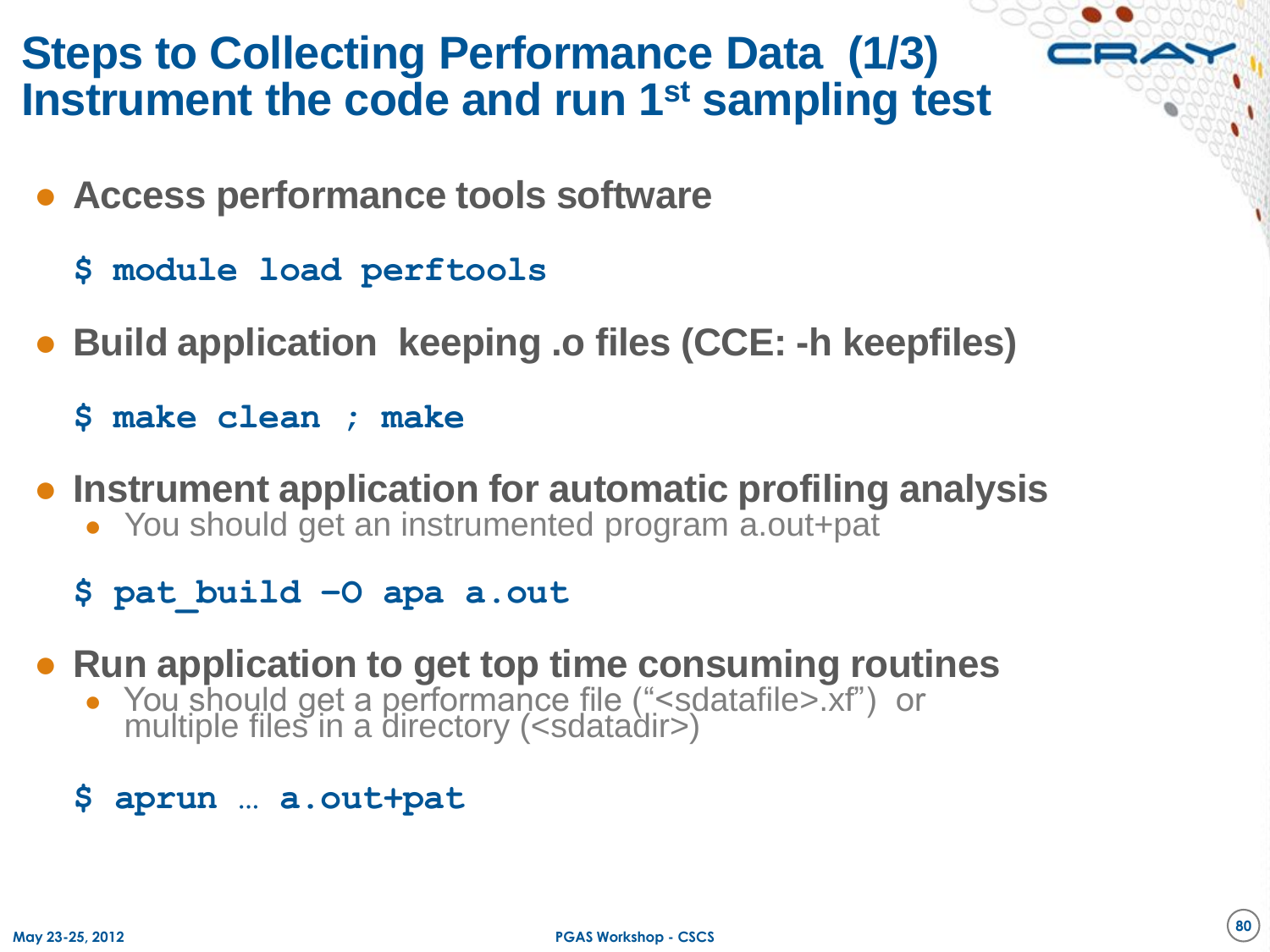### **Steps to Collecting Performance Data (2/3 Generate 1st report and APA file**

- **Generate report and .apa instrumentation file**
	- You should get an APA file .apa
	- **\$ pat\_report –o <samprpt> [<sdatafile>.xf | <sdatadir>]**
- **Inspect .apa file and sampling report <samprpt>**
- **Verify if additional instrumentation is needed**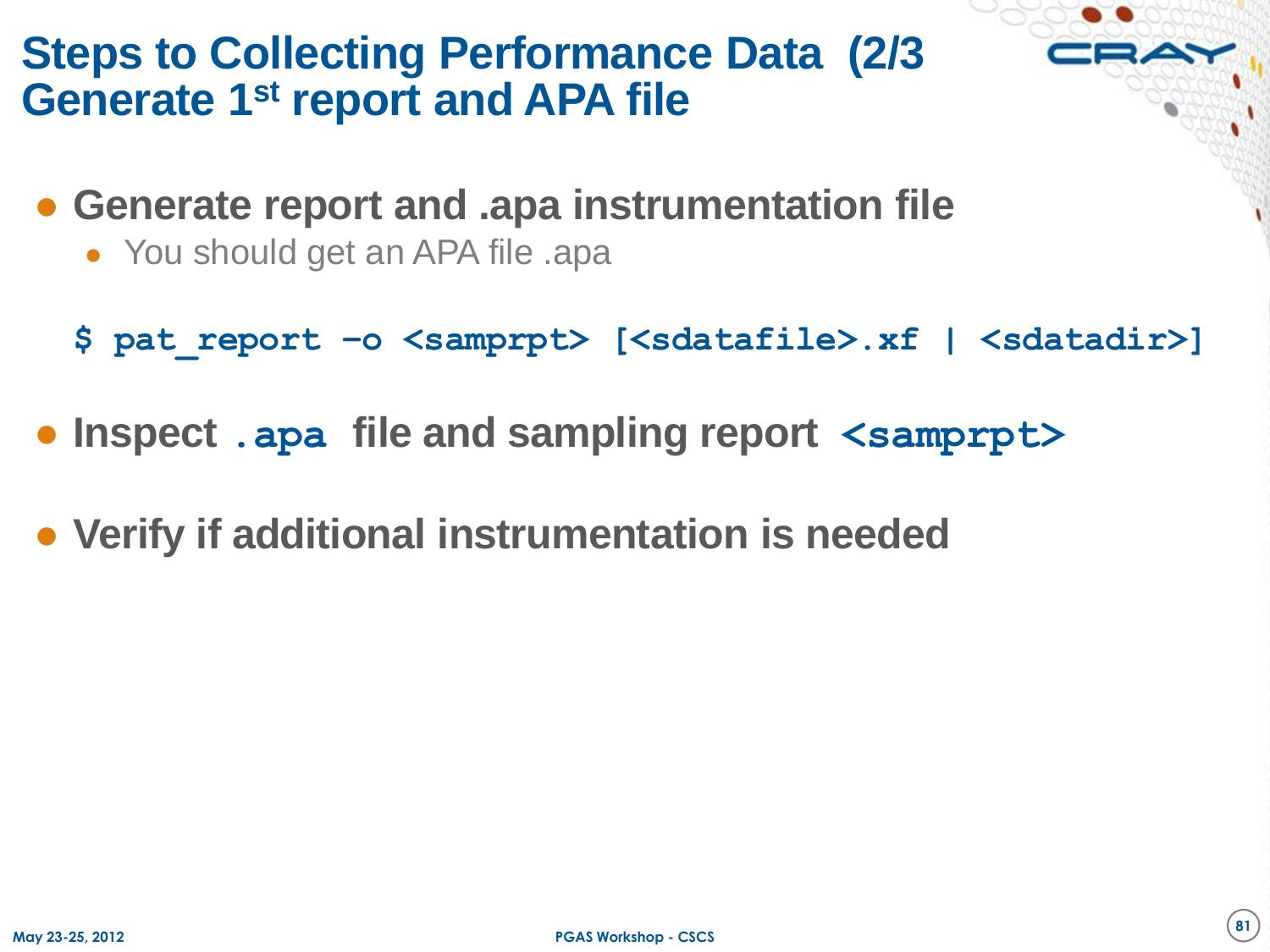#### **APA File Example**

**# 31.29% 38517 bytes # 15.07% 14158 bytes # 9.76% 5474 bytes . . . # 2.95% 3067 bytes # 2.93% 118585 bytes # 0.66% 4575 bytes # 0.10% 46797 bytes # 0.04% 62214 bytes . . . # 0.00% 118 bytes # ---------------------------------------------------------------------- Original program. # You can edit this file, if desired, and use it # to reinstrument the program for tracing like this: # # pat\_build -O standard.cray-xt.PE-2.1.56HD.pgi-8.0.amd64.pat-5.0.0.2- Oapa.512.quad.cores.seal.090405.1154.mpi.pat\_rt\_exp=default.pat\_rt\_hwpc=none. 14999.xf.xf.apa # # These suggested trace options are based on data from: # # /home/users/malice/pat/Runs/Runs.seal.pat5001.2009Apr04/./pat.quad/homme/stan dard.cray-xt.PE-2.1.56HD.pgi-8.0.amd64.pat-5.0.0.2- Oapa.512.quad.cores.seal.090405.1154.mpi.pat\_rt\_exp=default.pat\_rt\_hwpc=none. 14999.xf.xf.cdb # ---------------------------------------------------------------------- HWPC** group to collect by default.  **-Drtenv=PAT\_RT\_HWPC=1 # Summary with TLB metrics. # ----------------------------------------------------------------------** Libraries to trace.  **-g mpi # ---------------------------------------------------------------------- # User-defined functions to trace, sorted by % of samples. # The way these functions are filtered can be controlled with # pat\_report options (values used for this file are shown): # -s apa\_max\_count=200** No more than 200 functions are listed.<br>-s apa\_min\_size=800 Commented out if text size < 800 bytes **# -s apa\_min\_size=800 Commented out if text size < 800 bytes.** Commented out if it had  $\leq 1\%$  of samples. **# -s apa\_max\_cum\_pct=90 Commented out after cumulative 90%. # Local functions are listed for completeness, but cannot be traced.** # Enable tracing of user-defined functions.  **# Note: -u should NOT be specified as an additional option.**

 **-T prim\_advance\_mod\_preq\_advance\_exp\_**

 **-T prim\_si\_mod\_prim\_diffusion\_**

 **-T derivative\_mod\_gradient\_str\_nonstag\_**

 **-T forcing\_mod\_apply\_forcing\_**

 **-T column\_model\_mod\_applycolumnmodel\_**

**# Functions below this point account for less than 10% of samples.**

**# -T bndry\_mod\_bndry\_exchangev\_thsave\_time\_**

**# -T baroclinic\_inst\_mod\_binst\_init\_state\_**

**# -T prim\_state\_mod\_prim\_printstate\_**

**# -T time\_mod\_timelevel\_update\_**

 **-o preqx.cray-xt.PE-2.1.56HD.pgi-8.0.amd64.pat-5.0.0.2.x+apa # New instrumented program.**

 **/.AUTO/cray/css.pe\_tools/malice/craypat/build/pat/2009Apr03/2.1.56HD/amd64/homme/pgi/pat-5.0.0.2/homme/2005Dec08/build.Linux/preqx.cray-xt.PE-2.1.56HD.pgi-8.0.amd64.pat-5.0.0.2.x #**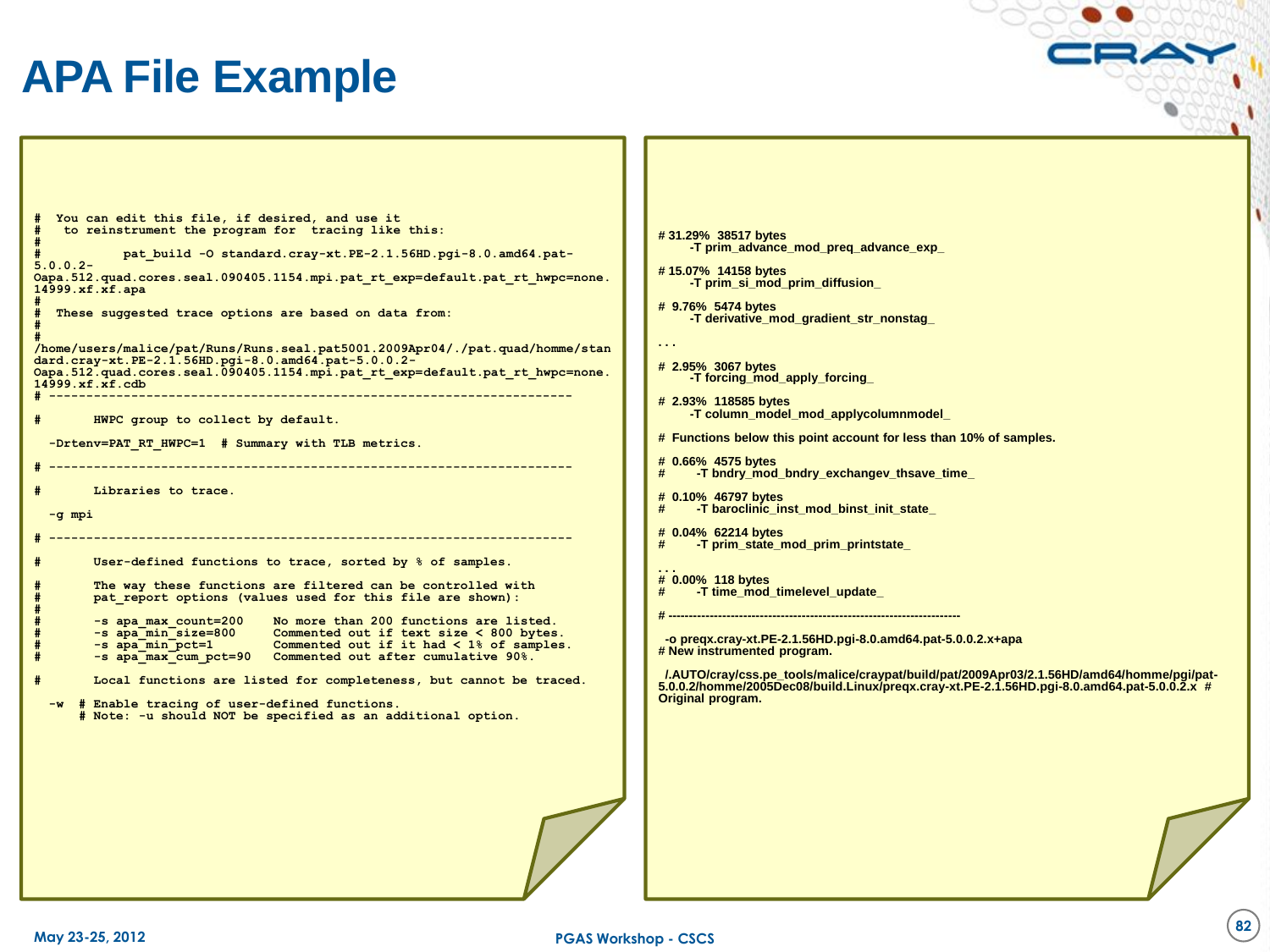### **Steps to Collecting Performance Data (3/3) Generating profile from APA**

- **Instrument application for further analysis (a.out+apa)**
	- **\$ pat\_build –O <apafile>.apa**
- **Run application** 
	- **\$ aprun … a.out+apa**
- **Generate text report and visualization file (.ap2)**
	- **\$ pat\_report –o <tracrpt> [<datafile>.xf | <datadir>]**
- **View report in text and/or with Cray Apprentice2**
	- **\$ app2 <datafile>.ap2**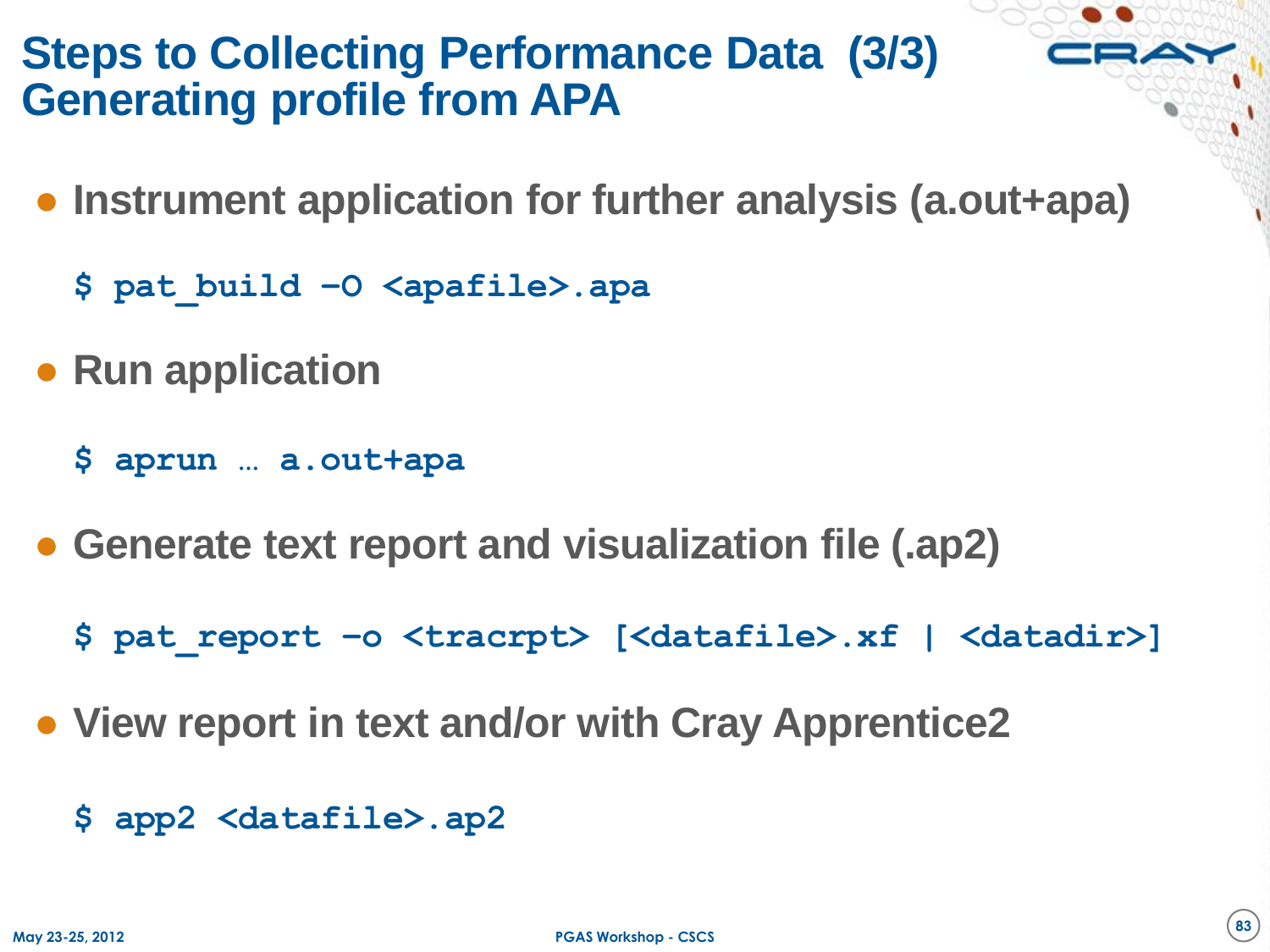### **Files Generated and the Naming Convention**

| <b>File Suffix</b>             | <b>Description</b>                                                                                       |  |
|--------------------------------|----------------------------------------------------------------------------------------------------------|--|
| a.out+pat                      | Program instrumented for data collection                                                                 |  |
| a.outs.xf                      | Raw data for sampling experiment, available after<br>application execution                               |  |
| a.outt.xf                      | Raw data for trace (summarized or full) experiment,<br>available after application execution             |  |
| a.outst.ap2                    | Processed data, generated by pat report, contains<br>application symbol information                      |  |
| a.outs.apa                     | Automatic profiling pnalysis template, generated by<br>pat_report (based on pat_build -O apa experiment) |  |
| a.out+apa                      | Program instrumented using apa file                                                                      |  |
| <b>MPICH_RANK_ORDER.Custom</b> | Rank reorder file generated by pat_report from<br>automatic grid detection an reorder suggestions        |  |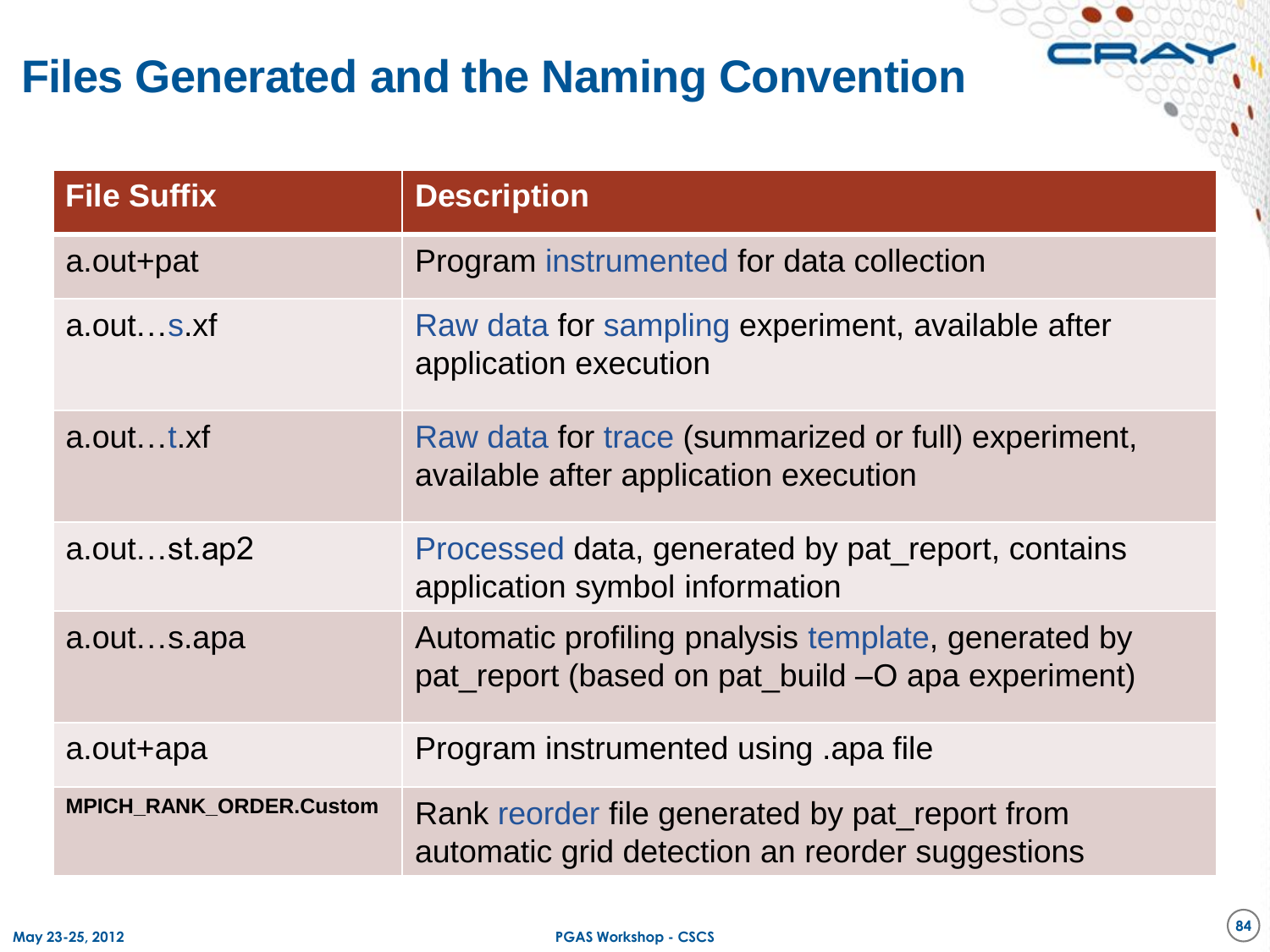### **Some further details**



● Can be customized with **PAT\_RT\_EXPFILE\_MAX**

#### ● **It is useful to save the .ap2 file**

- The ".ap2" file is a self contained compressed performance file
- Normally it is about 5 times smaller than the ".xf" file
- Contains the information needed from the application binary
- Can be reused, even if the application binary is no longer available or if it was rebuilt
- It is the only input format accepted by Cray Apprentice<sup>2</sup>

#### **• PAT RT XXX environment variables**

- Control perftools runtime
- See intro\_craypat man page
- **Enable collection of HW counters**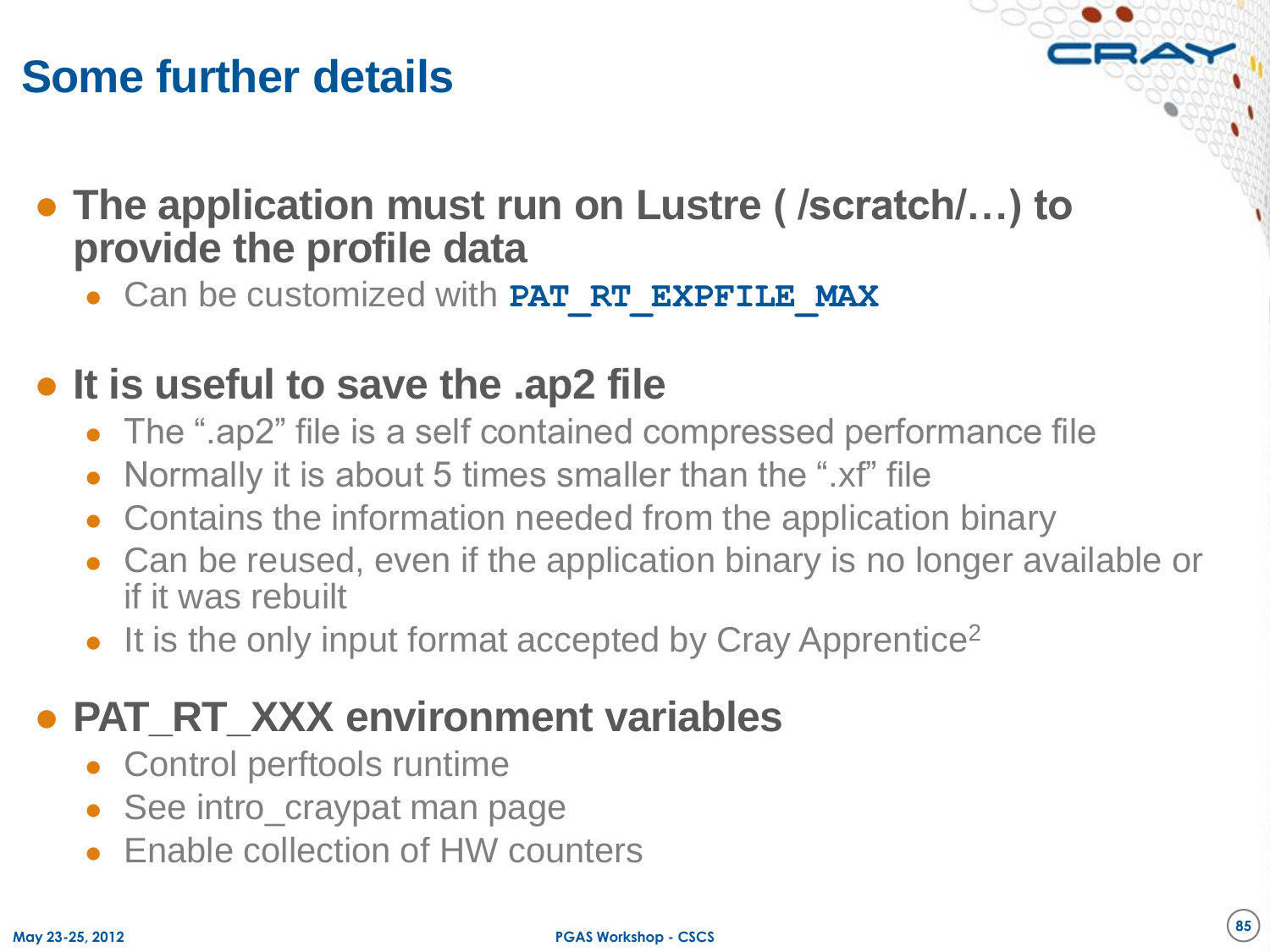#### **pat\_report**

#### ● **Performs data conversion**

- Combines information from binary with raw performance data
- **Performs analysis on data**
- **Generates text report of performance results**
- **Formats data for input into Cray Apprentice<sup>2</sup>**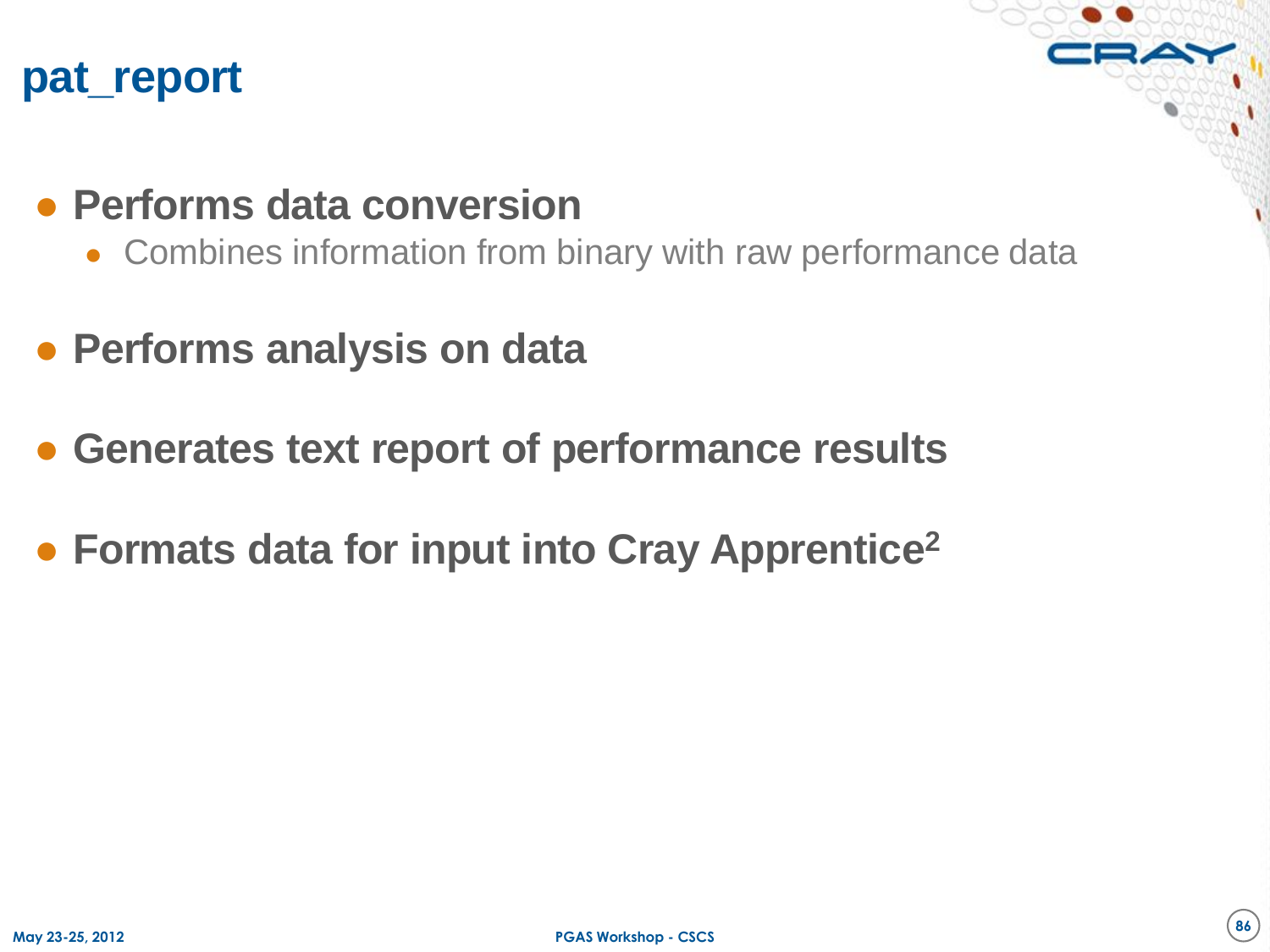```
CrayPat/X: Version 5.2.3.8078 Revision 8078 (xf 8063) 08/25/11 …
Number of PEs (MPI ranks): 16
Numbers of PEs per Node: 16
Numbers of Threads per PE: 1
Number of Cores per Socket: 12
Execution start time: Thu Aug 25 14:16:51 2011
System type and speed: x86_64 2000 MHz
Current path to data file:
   /lus/scratch/heidi/ted_swim/mpi-openmp/run/swim+pat+27472-34t.ap2
Notes for table 1:
…
```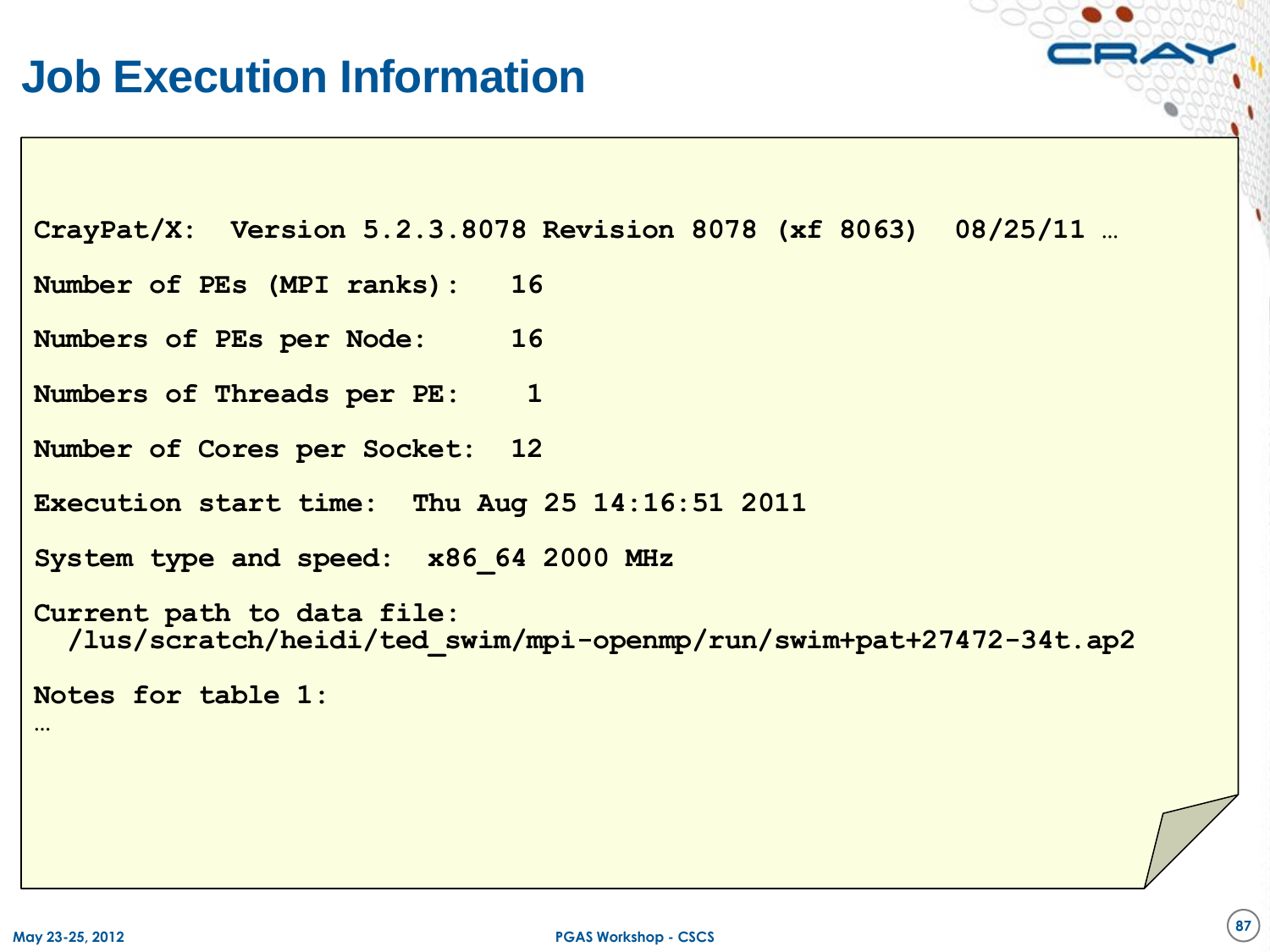### **Sampling Output (Table 1)**

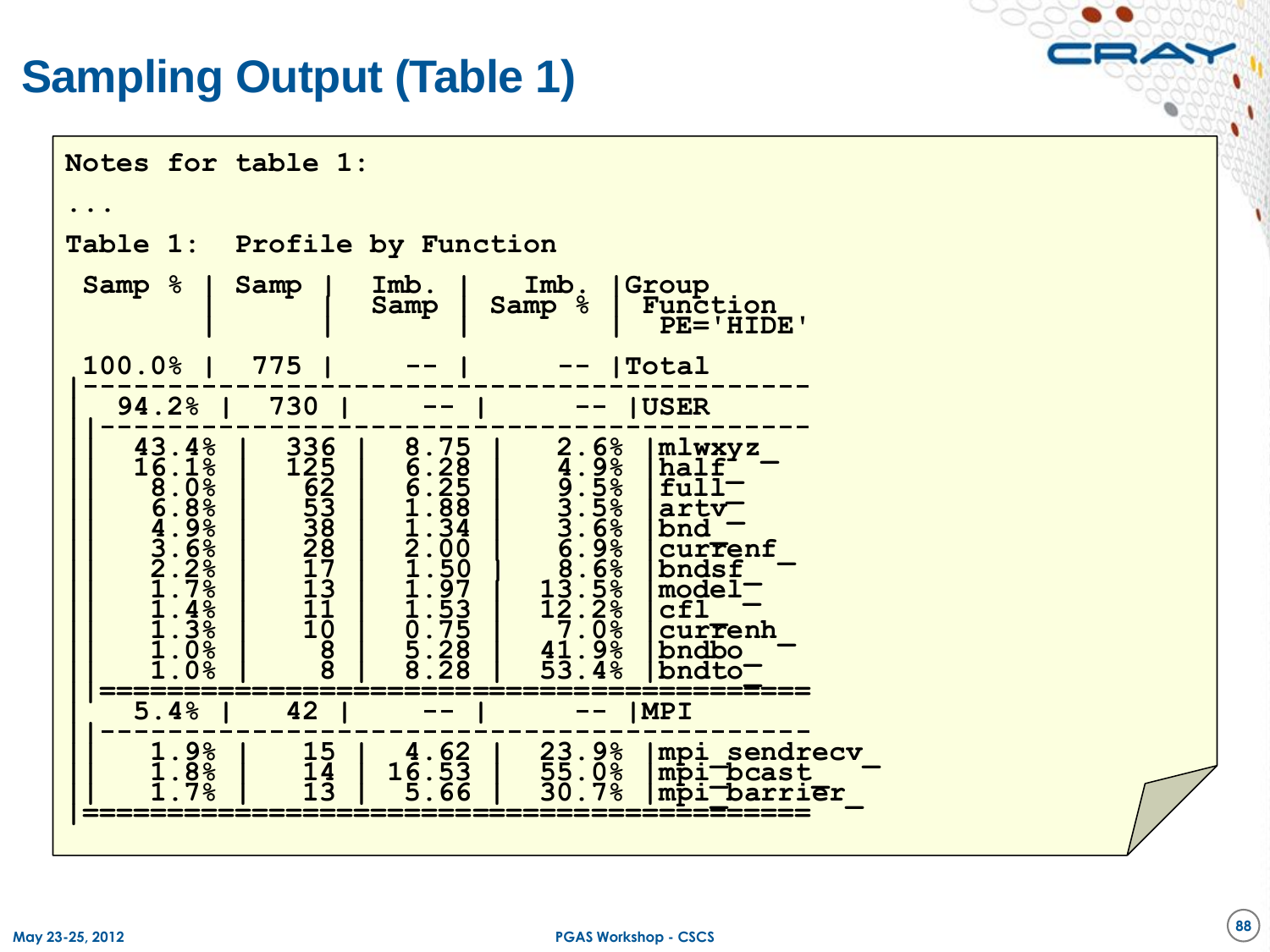#### pat\_report: Flat Profile

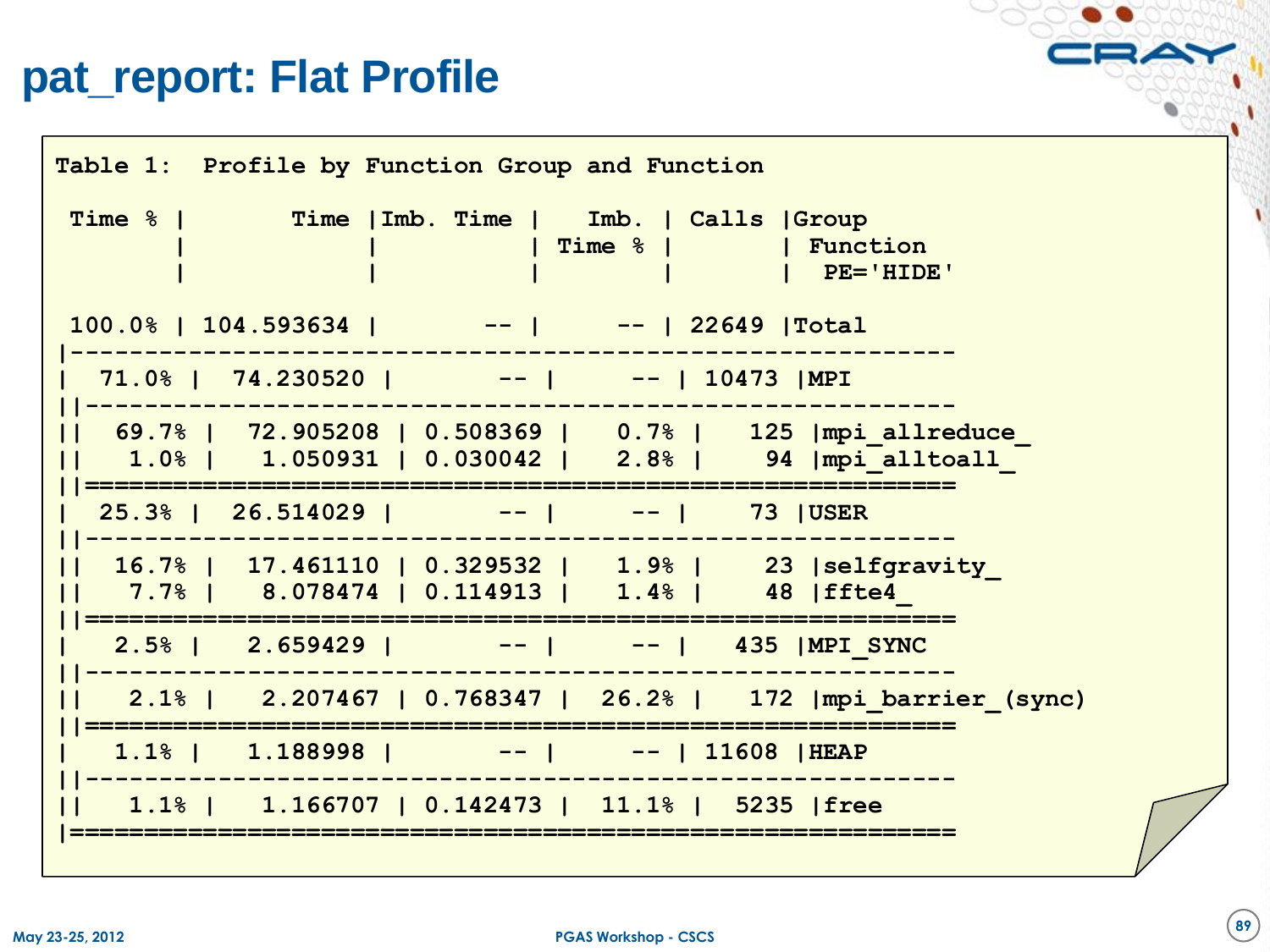#### **pat\_report: Message Stats by Caller**

**Table 4: MPI Message Stats by Caller MPI Msg |MPI Msg | MsgSz | 4KB<= |Function Bytes | Count | <16B | MsgSz | Caller | | Count | <64KB | PE[mmm] | | | Count | 15138076.0 | 4099.4 | 411.6 | 3687.8 |Total |------------------------------------------------ | 15138028.0 | 4093.4 | 405.6 | 3687.8 |MPI\_ISEND ||----------------------------------------------- || 8080500.0 | 2062.5 | 93.8 | 1968.8 |calc2\_ 3| | | | | MAIN\_ ||||--------------------------------------------- 4||| 8216000.0 | 3000.0 | 1000.0 | 2000.0 |pe.0 4||| 8208000.0 | 2000.0 | -- | 2000.0 |pe.9 4||| 6160000.0 | 2000.0 | 500.0 | 1500.0 |pe.15 ||||============================================= || 6285250.0 | 1656.2 | 125.0 | 1531.2 |calc1\_ 3| | | | | MAIN\_ ||||--------------------------------------------- 4||| 8216000.0 | 3000.0 | 1000.0 | 2000.0 |pe.0 4||| 6156000.0 | 1500.0 | -- | 1500.0 |pe.3 4||| 6156000.0 | 1500.0 | -- | 1500.0 |pe.5 ||||============================================= . . .**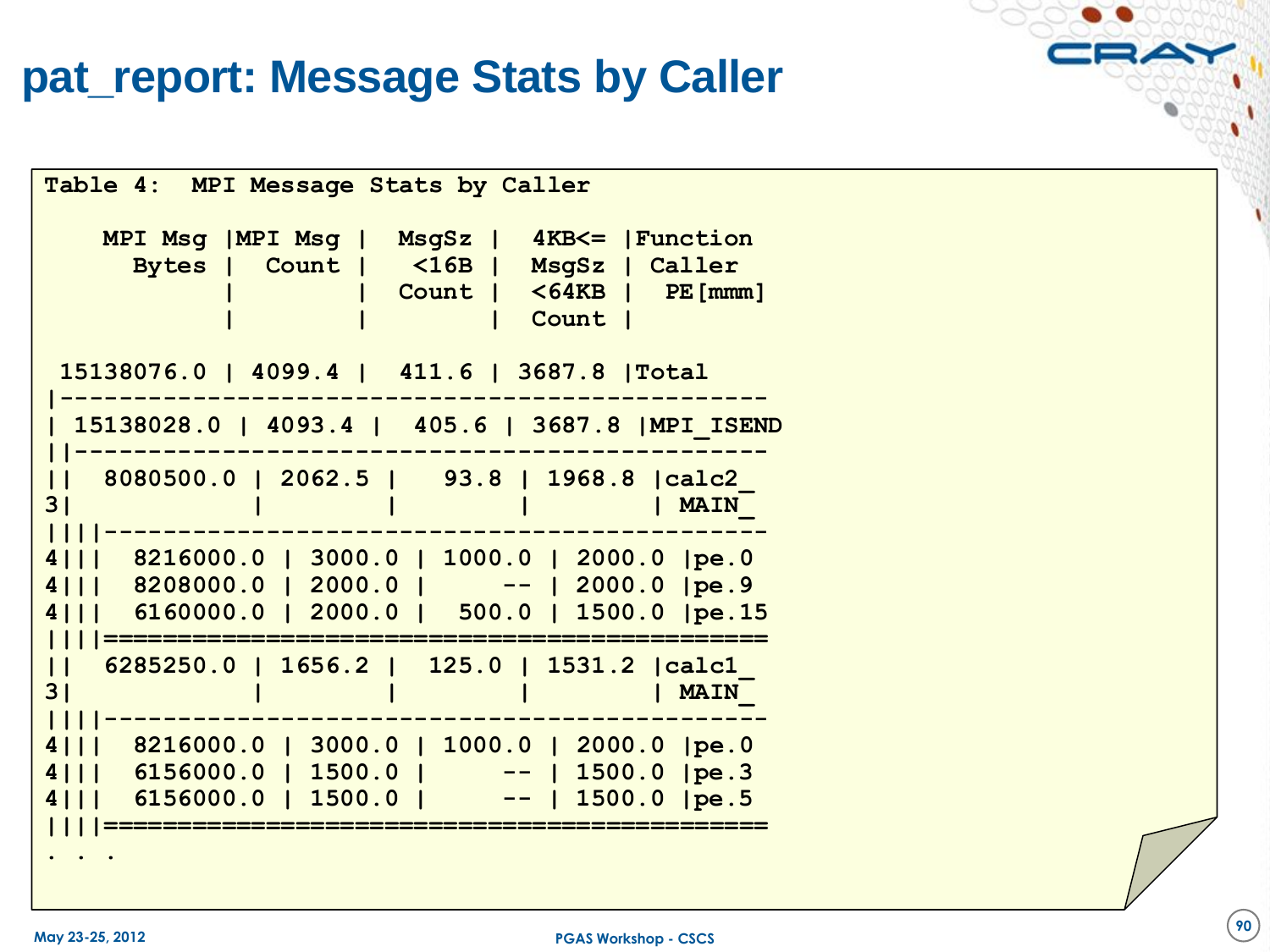#### pat\_report: MPI Message Stats by Caller

**Table 4: MPI Message Stats by Caller MPI Msg |MPI Msg | MsgSz | 4KB<= |Function Bytes | Count | <16B | MsgSz | Caller | | Count | <64KB | PE[mmm] | | | Count | 15138076.0 | 4099.4 | 411.6 | 3687.8 |Total |------------------------------------------------ | 15138028.0 | 4093.4 | 405.6 | 3687.8 |MPI\_ISEND ||----------------------------------------------- || 8080500.0 | 2062.5 | 93.8 | 1968.8 |calc2\_ 3** | | | | | | | **MAIN ||||--------------------------------------------- 4||| 8216000.0 | 3000.0 | 1000.0 | 2000.0 |pe.0 4||| 8208000.0 | 2000.0 | -- | 2000.0 |pe.9 4||| 6160000.0 | 2000.0 | 500.0 | 1500.0 |pe.15 ||||============================================= || 6285250.0 | 1656.2 | 125.0 | 1531.2 |calc1\_ 3| | | | | MAIN\_ ||||--------------------------------------------- 4||| 8216000.0 | 3000.0 | 1000.0 | 2000.0 |pe.0 4||| 6156000.0 | 1500.0 | -- | 1500.0 |pe.3 4||| 6156000.0 | 1500.0 | -- | 1500.0 |pe.5 ||||============================================= . . .**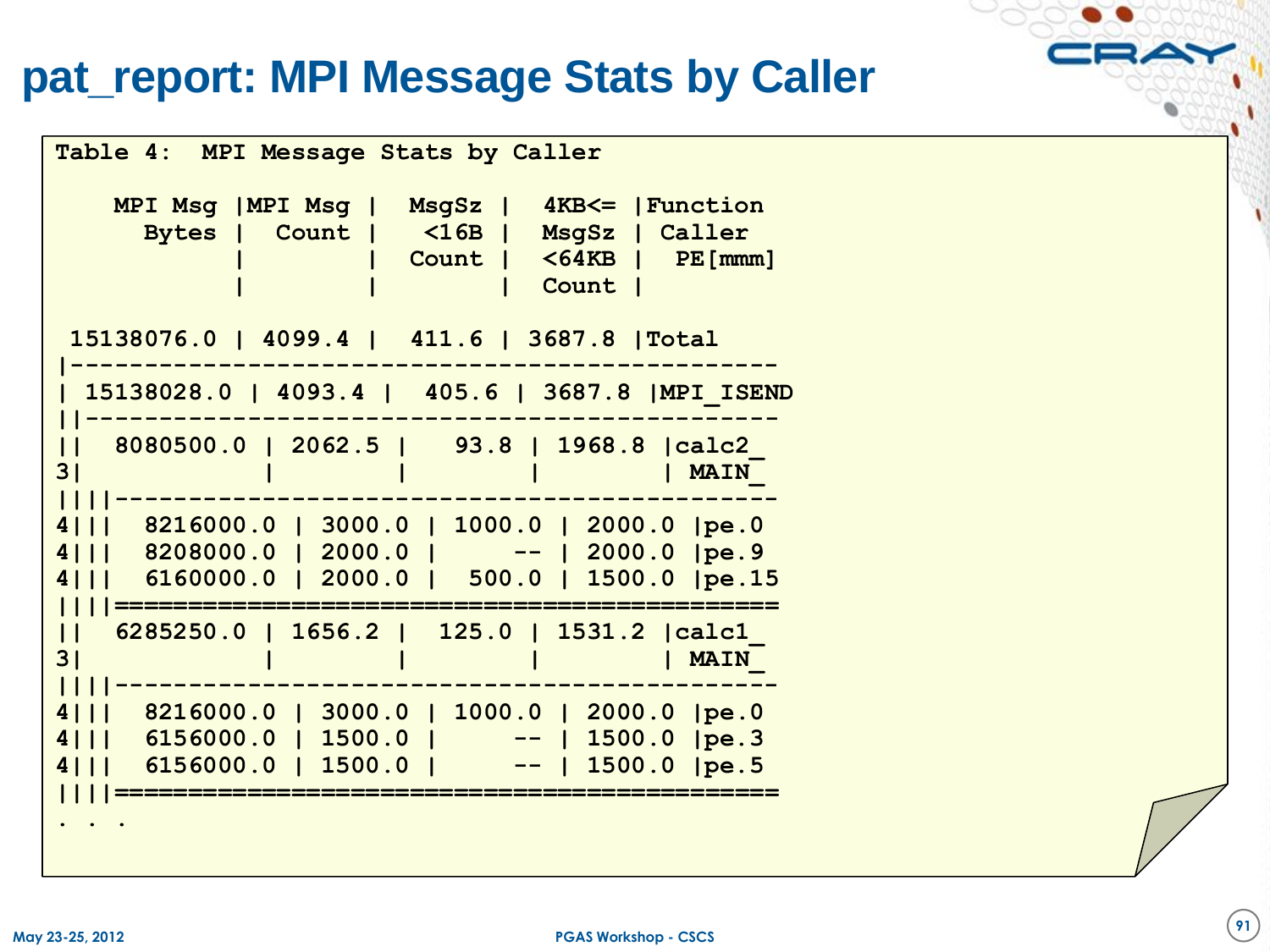### **Automatic Communication Grid Detection**

- **Analyze runtime performance data to identify grids in a program to maximize on-node communication**
- **Determine whether or not a custom MPI rank order will produce a significant performance benefit**
- **Grid detection is helpful for programs with significant point-to-point communication**
- **Tools produce a custom rank order if it's beneficial based on grid size, grid order and cost metric**
- **Available if MPI functions traced (-g mpi)**
- **Describe how to re-run with custom rank order**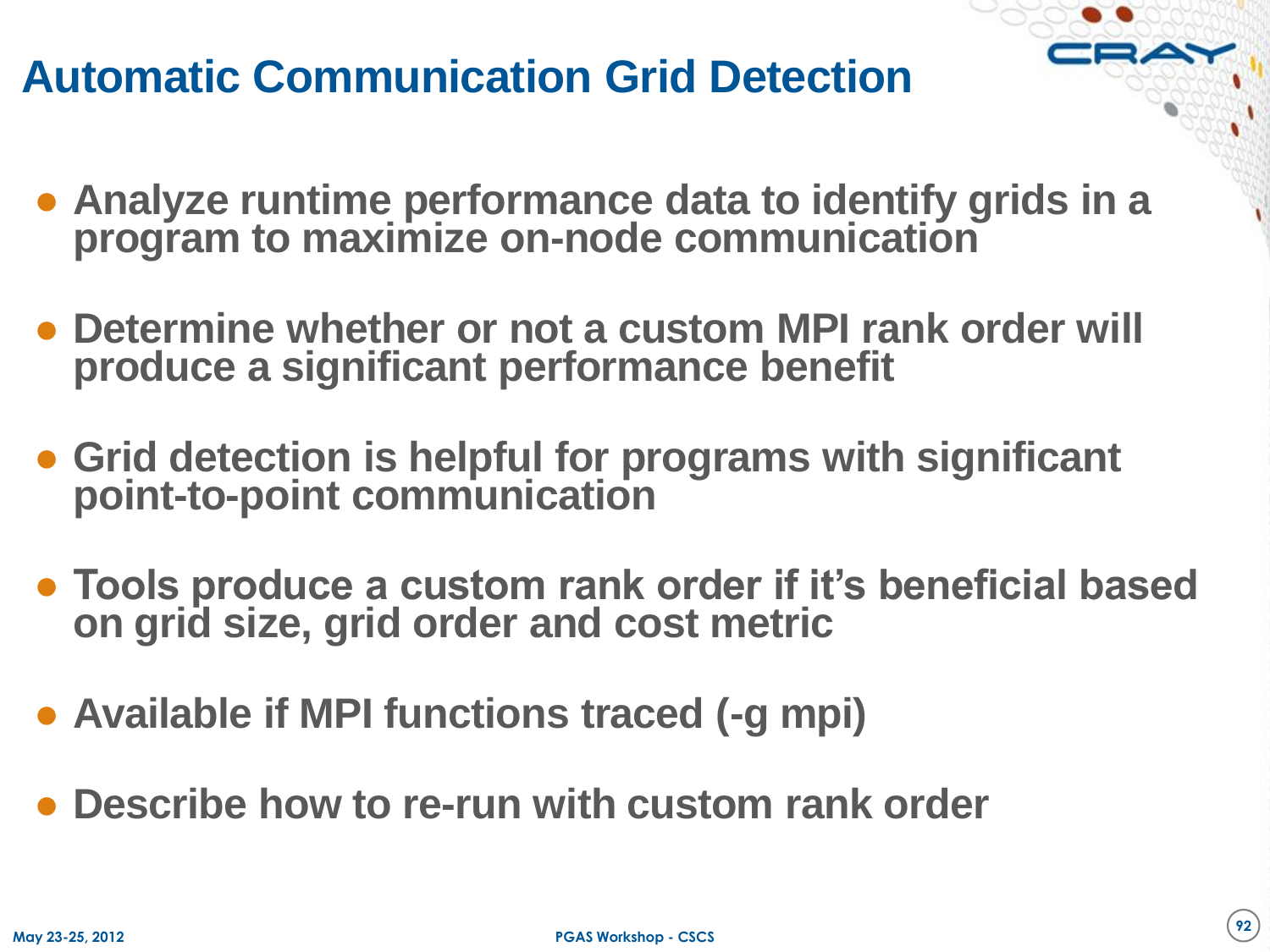### **MPI grid detection report**

**MPI Grid Detection: There appears to be point-to-point MPI communication in a 22 X 18 grid pattern. The 48.6% of the total execution time spent in MPI functions might be reduced with a rank order that maximizes communication between ranks on the same node. The effect of several rank orders is estimated below.**

 **A file named MPICH\_RANK\_ORDER.Custom was generated along with this report and contains the Custom rank order from the following table. This file also contains usage instructions and a table of alternative rank orders.**

| Rank<br>Order | On-Node<br>Bytes/PE | On-Node<br><b>Bytes/PE%</b><br>of Total<br>Bytes/PE | MPICH RANK REORDER METHOD |
|---------------|---------------------|-----------------------------------------------------|---------------------------|
| Custom        | 7.80e+06            | $78.37%$ 3                                          |                           |
| <b>SMP</b>    | $5.59e + 06$        | 56.21%                                              | $\mathbf 1$               |
| Fold          | $2.59e + 05$        | 2.60%                                               | $\overline{2}$            |
| RoundRobin    | $0.00e + 00$        | $0.00$ <sup>8</sup>                                 | $\overline{0}$            |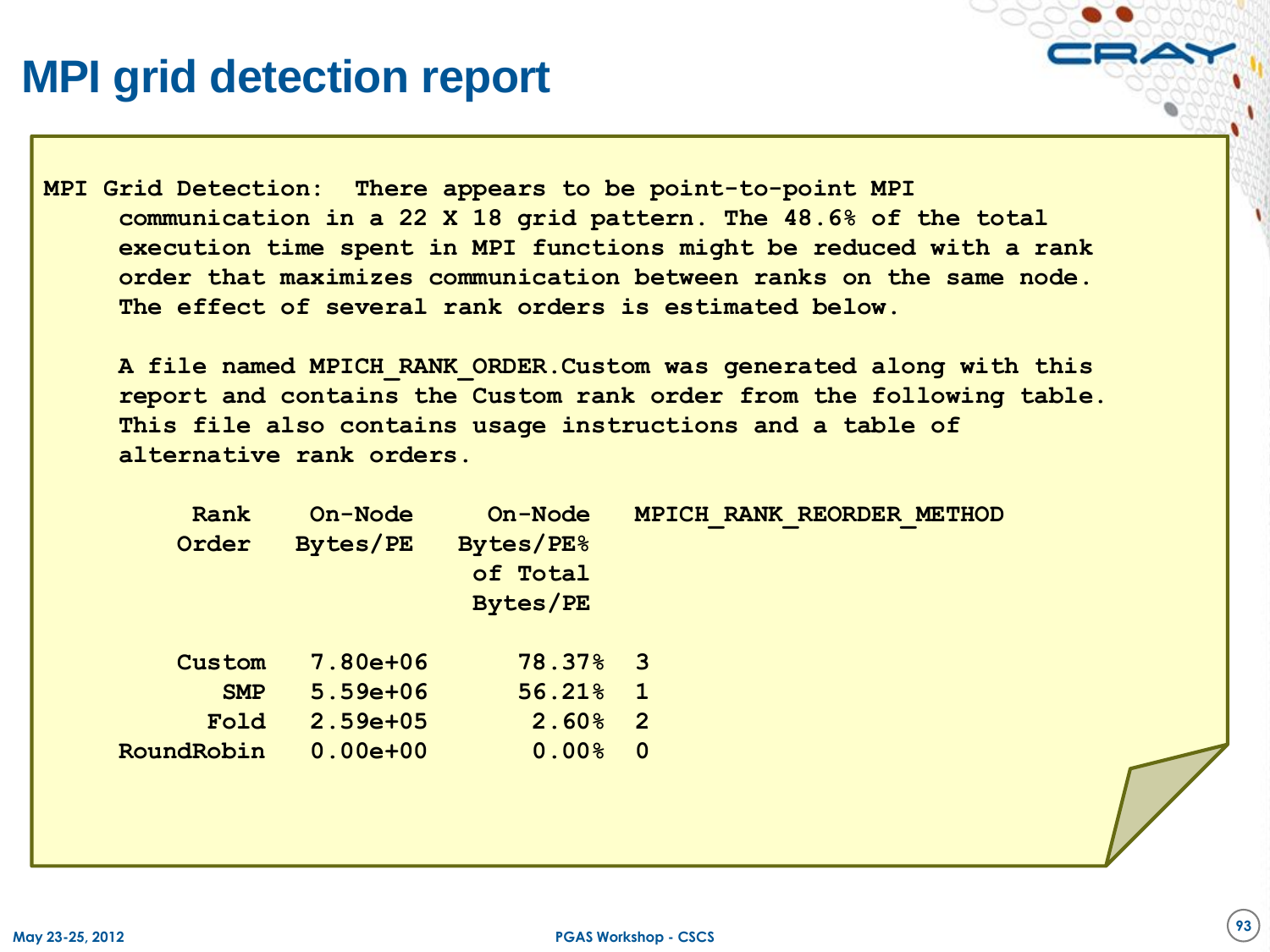### **PGAS Support**

#### ● **Profiles of a PGAS program can be created to show:**

- Top time consuming functions/line numbers in the code
- Load imbalance information
- Performance statistics attributed to user source by default
- Can expose statistics by library as well
- To see underlying operations, such as wait time on barriers

#### ● **Data collection is based on methods used for MPI library**

- PGAS data is collected by default when using Automatic Profiling Analysis (pat\_build –O apa)
- Predefined wrappers for runtime libraries (caf, upc, pgas) enable attribution of samples or time to user source

#### ● **UPC and SHMEM heap tracking available**

• -g heap will track shared heap in addition to local heap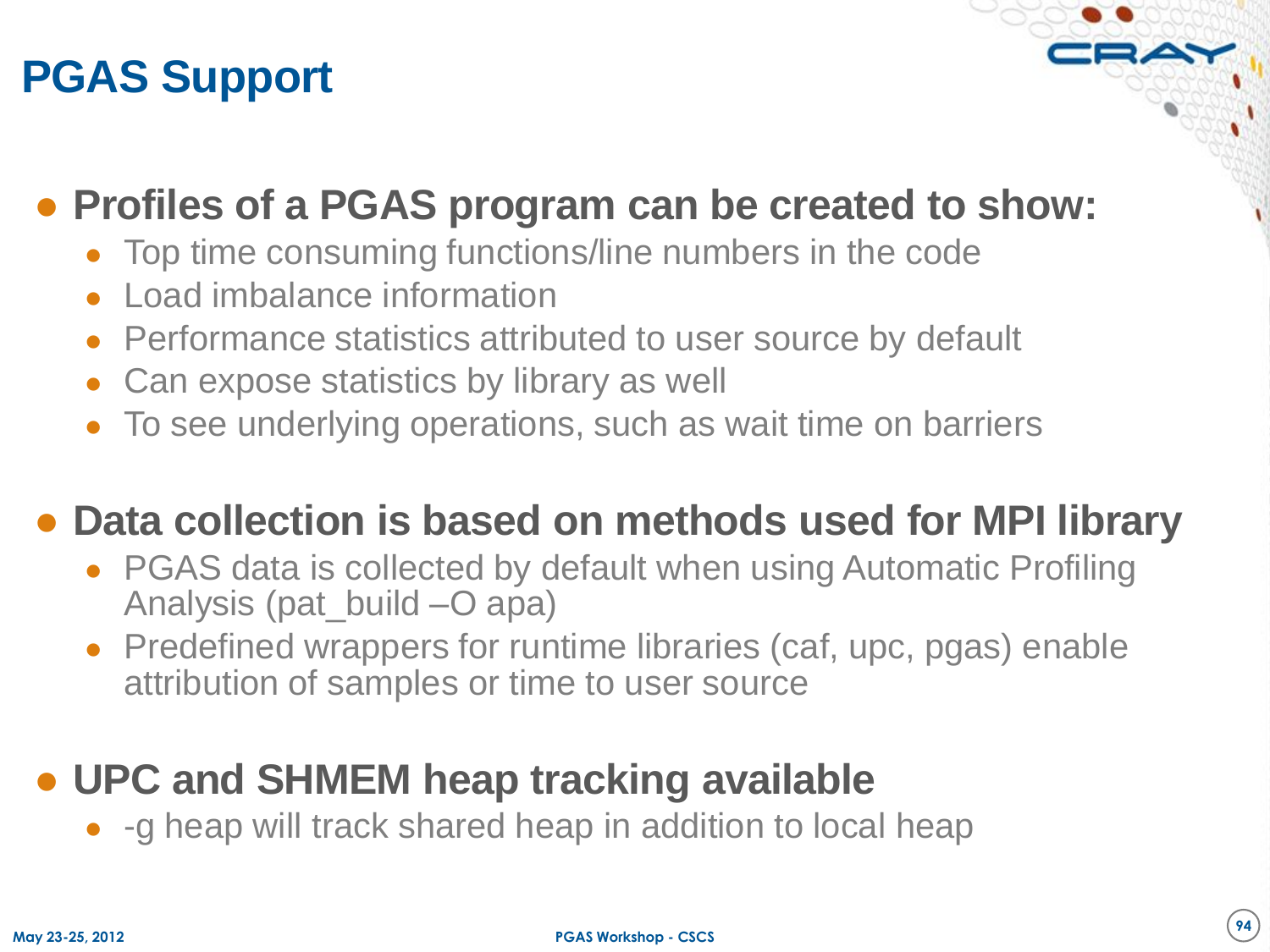### **PGAS Report Showing Library Functions**

| Table 1: Profile by Function and Callers, with Line Numbers<br>Samp %   Samp   Group<br>  Function<br>Caller |
|--------------------------------------------------------------------------------------------------------------|
| PE='HIDE'                                                                                                    |
| $100.0%$  <br>47   Total                                                                                     |
|                                                                                                              |
| 93.6%   44   ETC                                                                                             |
|                                                                                                              |
| $85.1%$  <br>40   upc memput<br>$\mathsf{L}$                                                                 |
| 3 <sub>1</sub><br>all2all:mpp bench.c:line.298                                                               |
| 4 <sub>1</sub><br>do all2all: mpp bench.c: line.348                                                          |
| 5 <sub>1</sub><br>main: test all2all.c: line.70                                                              |
| $\overline{11}$<br>$4.3%$  <br>2   bzero                                                                     |
| $(N/A):(N/A):$ line.0<br>3 <sub>1</sub>                                                                      |
| upc all alloc<br>$\overline{11}$<br>$2.1%$  <br>$\mathbf{1}$                                                 |
| 3 <br>  mpp alloc: mpp bench.c: line.143                                                                     |
| 4 <br>main: test all2all.c: line.25                                                                          |
| $\overline{11}$<br>$2.1%$  <br>upc all reduceUL<br>$\mathbf{1}$                                              |
| 3 <sub>1</sub><br>mpp accum long: mpp bench.c: line.185                                                      |
| do cksum: mpp bench.c: line.317<br>41                                                                        |
| 51<br>do all2all: mpp bench.c: line.341                                                                      |
| main: test all2all.c: line.70<br>6 <sub>1</sub>                                                              |
|                                                                                                              |
|                                                                                                              |
|                                                                                                              |
|                                                                                                              |
|                                                                                                              |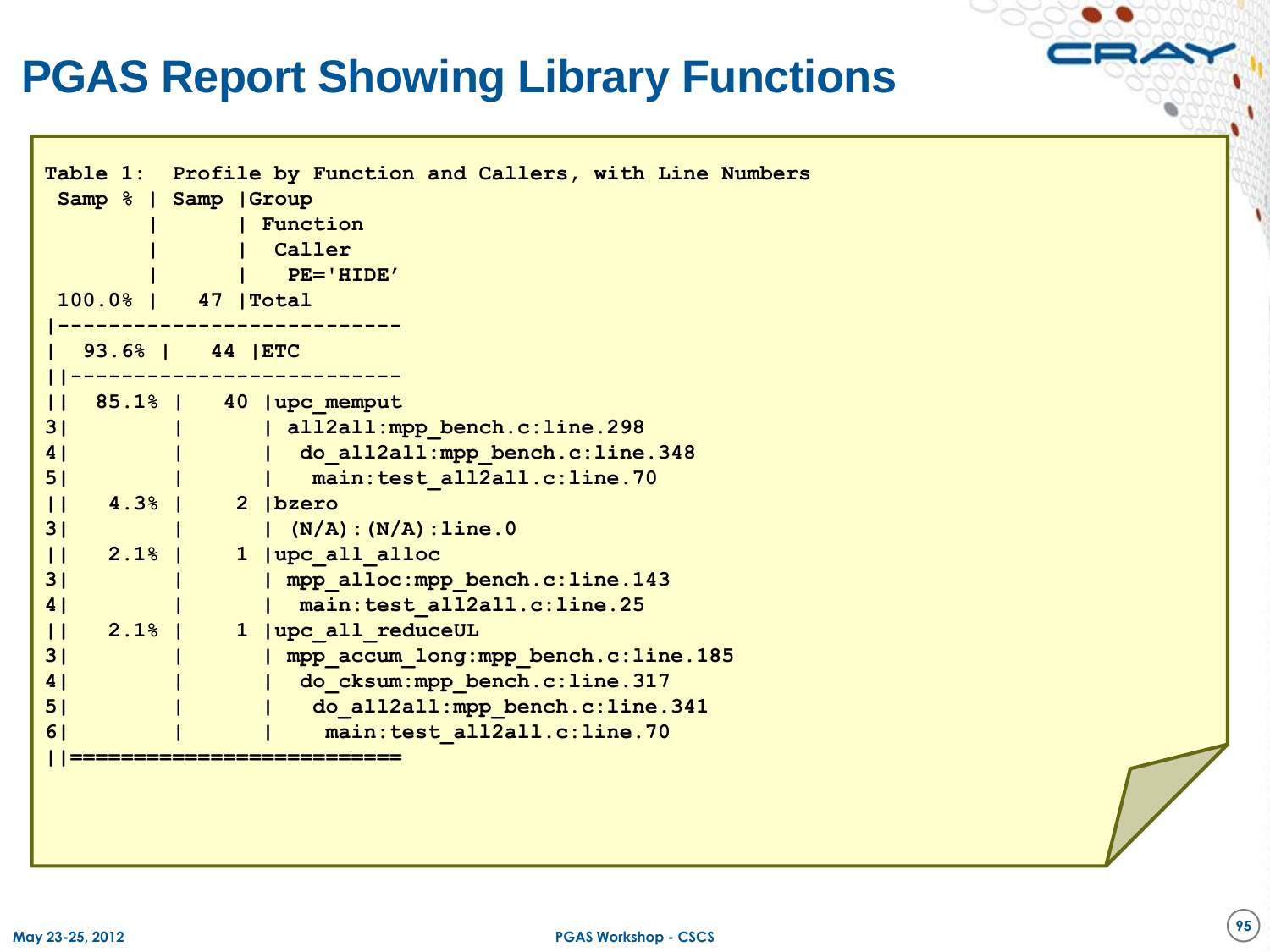#### **Heap statistics analysis (activated by –g heap)**

```
Notes for table 5:
  Table option:
    -O heap_hiwater
  Options implied by table option:
    -d am@,ub,ta,ua,tf,nf,ac,ab -b pe=[mmm]
  This table shows only lines with Tracked Heap HiWater MBytes > 0.
Table 5: Heap Stats during Main Program
Tracked | Total | Total | Tracked | Tracked |PE[mmm]
    Heap | Allocs | Frees | Objects | MBytes |
HiWater | | | Not | Not |
  MBytes | | | Freed | Freed |
   9.794 | 915 | 910 | 4 | 1.011 |Total
|-----------------------------------------------------
   | 9.943 | 1170 | 1103 | 68 | 1.046 |pe.0
   | 9.909 | 715 | 712 | 3 | 1.010 |pe.22
   | 9.446 | 1278 | 1275 | 3 | 1.010 |pe.43
|=====================================================
```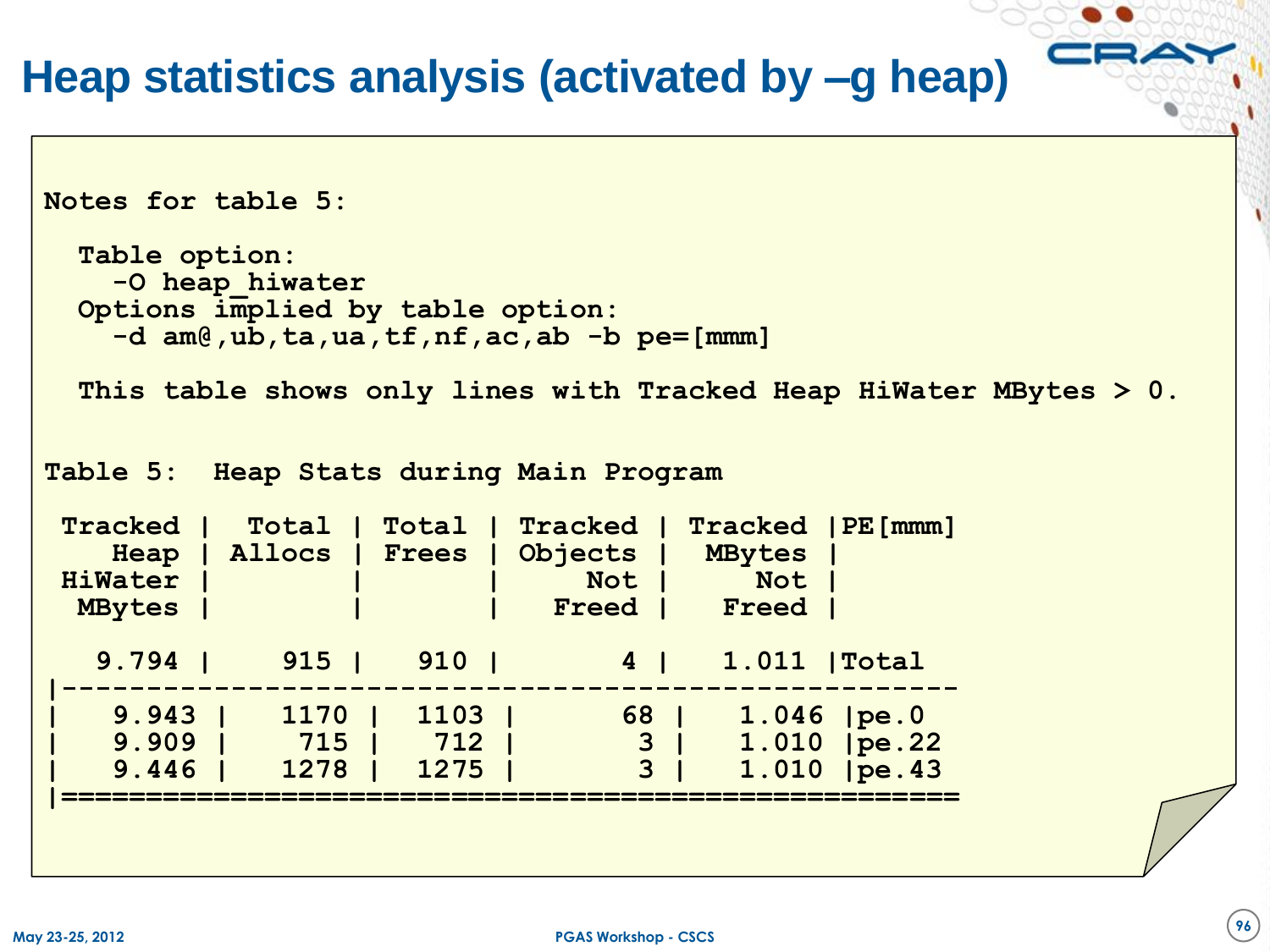### **Many more groups available**

● **blas Basic Linear Algebra subprograms**

- **caf Co-Array Fortran (Cray CCE compiler only)**
- **hdf5 manages extremely large and complex data**
- **heap dynamic heap**
- **io includes stdio and sysio groups**
- **lapack Linear Algebra Package**
- **math ANSI math**
- **mpi MPI**
- **omp OpenMP API**
- **omp-rtl OpenMP runtime library**
- **pthreads POSIX threads**
- **shmem SHMEM**
- 
- **sysio I/O system calls**
- **system system calls**
- **upc Unified Parallel C (Cray CCE compiler only)**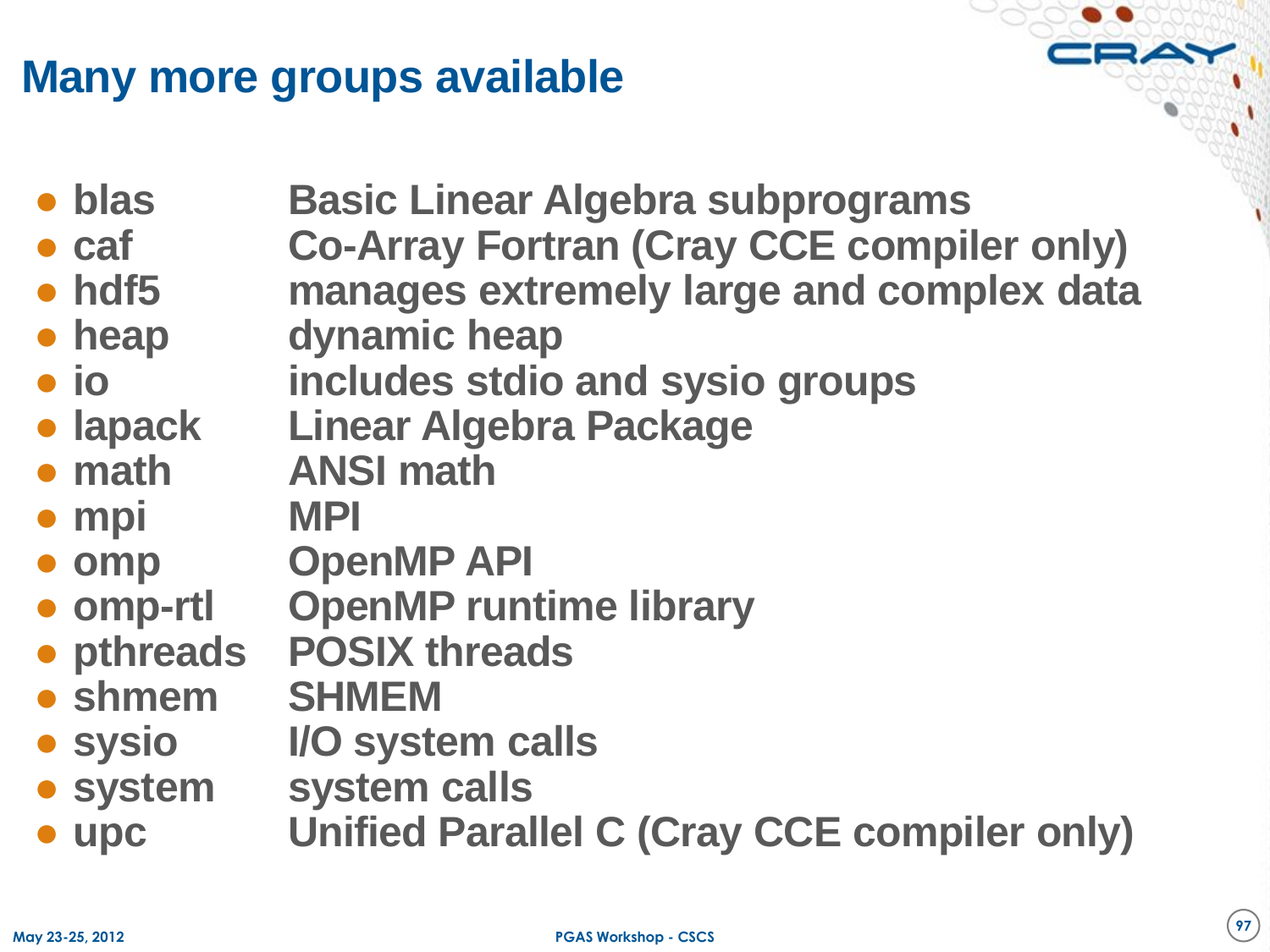### **Online information available**

- **User guide**
	- [http://docs.cray.com](http://docs.cray.com/)
- **Man pages**
- **To see list of reports that can be generated \$ pat\_report –O –h**
- **Notes sections in text performance reports provide information and suggest further options**
- **Cray Apprentice<sup>2</sup> panel help**
- **pat\_help**
	- interactive help on the Cray Performance toolset
	- FAQ available through pat\_help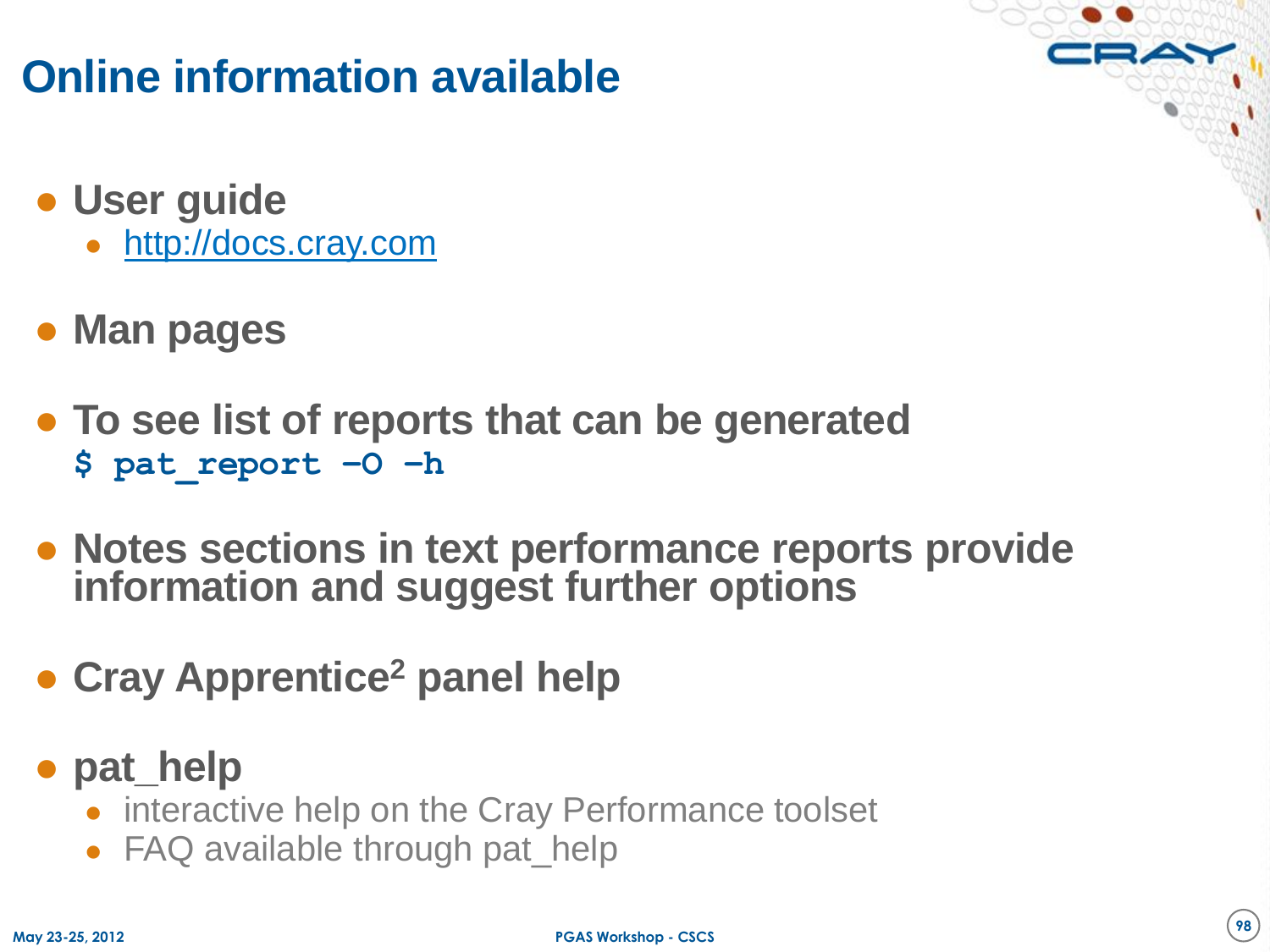# **PGAS Labs and Examples**

**Roberto Ansaloni**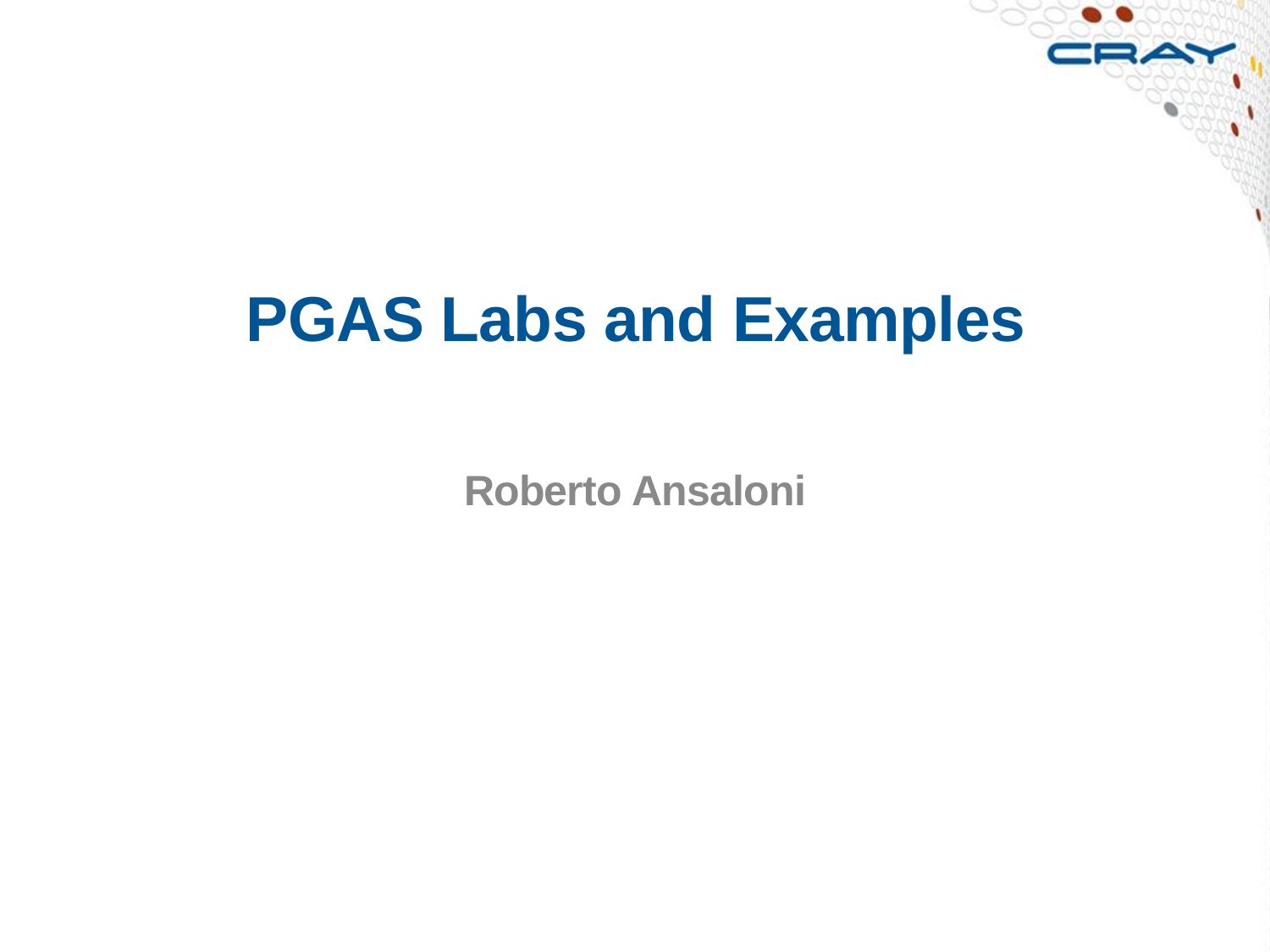### **PGAS Examples**

- **Some codes are provided as programming examples**
- **Fortran Coarray: pdensity**
	- Compute density of primes
- **Fortran Coarray: rgather**
	- Compare MPI with 2 Coarrays implementations based on get or put

#### ● **UPC: upc\_ticks**

• Shows usage of timing functions (Cray specific)

#### ● **UPC: add**

• Simple add code

### ● **UPC: affinity**

• Checks threads affinity